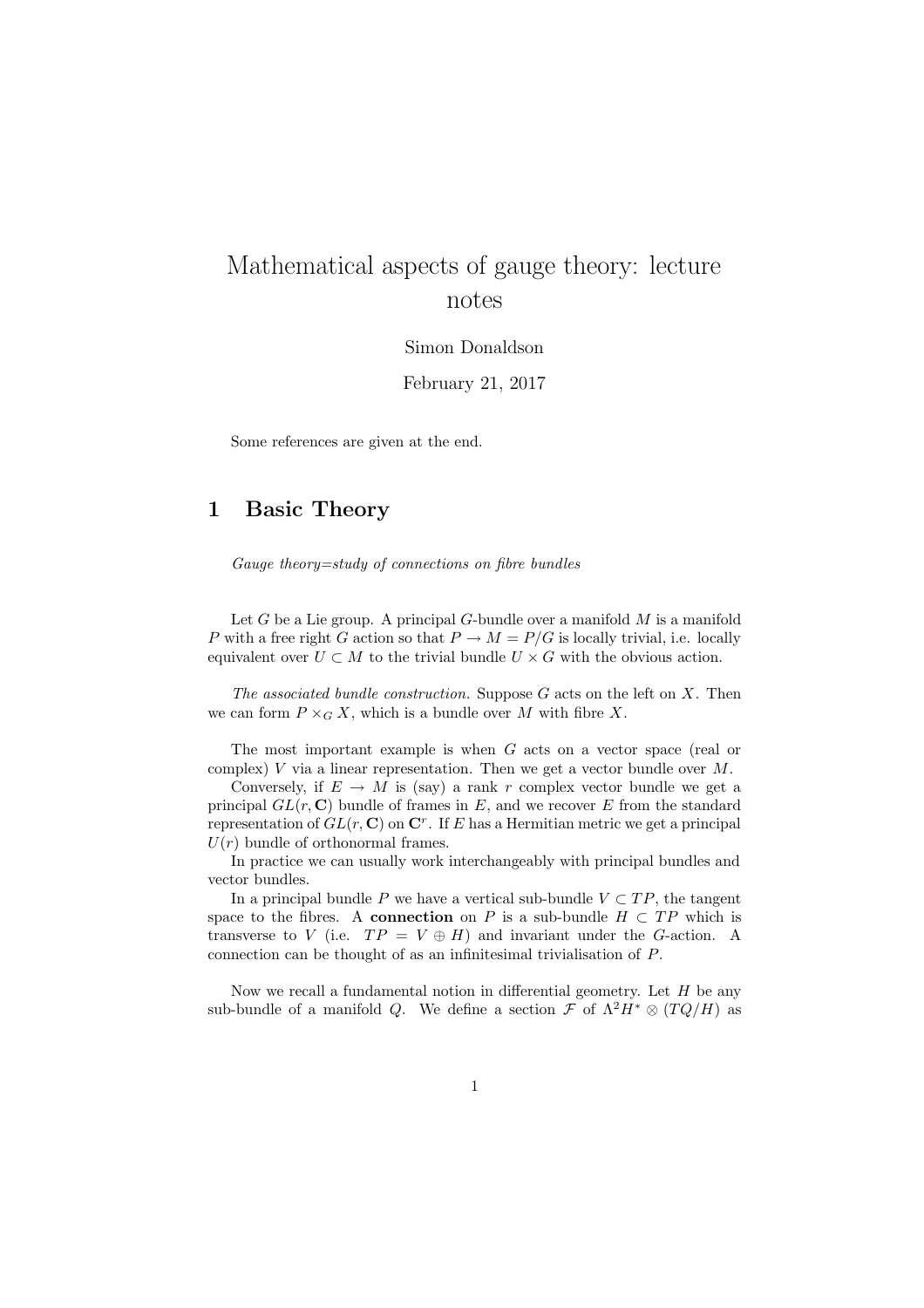follows. For each  $q \in Q$  and  $\xi_1, \xi_2 \in H_q$  we extend  $\xi_i$  locally to sections of H and set

$$
\mathcal{F}_q(\xi_1, \xi_2) = [\xi_1, \xi_2] \text{ mod } H,
$$

where [ , ] is the Lie bracket on vector fields. The formula

$$
[f\xi_1,\xi_2] = f[\xi_1,\xi_2] + (\nabla_{\xi_2}f)\xi_1,
$$

shows that this definition is independent of the choice of extensions. Then **Frobenius' Theorem** states that  $\mathcal{F} = 0$  if and only if H is *integrable* (i.e. each point q has a neighbourhood which is a union of submanifolds with tangent space  $H$ ).

Applying this to our situation, we get the curvature of a connection. In this case  $TP/H$  is identified with the vertical subspace V and hence with the Lie algebra  $Lie(G)$  via the derivative of the G action. Also H can be identified with  $\pi^*(TM)$ . So on the total space P the curvature is a section of the bundle  $\Lambda^2(\pi^*(TM)\otimes \text{Lie}(G))$ . It is an exercise in the definitions to see that this gives a section F of the bundle  $\Lambda^2T^*M\otimes \text{ad}P$  over M, where  $\text{ad}P$  is the vector bundle with fibre  $Lie(G)$  associated to the adjoint representation.

A more explicit description of a connection is given as follows. The right translation of G on itself defines the Maurer-Cartan form  $\theta$ , a 1-form on G with values in  $Lie(G)$ . This is invariant under G, acting by right translation on itself and by the (right) adjoint action on  $Lie(G)$ . The structural equations for a Lie algebra can be expressed by the equation

$$
d\theta + \frac{1}{2}[\theta, \theta] = 0.
$$

Here d is the exterior derivative on 1-forms and  $[\theta, \theta]$  combines the wedge product on 1-forms with the bracket on  $Lie(G)$ . (Note that if G is a matrix group we can write  $\theta = g^{-1}dg$ .) Now given a connection on P we get a Lie(G) valued 1-form  $A$  on  $P$  from the projection to the vertical subspace (i.e.  $H$  is the kernel of A). This restricts to the Maurer-Cartan form on each fibre. One finds that  $F = dA + \frac{1}{2}[A, A]$  is a "horizontal" 2-form and this gives the curvature F. In a local trivialisation over  $U \subset M$ , by a section  $\tau : U \to P$ , we set  $A^{\tau} = \tau^*(A)$  which is a Lie(G)-valued 1-form on U. The curvature is given (in the corresponding local trivialisation of  $adP$ ) by the same formula

$$
F = dA^{\tau} + \frac{1}{2}[A^{\tau}, A^{\tau}].
$$

**Remark**. If G is a matrix group, so the  $A^{\tau}$  are matrices of 1-forms, we can write the quadratic term as  $A^{\tau} \wedge A^{\tau}$ , where we use matrix multiplication and the wedge product on forms.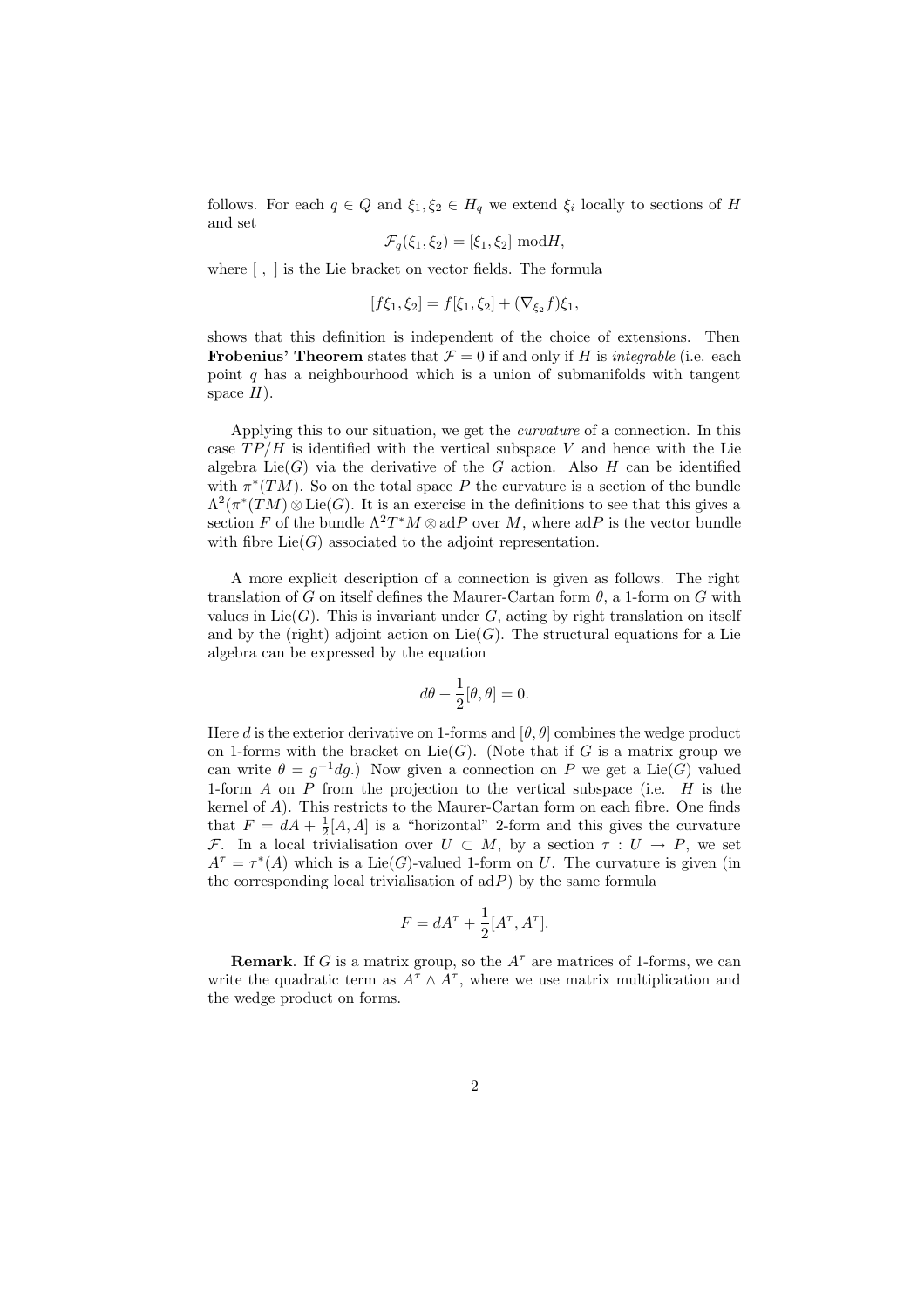An equivalent definition of a connection for most purposes goes through the notion of a covariant derivative. Let  $E$  be the vector bundle associated to  $P$  by some representation  $\rho$ . A connection A on P defines a covariant derivative

$$
\nabla_A:\Gamma(E)\to\Gamma(T^*M\otimes E).
$$

We can define this by saying that at a given point  $x \in M$  we compute the covariant derivative of a section by taking the ordinary derivative in a trivialisation compatible with H at x. In general, in local co-ordinates  $x_i$  on M we have

$$
\nabla_A s = \sum_i (\nabla_{A,i} s) \, dx_i
$$

where

$$
\nabla_{A,i} = \frac{\partial}{\partial x_i} + \rho(A_i^{\tau}).
$$

The meaning here is that

- Sections of  $E$  are identified with vector-valued functions, in the trivialisation induced by  $\tau$ .
- $A^{\tau} = \sum A_i^{\tau} dx_i$ .
- We use the same symbol  $\rho$  for the induced representation of Lie algebras, so  $\rho(A_i^{\tau})$  are matrix valued functions which act on vector-valued functions in the obvious way.

From this point of view the curvature measured the failure of covariant derivatiues to commute:

$$
\rho(F)_{ij} = [\nabla_{A,i}, \nabla_{A,j}] = \rho(\frac{\partial A_j}{\partial x_i} - \frac{\partial A_i}{\partial x_j} + [A_i, A_j]).
$$

This is the same formula  $\rho(F) = \rho(dA + \frac{1}{2}[A, A]).$ 

**Remark.** In the above we have dropped the trivialisation  $\tau$  from the notation and in future we usually drop the representation  $\rho$ .

Two examples where these ideas enter.

1. The falling cat. A connection on  $\pi : P \to M$  defines parallel transport along paths. If  $\gamma : [0,1] \to M$  and p is a point in  $\pi^{-1}(\gamma(0))$  there is a unique horizontal lift to a path  $\tilde{\gamma} : [0, 1] \to P$  with  $\gamma = \pi \circ \tilde{\gamma}, \tilde{\gamma}(0) = p$  and the derivative of  $\tilde{\gamma}$  taking values in H. If  $\gamma$  is a loop there is no reason why  $\tilde{\gamma}$  should return to the initial point p. We can write  $\tilde{\gamma}(1) = p.q$  for some  $q \in G$ . This is the *holonomy* of the connection.

This gives a framework to discuss the process by which a falling cat is able to manoeuver itself to land on its feet. Assuming for simplicity that the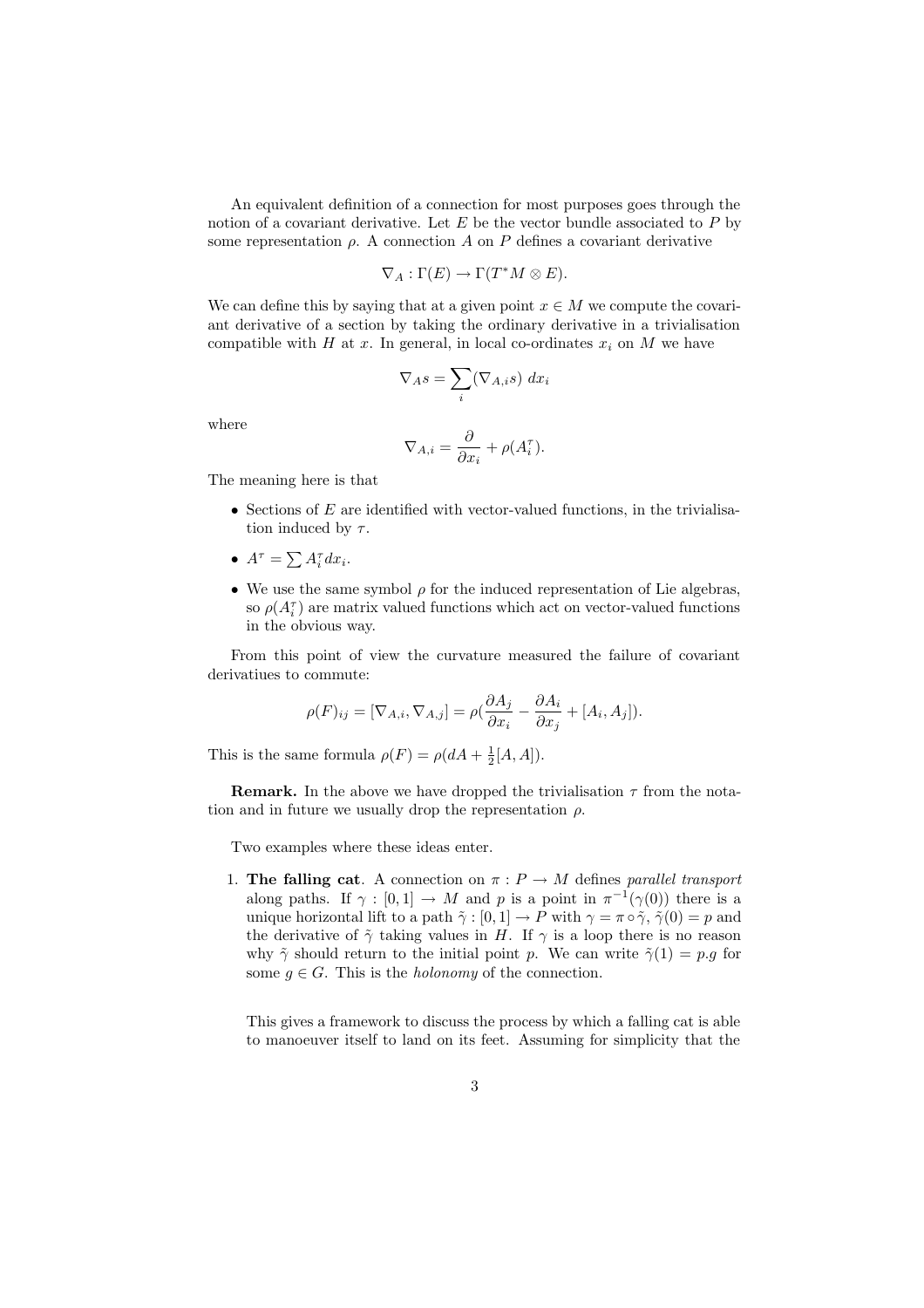cat cannot put itself into a symmetrical configuration, we have a principal  $SO(3)$  bundle  $C \rightarrow C_0$  where C is the space of configurations of the cat in  $\mathbb{R}^3$  (with centre of mass 0) and  $\mathcal{C}_0$  is the quotient by the rotations. While falling, the cat can choose a path  $\gamma$  in  $\mathcal{C}_0$  and the laws of mechanics give a horizontal lift in C. The cat has to choose a loop  $\gamma$  such that the holonomy gives the desired rotation (so that it lands feet down).

2. Coupling to magnetic fields. The "wave function" in quantum mechanics on  $\mathbb{R}^3$  appears first as a complex valued function, but really it should be considered as a section of a complex line bundle, associated to a principal  $S^1$ -bundle. In electro-magnetism one considers a magnetic potential, a vector field A with  $B = \text{curl}A$ . This magnetic potential is really a connection on the  $S^1$  bundle (in a local trivialisation and identifying  $\mathbb{R}^3$ with its dual in the usual way), and the magnetic field is the curvature. The prescription for replacing ordinary derivatives  $\partial_i$  by  $\partial_i + A_i$  gives the coupling between the field and the wave function, for example in showing how to modify Schroedinger's equation in the presence of a magnetic field.

## More theory

Any first order differential operator can be coupled to a connection. That is, if we have a first order linear differential operator  $\mathcal{D} : \Gamma(U_0) \to \Gamma(U_1)$  (for vector bundles  $U_i \to M$ ) and we have a connection A on a vector bundle E then we can define

$$
\mathcal{D}_A: \Gamma(E \otimes U_0) \to \Gamma(E \otimes U_1).
$$

In particular taking the exterior derivative on forms we get

$$
d_A: \Omega^p(E) \to \Omega^{p+1}(E).
$$

(Here  $\Omega^p(E)$  is notation for  $\Gamma(\Lambda^pT^*M\otimes E)$ .)

Then we have

 $d_A^2 = F_A$ 

where  $F_A$  acts algebraically by wedge product on forms and the derivative of the defining representation on  $E$ . This can be used as another definition of curvature.

The curvature satisfies the *Bianchi identity*  $d_A F_A = 0$ .

In this subject (gauge theory) there are three important classes of object.

- Connections. The set of all connections on a bundle  $P$  is an affine space modelled on the vector space  $\Omega^1(\text{ad}P)$ . In terms of covariant derivatives  $\nabla_{A+a} = \nabla_A + a.$
- Curvature  $F(A) \in \Omega^2(\text{ad}P)$ . We have

$$
F(A + a) = F(A) + d_A a + \frac{1}{2}[a, a].
$$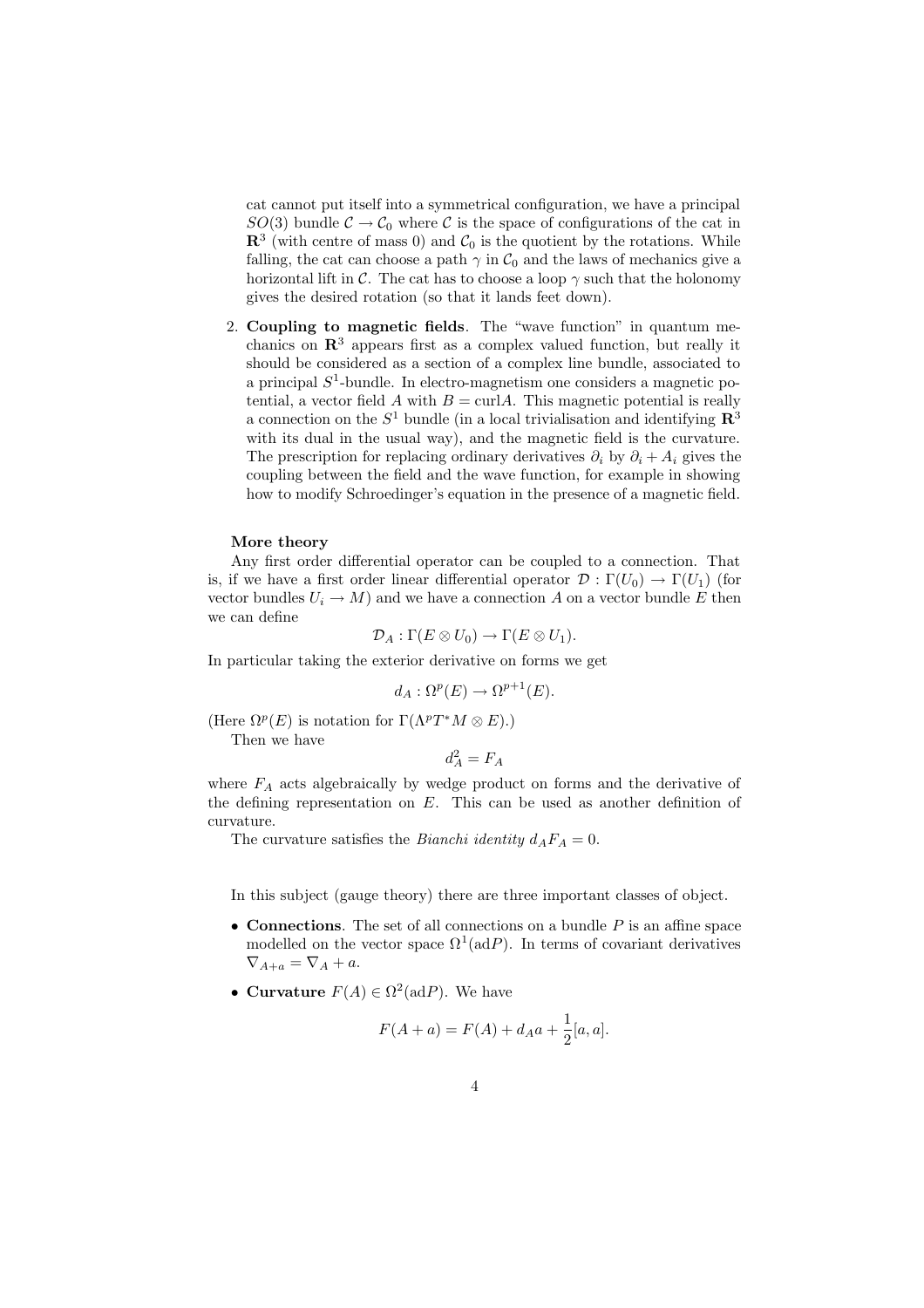• Gauge transformations. These are automorphisms of the bundle P covering the identity on  $M$  and they act on the connections. In terms of vector bundles,a gauge transformation is given by an everywhere invertible section of  $EndE$ . The action is

$$
\nabla_{g(A)} = g \circ \nabla_A \circ g^{-1} = \nabla_A - (\nabla_A g)g^{-1}.
$$

The linearisation of the curvature map is given by

$$
d_A: \Omega^1(\mathrm{ad}P) \to \Omega^2(\mathrm{ad}P),
$$

and the linearised action of the gauge transformation is

$$
-d_A:\Omega^0(\mathrm{ad}P)\to\Omega^1(\mathrm{ad}P).
$$

## Chern-Weil Theory

Let  $\Phi$ : Lie(G)  $\to \mathbf{R}$  be a homogeneous polynomial function of degree s which is invariant under the adjoint action of G on  $Lie(G)$ . Then if A is a connection on a G-bundle  $P \to M$  there is a well defined 2s-form  $\Phi(F_A)$  on M. The basic statement is that this is closed and the cohomology class of  $\Phi(F_A)$  is independent of the choice of connection. This defines a characteristic class of P in  $H^{2s}(M;{\bf R})$ . The examples we shall use are:

•  $G = U(r)$  and  $\Phi$  is the  $i/2\pi$  times the trace. This defines the first Chern class

$$
c_1(P) = \left[\frac{i}{2\pi}\text{Tr}(F_A)\right] \in H^2(M).
$$

•  $G = U(r)$  and

$$
\Phi(\xi) = \frac{-1}{8\pi^2} (\text{Tr}(\xi))^2 - \text{Tr}(\xi^2).
$$

This defines the second Chern class  $c_2(P) \in H^4(M)$ . In particular for  $SU(r)$  bundles we have

$$
c_2(P) = \frac{1}{8\pi^2} \left[ \text{Tr}(F_A^2) \right].
$$

## Flat connections.

A connection  $A$  with curvature  $0$  is called flat. The basic fact is that these correspond (up to equivalence) to conjugacy classes of representations  $\pi_1(M) \rightarrow$ G. In one direction, the representation is obtained from the holonomy of a flat connection. In the other direction, given a representation one finds a natural flat connection on the bundle  $\tilde{M} \times_{\pi} G$ , where  $\tilde{M}$  is the universal cover of M and  $\pi = \pi_1(M)$  acts on G via the representation and left multiplication in G.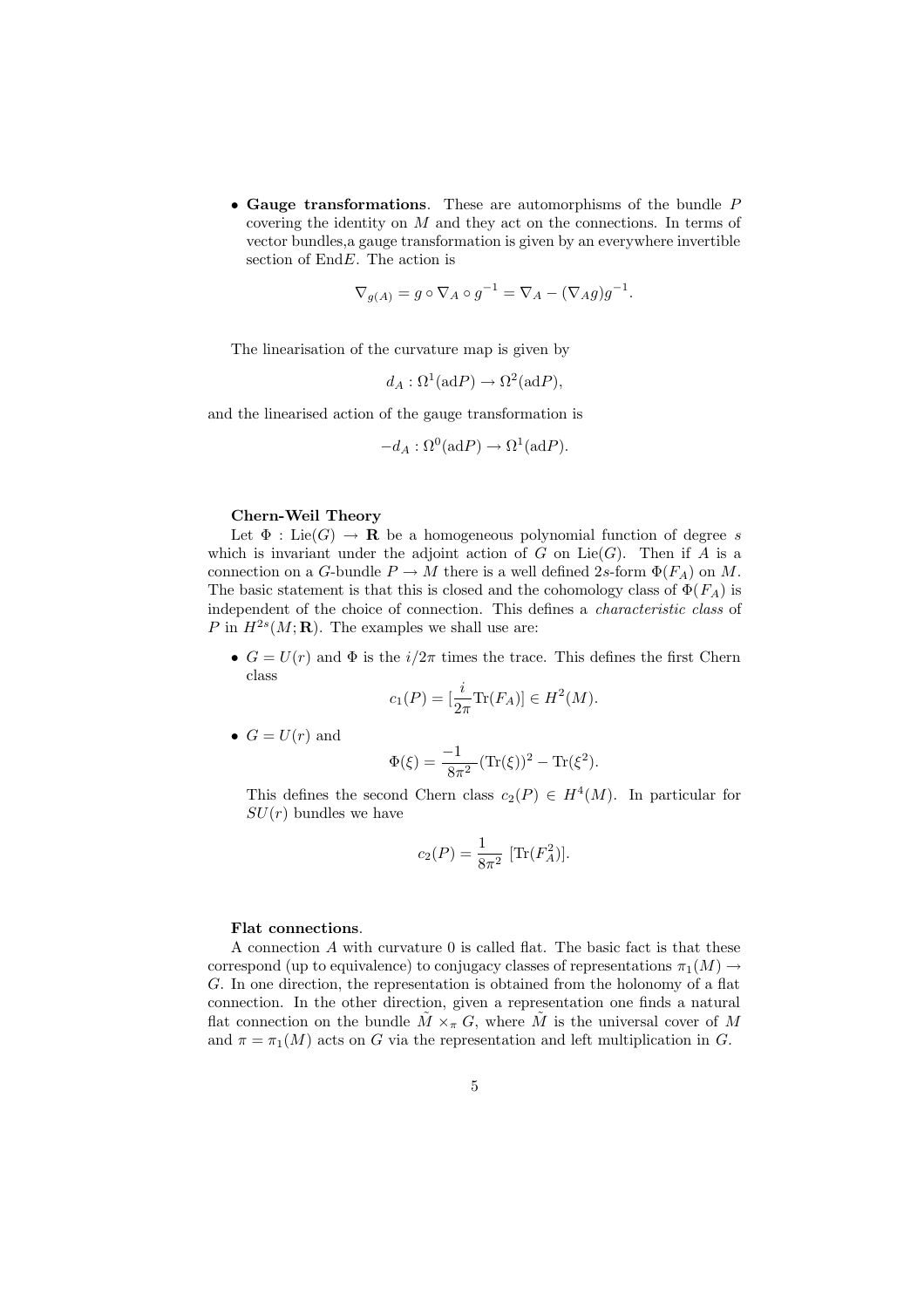#### MORE BACKGROUND

A connection is a differential-geometric concept, for example arising in the Levi-Civita connection of a Riemannian manifold. But the background for much of the material we discuss comes from two other areas: Field Theory in Mathematical Physics and complex (algebraic) geometry.

### Field Theory

The standard model of particle physics involves a principle bundle P over space time M with structure group

$$
G_{SM} = SU(3) \times SU(2) \times U(1).
$$

The theory involves a connection on the bundle and various fields: sections of associated vector bundles. We will discuss the Riemannian version, so M is an oriented *n*-dimensional Riemannian manifold with an  $SO(n)$  frame bundle  $\Pi \to M$ . Given representations  $\rho$  of G and  $\sigma$  of  $SO(n)$  we get an associated vector bundle. The only aspect that we have time to go into in this course is that in addition it is crucial to use spinor representations.

Recall that for each *n* there is a double cover  $Spin(n) \rightarrow SO(n)$ . A spin structure on M is a principal  $\text{Spin}(n)$  bundle  $\Pi \to M$  which is a double cover of Π in the obvious sense. Now the vector bundles in the standard model arise from representations of  $G$  and  $Spin(n)$ . The main point is that there is a representation of  $Spin(n)$  on a complex vector space S which does not factor through  $SO(n)$ , so on a spin manifold we have a vector bundle which we write as  $S \to M$  and for any bundle E associated to a representation of G we have E-valued spinor fields, sections of  $E \otimes S$ .

The spin representation comes with a map of Spin-representations—Clifford multiplication:

$$
c: S \otimes \mathbf{R}^n \to S.
$$

Given a vector bundle  $E$  with connection we have a covariant derivative

$$
\nabla_A:\Gamma(E\otimes S)\to \Gamma(E\otimes S\otimes T^*M).
$$

(This uses also the connection on S induced by the Levi-Civita connection.) Composing with Clifford multiplication gives the Dirac operator

$$
D_A: \Gamma(E \otimes S) \to \Gamma(E \otimes S).
$$

Here is an inductive recipe for writing down the Dirac operator explicitly: we just work over  $\mathbb{R}^n$  with the trivial bundle E, so spinor fields are S valued functions and we write temporarily  $S_n$  to indicate the space dimension.

If  $n = 2m$  is even then  $S_{2m}$  splits as  $S_{2m}^+ \oplus S_{2m}^-$  and the Dirac operator  $D_{2m}$ is the sum of

$$
D_+:\Gamma(S_{2m}^+)\to \Gamma(S_{2m}^-)
$$

and its adjoint

$$
D_{-} = D_{+}^{*} : \Gamma(S_{2m}^{-}) \to \Gamma(S_{2m}^{+}).
$$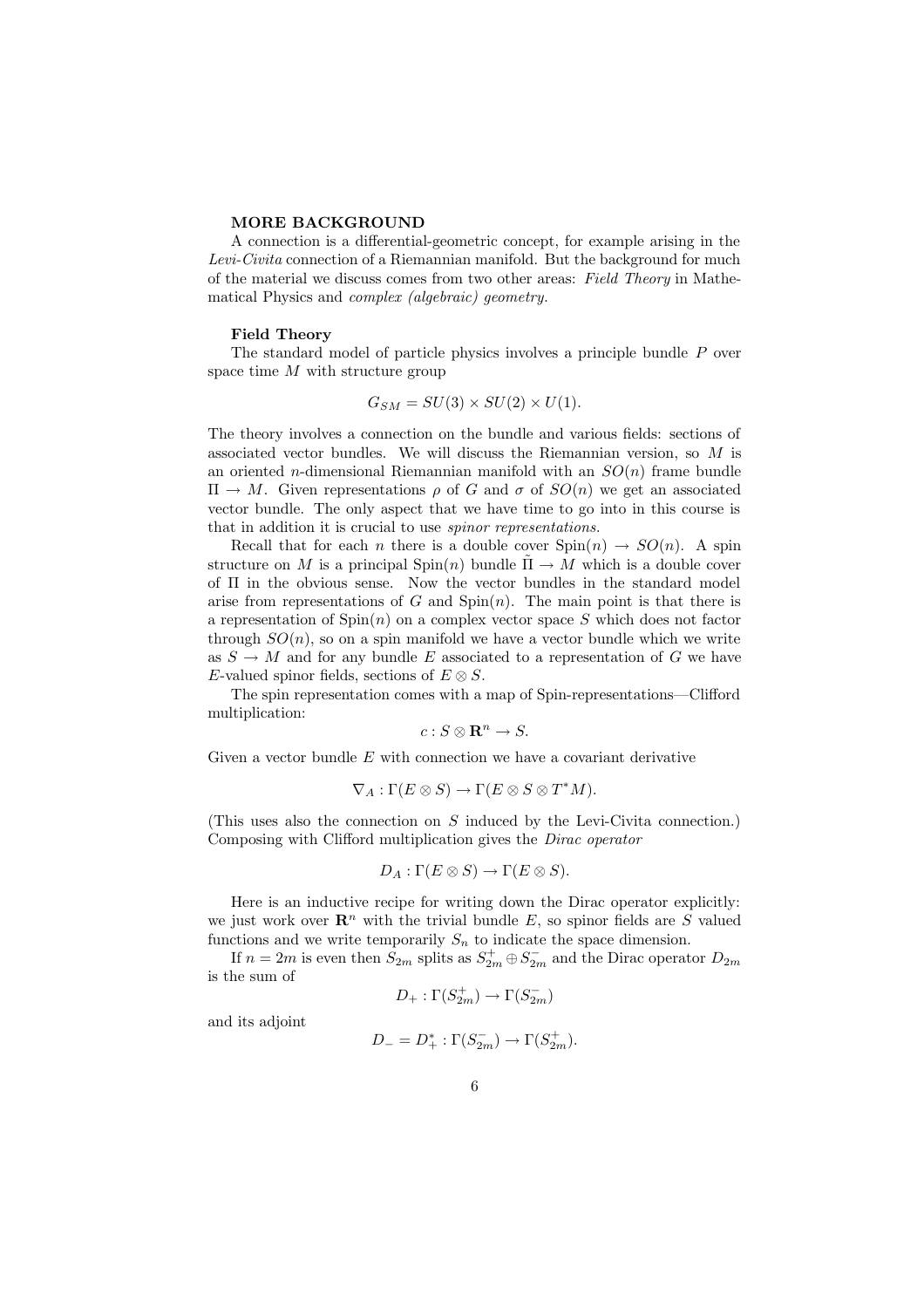To go to the next dimension  $2m + 1$  we set  $S_{2m+1} = S^{2m}$  and

$$
D_{2m+1} = i\frac{\partial}{\partial t} + D_{2m}.
$$

Here we are thinking of  $\mathbf{R}^{2m+1} = \mathbf{R}^{2m} \times \mathbf{R}$  and t is the co-ordinate in the  $\mathbf{R}$ factor.

To go from dimension  $2m + 1$  to  $2m + 2$  we take  $S_{2m+2}^+ = S_{2m+2}^- = S_{2m+1}$ and let

$$
D_{2m+2}^{\pm} = \pm \frac{\partial}{\partial s} + D_{2m+1}
$$

where now s denotes the last coordinate. The process can start in dimension 1, where the Dirac operator is  $i\frac{d}{dx}$ . We will come back to the Dirac operator in dimensions 2, 3, 4 later.

## Complex (algebraic) geometry

Now suppose that  $M$  is a complex manifold. The forms decompose into bi-type  $\Omega^{p,q}$  and the exterior derivative as  $d = \partial + \partial$ .

Let  $E \rightarrow M$  be a holomorphic vector bundle (i.e. the total space is a complex manifold and the projection is holomorphic—-one can also work with holomorphic principal bundles with structure group a complex Lie group.)

There is an intrinsic differential operator

$$
\overline{\partial}_E : \Omega^{p,q}(E) \to \Omega^{p,q+1}(E).
$$

A way to define this is to say that it is given by the ordinary  $\overline{\partial}$  operator on vector-valued functions in a local holomorphic trivialisation, then see that this is independent of the trivialisation. This operator satisfies  $\overline{\partial}_{\underline{E}}^2 = 0$ .

Now let A be a connection on E. We can write  $d_A = \partial_A + \partial_A$  and we say that A is compatible with the holomorphic structure if  $\partial_A = \partial_E$ . More geometrically this says that the horizontal subspaces in the frame bundle of  $E$  are complex linear subspaces.

A basic (easy) Lemma asserts that given a Hermitian metric on a holomorphic bundle E there is a unique connection compatible with both structures. In a holomorphic trivialisation the metric is given by a matrix-valued function  $h$ and the covariant derivative is

$$
\nabla_A = \overline{\partial} + \partial + h^{-1}\partial h.
$$

The curvature is  $\overline{\partial}(h^{-1}\partial h)$ .

A relatively difficult result is the integrability theorem which asserts that if we have a  $C^{\infty}$  vector bundle E with a connection A such that the curvature has no (0,2) component,  $F^{0,2} = 0$ , then there is an induced holomorphic structure on E with  $\overline{\partial}_E = \overline{\partial}_A$ . We can define a sheaf by local solutions of the equation  $\overline{\partial}_A s = 0$ —the point of the theorem is that if  $F^{0,2} = 0$  there are "enough" solutions of this equation.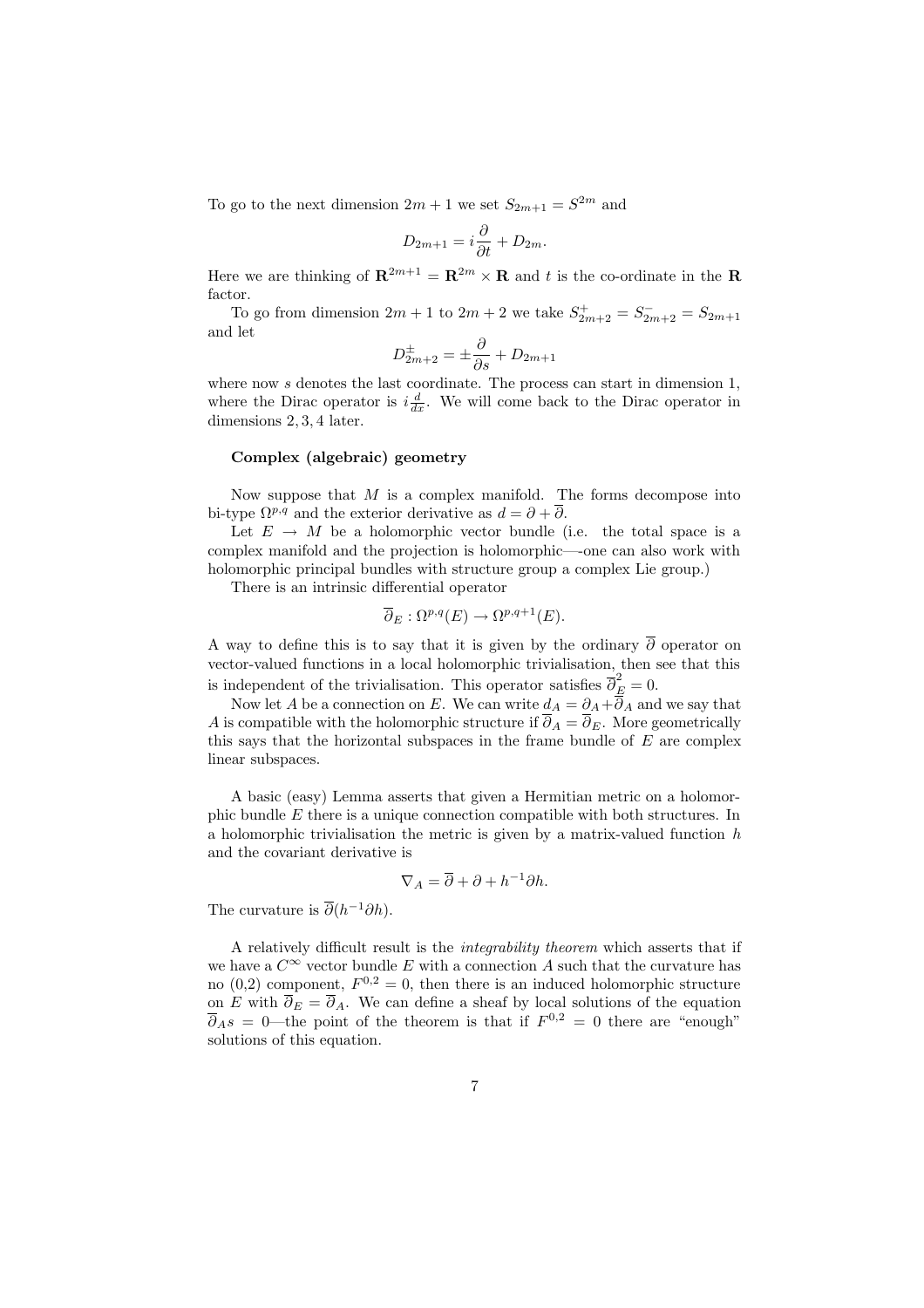## 2 Dimension 2

Let  $\Sigma$  be a compact Riemann surface. We begin with the classical case of line bundles. Let L be a holomorphic line bundle over  $\Sigma$ . A hermitian metric  $h_0$  on L defines a unitary connection with curvature  $F_{h_0}$ . This is an ordinary 2-form on  $\Sigma$  and the degree of the line bundle (i.e. the first Chern class evaluated on Σ) is

$$
d = \frac{i}{2\pi} \int_{\Sigma} F_{h_0}.
$$

Changing the metric to  $h = e^{\phi} h_0$  changes the curvature by

$$
F_h = F_{h_0} + \overline{\partial}\partial\phi.
$$

The fundamental analytical result about compact Riemann surfaces is that any 2-form of integral 0 can be written as  $\overline{\partial}\partial f$  for a function f. So any form representing  $c_1$  can be realised as  $F_h$  for a suitable h. In particular if  $d = 0$  there is a metric (unique up to constant factor) which endows  $L$  with a flat connection (i.e. curvature 0). In this way we get two descriptions of the Jacobian torus J.

• J parametrises isomorphism classes of holomorphic line bundles of degree 0. As such it is seen as a complex torus

$$
J = H^{0,1}/H^1(\Sigma; \mathbf{Z}).
$$

• J parametrises isomorphism classes of flat  $S^1$ -connections. As such it is seen as the real torus

$$
J = \text{Hom}(\pi_1, S^1) = H^1(\Sigma; \mathbf{R}) / H^1(\Sigma; \mathbf{Z}).
$$

Another way of expressing this is through the "Hodge" isomorphism

$$
H^{0,1} = H^1(\Sigma; \mathbf{R}).
$$

(as real vector spaces).

In the second description we see a natural symplectic structure on  $J$ , induced by the cup product on  $H^1(\Sigma; \mathbf{R})$ .

Now consider the higher rank case, of a rank r holomorphic bundle  $E \to \Sigma$ . A hermitian metric h gives a curvature  $F_h$  and the degree is the integral of  $(i/2\pi)$ Tr( $F_h$ ). The theorem of Narasimhan and Seshadri asserts that a bundle of degree 0 has a metric with  $F_h = 0$  if and only if it is *polystable*.

We recall the definition (in the paragraphs below we write "bundle" for "holomorphic bundle"). For any bundle V the *slope* of V is

$$
slope(V) = \frac{degree(V)}{rank(V)}.
$$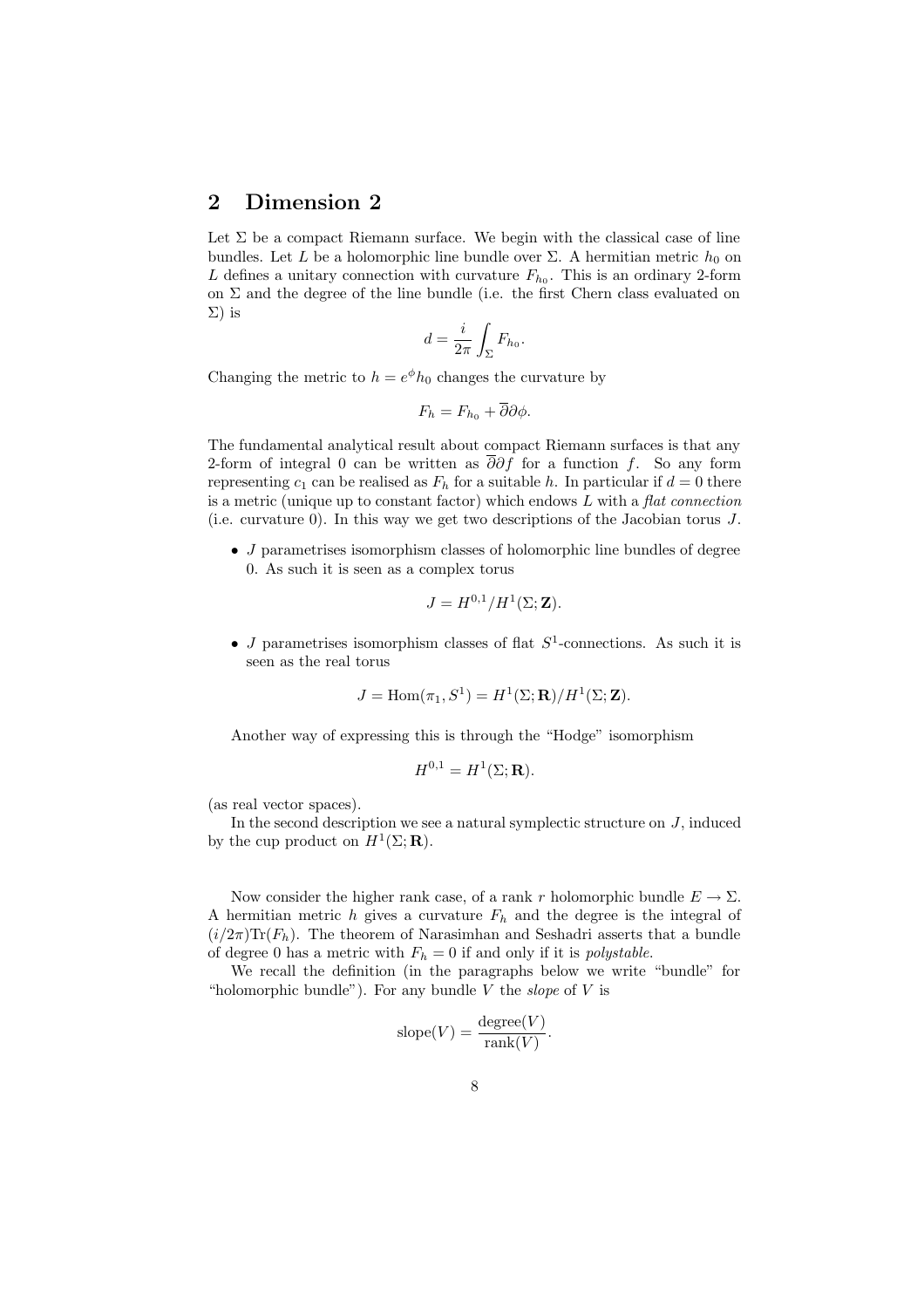A bundle V is *stable* if for all proper sub-bundles  $V' \subset V$  we have

$$
slope(V') < slope(V)
$$
.

(It is equivalent to say that for all proper quotients  $V''$  we have slope(V) < slope $(V'')$ .)

A bundle is polystable if it is either stable or a sum of stable bundles all with same slope.

- A slight variant of the Narasimhan-Seshadri statement is to say that a degree 0 bundle admits an irreducible flat connection (obvious definition) if and only if it is stable.
- There is a more general statement to cover bundles of non-zero degree which we will come to shortly.

The Narasimhan-Seshadri theorem gives an algebro-geometric criterion for the existence of a differential geometric object. But the condition (stability) arises naturally within algebraic geometry when considering moduli questions. For a given rank and degree we can define the moduli set of bundles up to isomorphism but this will not usually have a good structure. We see this we review the theory of extensions.

Given bundles  $V', V''$  the isomorphism classes of extensions

$$
0 \to V' \to V \to V'' \to 0
$$

are classified by the cohomology group  $H^1(\text{Hom}(V'', V'))$ . Multiplying the cohomology class by a non-zero factor gives the same bundle  $V$ . The class  $0$  in  $H^1$  corresponds to the direct sum  $V' \oplus V''$ . So if B is a nonzero element in  $H^1$ , giving a bundle V, the bundles  $V_t$  determined by  $tB$  are isomorphic to V for  $t \neq 0$  but to the direct sum when  $t = 0$ , which will typically not be isomorphic to  $V$ . This shows that the moduli set of all isomorphism classes of bundles is not Hausdorff in its natural topology. The point of the definition of (poly)stability is that if we restrict to this class we do get a good moduli space.

The correspondence between extension and  $H<sup>1</sup>$  classes can be obtained differential geometrically as follows. Given an extension, we choose a Hermitian metric on V which gives a  $C^{\infty}$  isomorphism  $V = V' \oplus V''$ . The metric on V induces metrics on  $V', V''$  so we have connections on all three bundles. Now we can write

$$
\nabla_V = \begin{pmatrix} \nabla_{V'} & \beta \\ -\beta^* & \nabla_{V''} \end{pmatrix},
$$

where  $\beta$  is a 1-form with values in  $\text{Hom}(V'', V')$ . The fact that V' is a holomorphic sub-bundle means that  $\beta \in \Omega^{0,1}(\text{Hom}(V'', V'))$  and  $\beta$  gives a representative of the extension class in Dolbeault cohomology.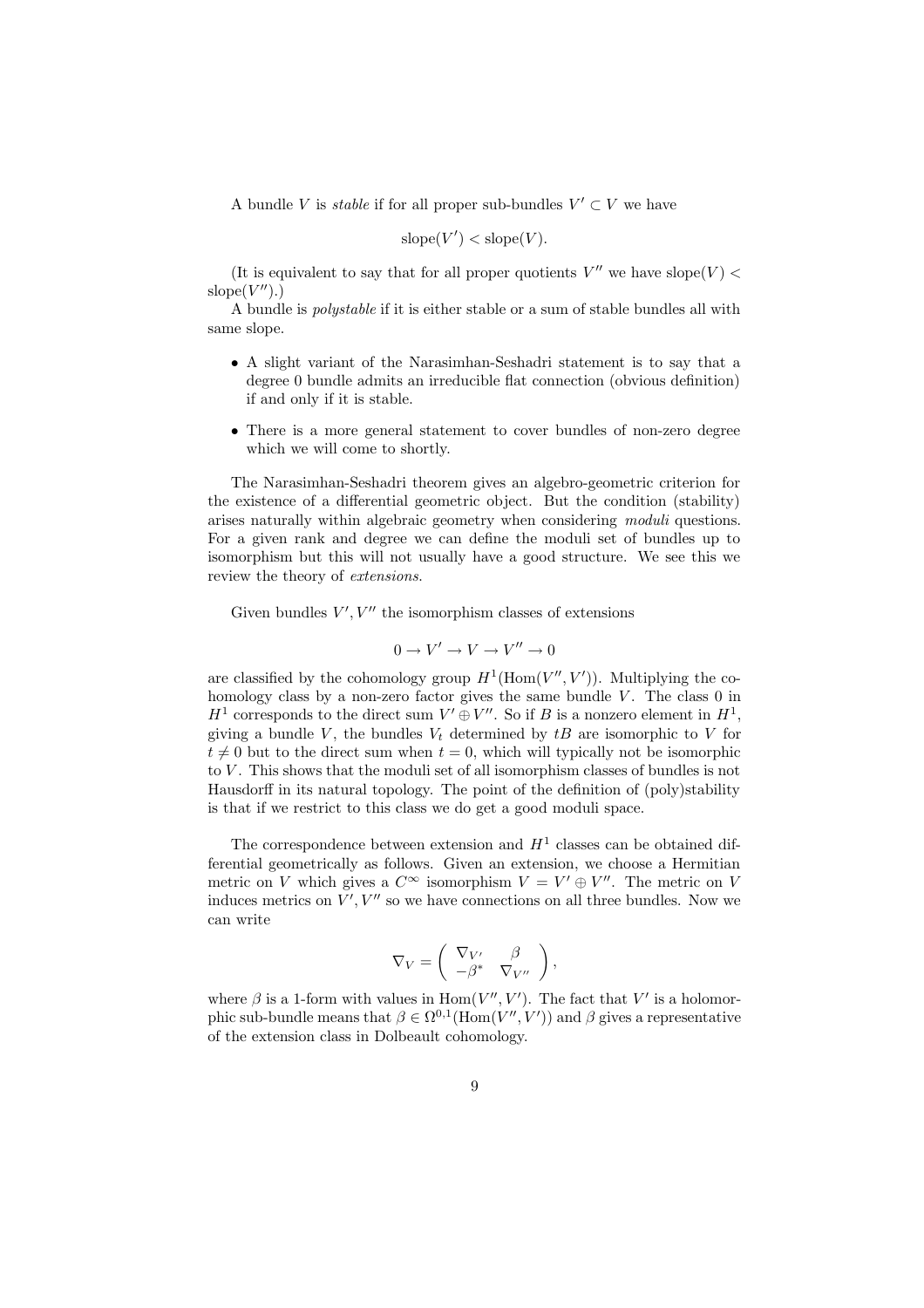We can use this theory to show that a bundle which admits a flat unitary connection is polystable. The "diagonal" components of the curvature of the connection on  $V$  take the form

$$
F_V = \begin{pmatrix} F_{V'} - \beta \beta^* & * \\ & F_{V''} - \beta^* \beta \end{pmatrix}.
$$

One checks that  $i \text{ Tr}(\beta \beta^*) = -|\beta|^2$  (if we choose a compatible metric on  $\Sigma$ , to identify 2-forms with functions). So if  $F_V = 0$  then  $i\text{Tr}F(V') \leq 0$  and Chern-Weil implies that the degree of  $V'$  is  $\leq 0$ . Moreover equality holds if and only if  $\beta = 0$  and then  $V = V' \oplus V''$  and  $V', V''$  have flat unitary connections. The statement follows by induction on rank.

We will now sketch a proof of the (harder) converse: a polystable bundle of degree 0 admits a flat unitary connection. (This is essentially the original proof of Narasimhan and Seshadri.) For simplicity we consider the case of rank 2. Then if  $E$  is polystable but not stable it is a sum of degree 0 line bundles and the statement follows immediately from the line bundle discussion. So suppose  $E = E_1$  is stable. We assume known that there is *some* irreducible flat connection, defining a stable bundle  $E_0$ , and that  $E_0, E_1$  can be connected by a real 1-parameter family  $E_t$  for  $t \in [0, 1]$  with  $E_t$  stable for all t. (We will come back to this later.) So we want to show that the set  $S \subset [0,1]$  of parameter values t for which  $E_t$  admits a flat unitary connection is **open** and **closed**.

**Closedness** Suppose  $t_i \in S$  converging to  $t_{\infty} \in [0,1]$  and write  $E_i = E_{t_i}$ . The set of equivalence classes of flat unitary connections is obviously compact (viewed as representations of  $\pi_1$  in a compact group). Passing to a subsequence, we can suppose that the flat connections corresponding to  $E_i$  converge to some limiting flat connection. These flat connections define a sequence of holomorphic bundles  $F_i$   $(i \leq \infty)$  with  $F_i \to F_\infty$  in an obvious sense as  $i \to \infty$ . By definition,  $F_i$  is isomorphic to  $E_i$  for  $i < \infty$  so in particular we have nonzero holomorphic maps

$$
\phi_i: E_i \to F_i \quad i < \infty.
$$

We can normalise these maps with respect to a suitable sequence of metrics to have (say)  $L^2$  norm 1. It is then an easy result from analysis (which fits into the general slogan "semi-continuity of cohomology") that there is some non-trivial holomorphic map  $\phi_{\infty}: E_{\infty} \to F_{\infty}$ . We now invoke an important property of stable bundles:

If  $E, F$  are stable bundles of the same rank and degree then any non-trivial holomorphic map from  $E$  to  $F$  is an isomorphism.

The proof of this property (in the rank 2, degree 0 case) goes as follows. By general principles, any nontrivial holomorphic map  $\psi : E \to F$  which is not an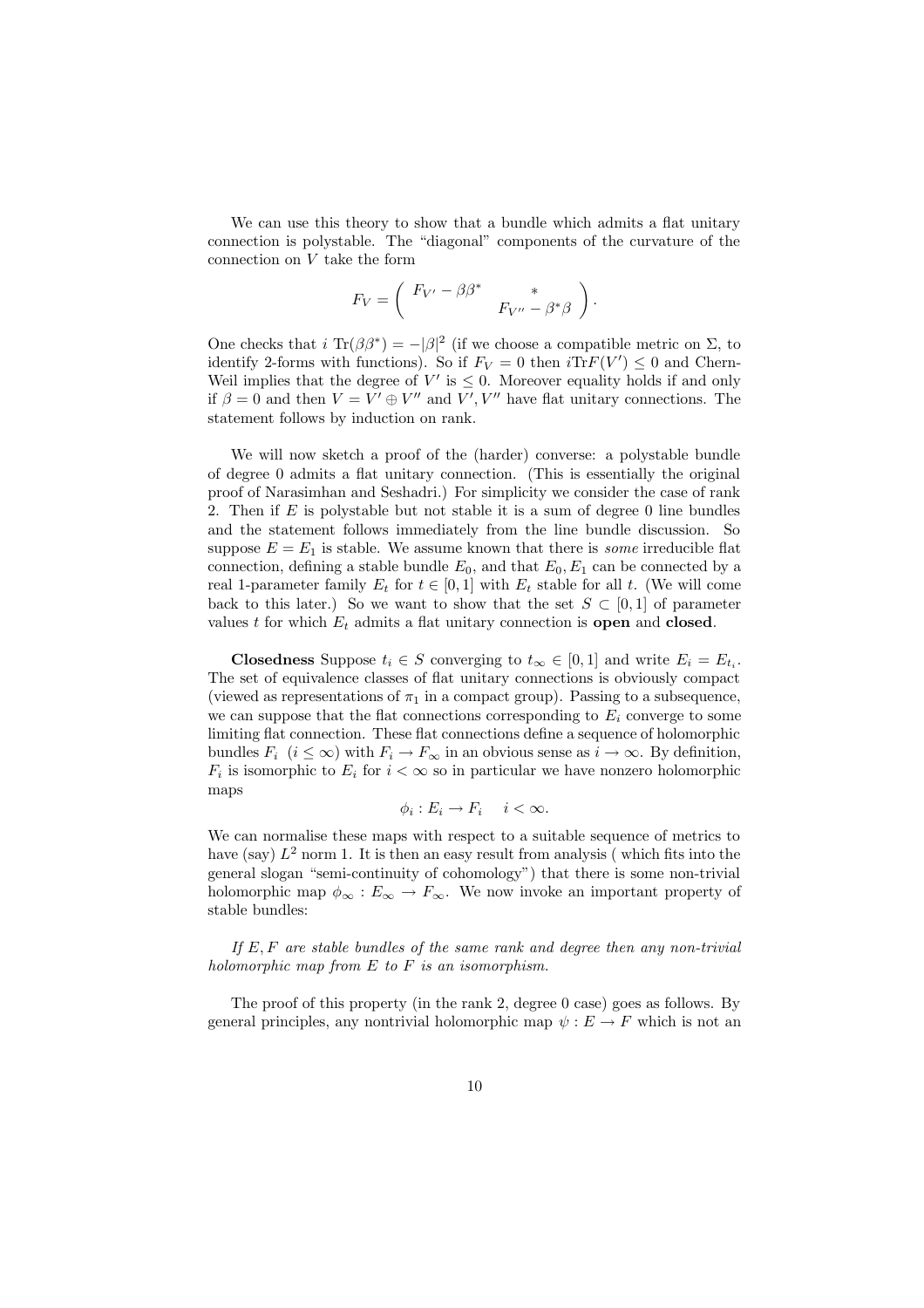isomorphism factors as

$$
E \stackrel{p}{\to} L_1 \stackrel{\tilde{\psi}}{\to} L_2 \stackrel{\iota}{\to} F,
$$

where p is projection to a quotient bundle and  $\iota$  is the inclusion of a sub-bundle. The stability of E implies that  $deg(L_1) > 0$  and the stability of F implies that  $deg(L_2) < 0$ . This is a contradiction since  $\psi$  is a nontrivial section of the line bundle  $L_2 \otimes L_1^*$  which has strictly negative degree.

Using this, we complete the proof of closedness. We know that  $E_{\infty}$  is stable and  $F_{\infty}$  is polystable (since it has a flat unitary connection). If  $F_{\infty}$  is stable then the non-trivial map  $\phi_{\infty}$  and the property above show that  $E_{\infty}$  is isomorphic to  $F_{\infty}$ , hence  $E_{\infty}$  has a flat unitary connection and  $t_{\infty} \in S$ . If  $F_{\infty}$  were polystable but not stable it would be a sum of degree zero line bundles and  $\phi_{\infty}$  has a non-trivial component mapping to one of these. But by the same principle as above this component factors through a quotient of  $E_{\infty}$  of negative degree, contradicting the stability of  $E_{\infty}$ .

## Openness

We give an (inadequate) informal treatment based on the linearisation of the zero curvature condition and the action of the gauge group, i.e the deformation theories of flat connections and holomorphic bundles.

## Flat unitary connections

Let A be the space of connections on a  $C^{\infty}$   $U(r)$  bundle E (an infinite dimensional affine space). The moduli space of flat connections is  $F^{-1}(0)/\mathcal{G}$ where  $\mathcal G$  is the group of unitary automorphisms of  $E$  and  $F$  is the curvature map.

If  $A_0$  is a flat unitary connection we have a complex:

$$
\Omega^0(\text{ad}E) \stackrel{d_{A_0}}{\to} \Omega^1(\text{ad}E) \stackrel{d_{A_0}}{\to} \Omega^2(\text{ad}E).
$$

This is the de Rham complex twisted by the flat bundle (or local co-efficient system) adE and the cohomology groups  $H^*(A_0)$  can be seen as the cohomology of the sheaf of locally constant sections of this bundle. The cohomology  $H^1(A_0)$ represents solutions of the linearisation of the equation  $F(A_0 + a) = 0$  modulo infinitesimal gauge transformations. Assuming for simplicity here that  $A_0$  is irreducible this  $H_{A_0}^1$  is the tangent space of the moduli space of flat connections at  $[A_0]$ .

#### Holomorphic bundles

Now we view the space of connections as the space of  $\overline{\partial}$ -operators. The moduli set of holomorphic bundles is  $A/\mathcal{G}^c$  where  $\mathcal{G}^c$  is the group of general linear automorphisms of  $E$ . The linearisation of the action is

$$
-\overline{\partial}_{A_0} : \Omega^0(\mathrm{ad} E^c) \to \Omega^{0,1}(\mathrm{ad} E^c).
$$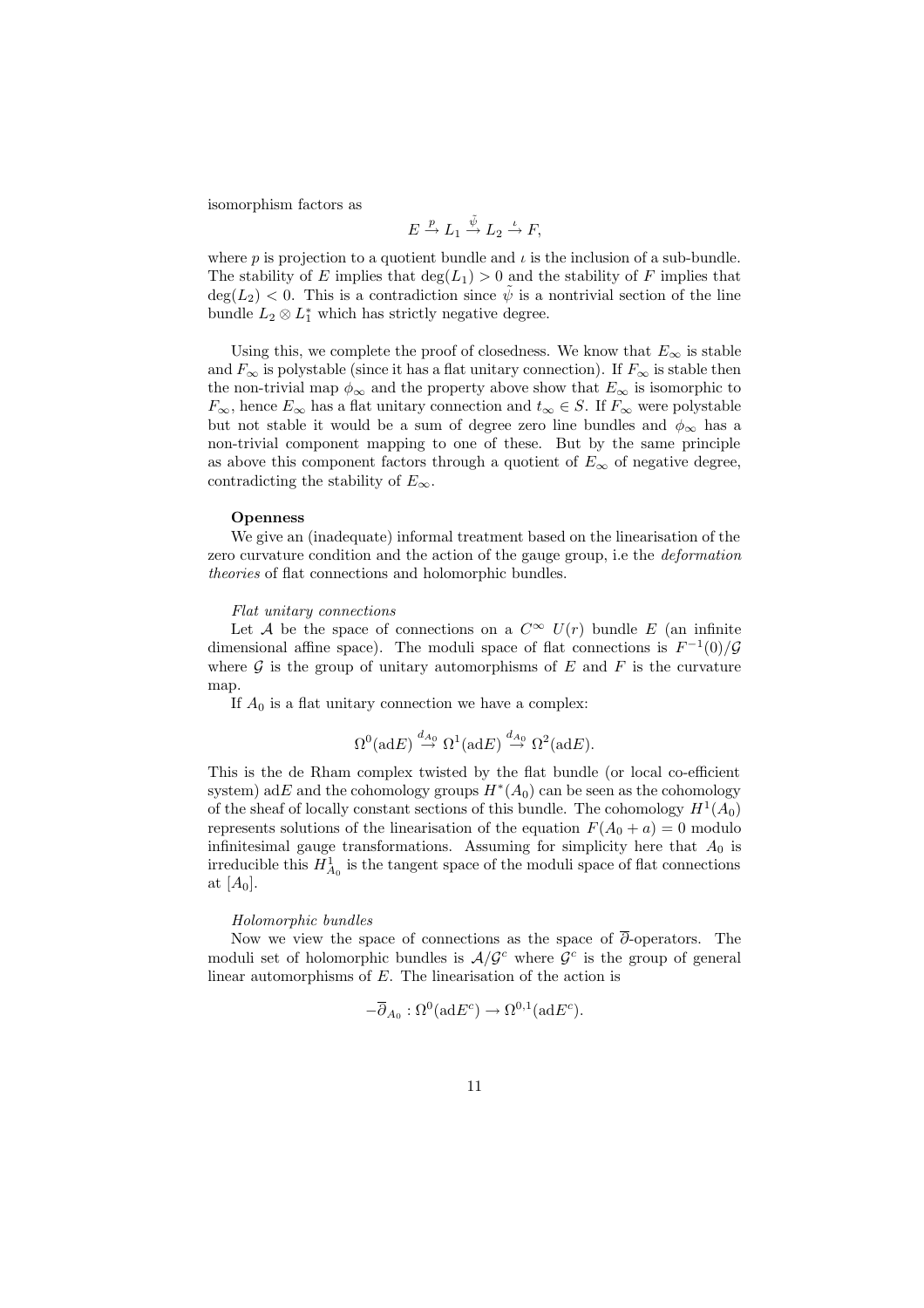Here ad $E^c$  can be identified with the bundle EndE which is now viewed as a holomorphic bundle, using the structure defined by  $A_0$ . Ignoring the technicalities about the meaning of the "moduli space", we see, roughly, that its tangent space at the corresponding point is the cokernel of  $\overline{\partial}_{A_0}$ , which is the Dolbeault representation of the sheaf cohomology group  $H^1(\text{End} E)$ . (A better statement is that the *versal deformation space* of  $E$  as a holomorphic bundle is a neighbourhood of 0 in this  $H^1$ .)

The key to the openness is that there is a Hodge theory isomorphism

$$
H^1(A_0) = H^1(\text{End} E).
$$

This is proved just like in the case of the trivial line bundle at the beginning of this section. One uses this to show that any small deformation of the holomorphic structure can be matched with a small deformation of the flat unitary connection.

The theorem of Narasimhan and Seshadri can be seen as an instance of a general relation between "complex and symplectic quotients" which we will now review.

Let  $(X, \Omega)$  be a symplectic manifold and H a function on X. There is a unique vector field v such that  $i_v\Omega = dH$  and this generates a flow of symplectomorphisms. For simplicity here, restrict to the case that this defines an S<sup>1</sup>-action on X. If  $t \in \mathbf{R}$  is not a critical value of H then  $H^{-1}(t)$  is a submanifold of X. The action of  $S^1$  on this submanifold has at most finite stabilisers and the quotient  $Y = H^{-1}(t)/S^1$  is an orbifold. For simplicity suppose that it is actually a manifold. The key point is that there is an induced symplectic form on  $Y$ -it is the "symplectic quotient" of  $X$ .

The generalisation to a Lie group K acting on  $(X, \Omega)$  is a moment map

$$
\mu: X \to \mathrm{Lie}(K)^*.
$$

That is,  $\mu$  combines the Hamiltonians for all 1-parameter subgroups of X. We also suppose that  $\mu$  is an equivariant map, intertwining the K actions on X and Lie $(K)^*$ . The symplectic quotient is

$$
Y = \mu^{-1}(0)/K
$$

and it has an induced symplectic form. (If the Lie algebra of K has a non-trivial centre there is the possibility of varying the construction with a parameter like t above.)

Now suppose that  $X$  is a Kähler manifold and  $K$  acts by holomorphic isometries. Suppose that there is a complexification  $K<sup>c</sup>$  of K; this will also act holomorphically on  $X$ , but not preserving the symplectic form. Then the general idea is that there should be an open K<sup>c</sup>-invariant subset  $X<sup>s</sup> \subset X$  of "stable" points" (we ignore here the distinction with polystable) such that the complex quotient  $X<sup>s</sup>/K<sup>c</sup>$  can be identified with the symplectic quotient  $\mu^{-1}(0)/K$ .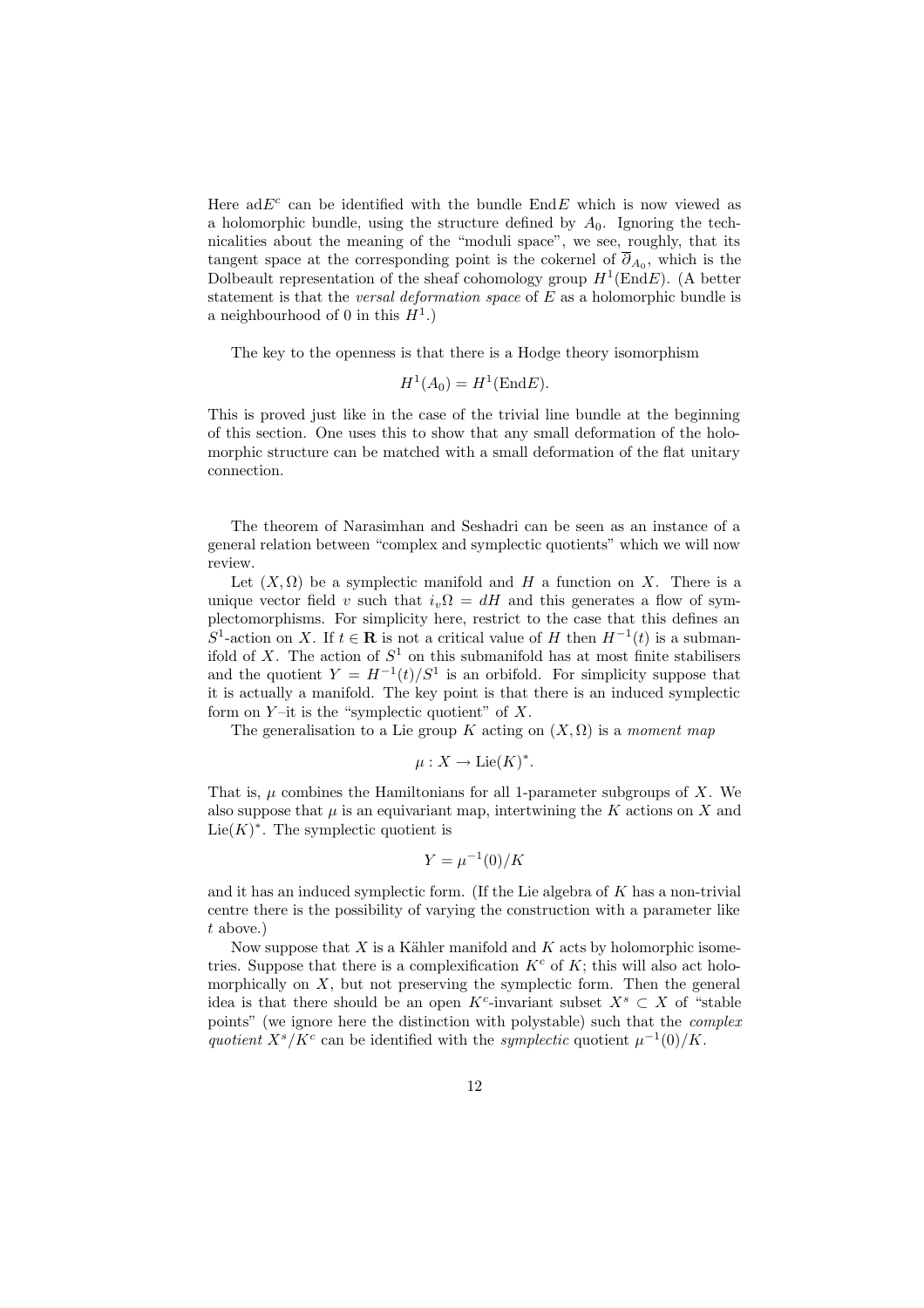**Example 1.** Take the standard  $S^1$  action on  $\mathbb{C}^n$ . For any fixed t a moment map is given by  $|z|^2 - t$ . For  $t < 0$  the symplectic quotient is empty (so there are no stable points). For  $t > 0$  the quotient is

$$
\mathbf{CP}^{n-1} = S^{2n-1}/S^1.
$$

Then we should take  $X^s = \mathbb{C}^n \setminus \{0\}$  and the complex quotient gives the other description

$$
\mathbf{CP}^{n-1} = (\mathbf{C}^n \setminus \{0\})/\mathbf{C}^*.
$$

**Example 2.** Take the  $S^1$  action on  $\mathbb{C}^p \times \mathbb{C}^q$  with weight 1 on the first factor and weight  $-1$  on the second. Then for any fixed t we have a moment map

$$
\mu(z_1, z_2) = |z_1|^2 - |z_2|^2 - t.
$$

If  $t > 0$  the stable points are those with  $z_2 \neq 0$  and if  $t < 0$  those with  $z_1 \neq 0$ .

The relevance to our preceding discussion is that  $A$  has a natural symplectic form and the curvature gives a moment map for the action of the gauge group  $\mathcal{G}$ . so the moduli space of flat connections is the symplectic quotient. The theorem of Narasimhan and Seshsadri asserts that indeed this agrees with the complex quotient if  $\mathcal{A}^s \subset \mathcal{A}$  is the subset defining polystable holomorphic bundles.

What we conclude from this is that there is a moduli space which is a complex object (regarded as a moduli space of polystable holomorphic bundles) but also has an induced symplectic form. This symplectic form is given by the wedge product on  $H^1(\text{ad}E)$  induced by

$$
\Omega(a,b) = \frac{1}{4\pi^2} \int_{\Sigma} \text{Tr}(a \wedge b).
$$

(The factor being included to fit in with later conventions.)

The discussion above is imprecise because the moduli space as we have defined it will not be a smooth manifold–there are singularities at the polystable points which correspond to reducible connections (or reducible representations  $\pi_1 \rightarrow U(r)$ ). But there is a variant which avoids this difficulty.

Stability and polystability are defined for bundles of any degree, so the question is how to modify the notion of a flat connection. There are group homomorphisms

$$
U(r) \to PU(r) \quad U(r) \to S^1,
$$

where the first is the quotient map to  $PU(r) = U(r)/\text{diagonal matrices}$  and the second is the determinant. At the Lie algebra level,  $U(r)$  splits as a product but at the group level this is only up to a finite cover. A connection on a  $U(r)$ bundle E induces connections on the corresponding  $PU(r)$  and  $S^1$  bundles. Fix a real 2-form  $\rho$  on  $\Sigma$  with integral  $-2\pi$ . Then we can consider connections on  $E$  which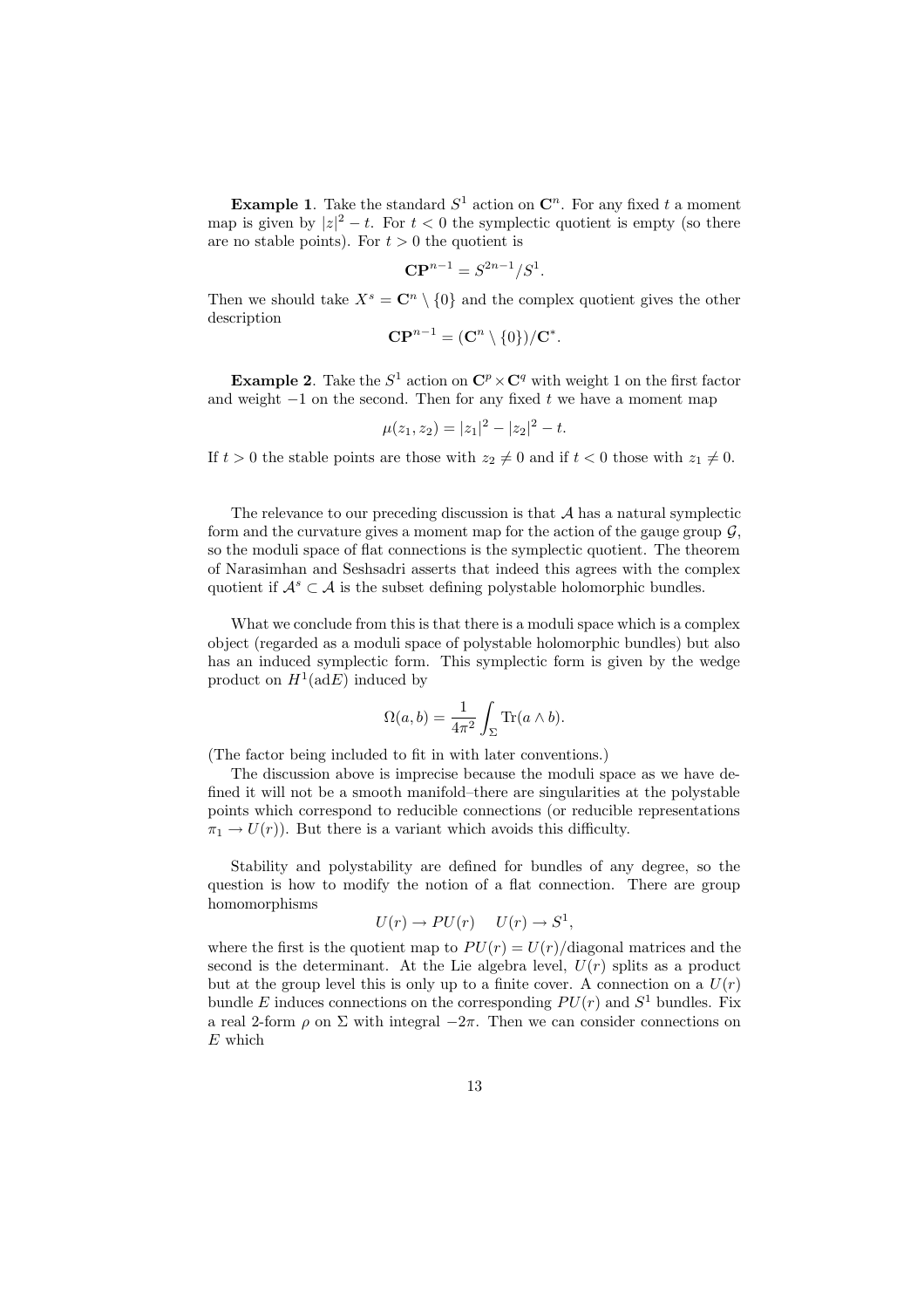- Induce a flat  $PU(r)$  connection;
- Induce a connection on the determinant bundle  $\Lambda^rE$  with curvature id  $\rho$ where  $d$  is the degree of  $E$ .

The general version of the Narasimhan-Seshadri result gives a correspondence between such connections and polystable bundles. The proofs are not essentially different from the previous case  $(d = 0)$  because all the interesting geometry occurs in the  $PU(r)$  factor.

If  $d, r$  are coprime then it is easy to show that any polystable bundle is stable and there are no reducible connections of this kind. Then we get a compact, smooth moduli space. Another variant is to fix the induced connection on  $\Lambda^r E$ : this corresponds to holomorphic bundles with a fixed holomorphic structure on  $\Lambda^rE$ . From now on we restrict to the simplest case, when  $r = 2, d = 1$ . We get a fixed-determinant moduli space  $\mathcal{N}(\Sigma)$  which is in fact a complex projective manifold of complex dimension  $3g - 3$ , where g is the genus of  $\Sigma$ . We can write this down very explicitly by taking  $\rho$  to be supported in a small disc D about a point  $p \in \Sigma$ . The connections can be taken to be flat  $SU(2)$  connections over  $\Sigma \setminus D$  with holonomy  $-1 \in SU(2)$  around the boundary of D. Taking the standard description of  $\pi_1(\Sigma)$ , the moduli space  $\mathcal{N}(\Sigma)$  can be realised as systems of 2g-matrices  $A_1, \ldots, A_q, B_1, \ldots, B_q \in SU(2)$  satisfying the equation

$$
\prod_{i=1}^{g} [A_i, B_i] = -1 \tag{1}
$$

modulo conjugation by  $SU(2)$ . (Here [A, B] is the group commutator.)

Note that the dimension checks with a naive count:  $SU(2)$  is 3-dimensional so there are 3.2g parameters in specifying the  $A_i, B_i$  and we lose 3 when imposing the equation and 3 when dividing by conjugation; so we end up with  $6g - 6$  real dimensions.

## Examples for low genus

For genus 0 the moduli space  $\mathcal N$  is empty. For genus 1 it is a single point. Algebro-geometrically we have a fixed line bundle  $\Lambda \to \Sigma$  of degree 1 and we claim that there is just one stable rank 2 bundle E over  $\Sigma$  with  $\Lambda^2 E = \Lambda$ . Standard results for curves of genus 1 show that  $H^1(\Lambda^*) = \mathbf{C}$ . So there is a unique non-trivial extension

$$
0 \to \mathcal{O} \to E \to \Lambda \to 0. \tag{2}
$$

To see that E is stable we need to see that for any line bundle L of degree  $> 0$ we have  $H^0(E \otimes L^*) = 0$ . This follows from the exact sequence in cohomology using the fact that the map

$$
H^0(\Lambda \otimes L^*) \to H^1(L^*)
$$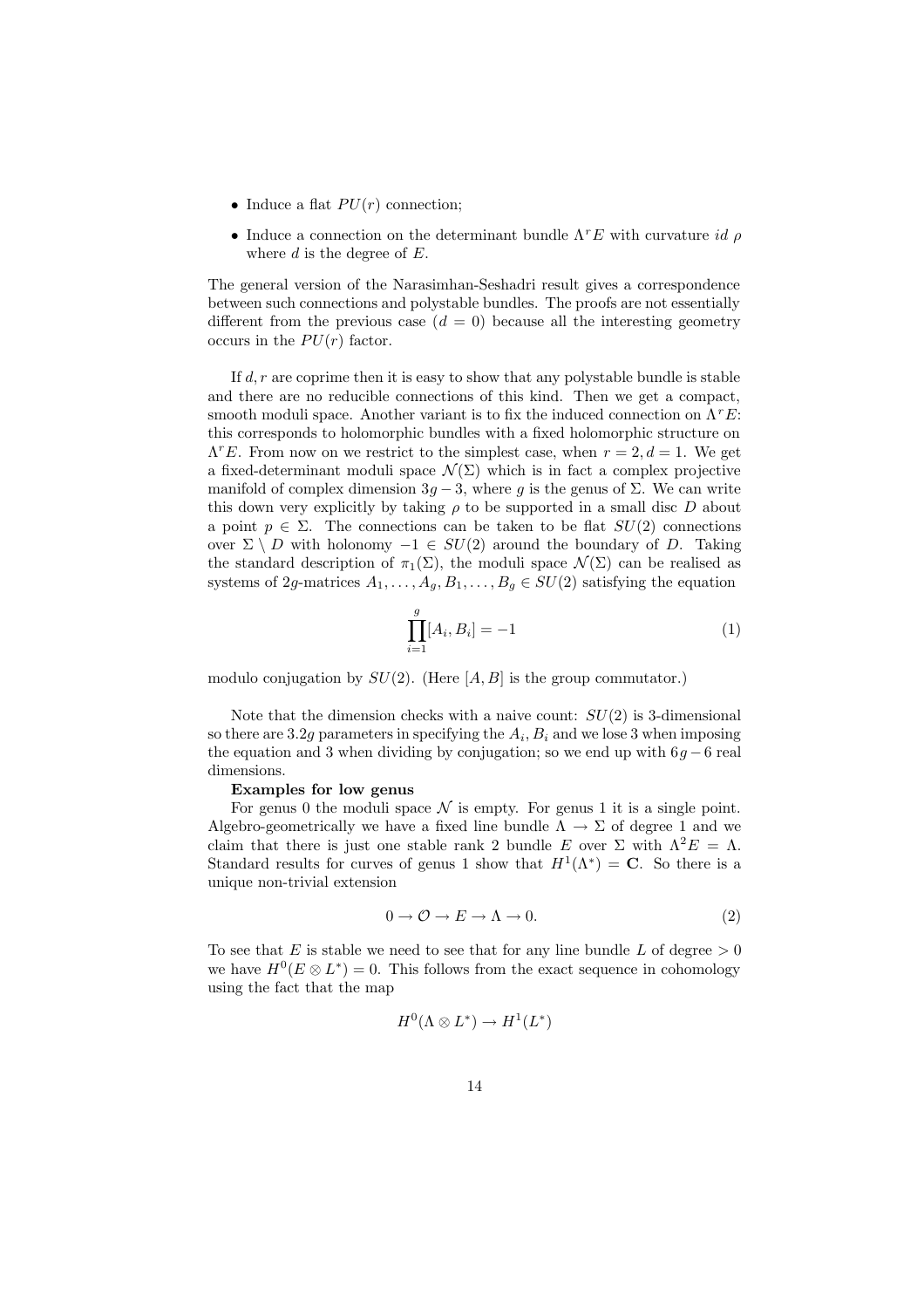is the cup product with the extension class. So we have found one stable bundle. If  $F$  is any stable bundle of the required type then Riemann-Roch shows that  $H^0(F)$  is non-trivial. If s is a non-trivial section then s cannot vanish anywhere because if it did the section would factor through a line subbundle of degree  $> 0$ which would contradict stability. So s gives a subbundle inclusion  $\mathcal{O} \to F$  and the determinant condition means that the quotient bundle is  $\Lambda$ . Thus F is an extension like  $(2)$  and we deduce that F is isomorphic to E.

From the point of view of flat connections we can write down a pair  $A, B \in$  $SU(2)$  satisfying  $[A, B] = -1$ :

$$
A = \left( \begin{array}{cc} i & 0 \\ 0 & -i \end{array} \right) \quad B = \left( \begin{array}{cc} 0 & 1 \\ -1 & 0 \end{array} \right).
$$

And you can check that up to conjugation this is the only solution of (1) when  $g=1$ .

Now suppose that  $\Sigma$  has genus 2. The moduli space  $\mathcal{N} = \mathcal{N}(\Sigma)$  is then an intersection of two quadric hypersurfaces in  $\mathbb{CP}^5$ . We will not prove this but we will write down a family of bundles parametrised by this space. In fact we will just write down the family of projectivized bundles, with fibre  $\mathbf{P}^1$ .

Recall some theory of quadrics. If Q is a smooth quadric hypersurface in  ${\bf P}(V)$ , defined by a quadratic form q on V, then the tangent space to Q at a point  $[v] \in Q$  can be identified with  $v^{\perp}/v$  where  $v^{\perp}$  is the orthogonal subspace to v with respect to q. There is a natural induced quadratic form on  $v^{\perp}/v$  which leads to a "holomorphic conformal structure" on Q (a nonsingular quadratic form on each tangent space, defined up to constant factor). So at each point  $p \in Q$  we have a quadric hypersurface in  $\mathbf{P}(TQ)_p$ . Recall that a nonsingular quadric in  $\mathbf{P}^3$  is isomorphic to a product  $\mathbf{P}^1 \times \mathbf{P}^1$ . So if Q is 4-dimensional we get a pair of  $\mathbf{P}^1$ -bundles, say  $\mathbf{P}^+, \mathbf{P}^- \to Q$ . But there is no intrinsic way to distinguish between  $\mathbf{P}^{\pm}$ : we get a 2-fold covering of the space of nonsingular quadrics given by the choice of one of these bundles.

Our genus 2 Riemann surface  $\Sigma$  is a double cover :  $p : \Sigma \to \mathbf{P}^1$  branched at 6 points  $\lambda_1, \ldots, \lambda_6$ . We choose a corresponding pencil of quadrics  $Q_\lambda$  in  $\mathbf{P}^5$ . The quadric  $Q_{\lambda}$  is defined by a form  $q_{\lambda} = q_0 + \lambda q_{\infty}$  on  $\mathbb{C}^6$  where  $q_0 = -\sum_{i} \lambda_i z_i^2$ and  $q_{\infty} = \sum z_i^2$ . We restrict the covering above to this pencil of quadrics to get a 2-fold covering of  $\mathbf{P}^1 \setminus {\lambda_i}$ , which can be identified with  $\Sigma$  punctured at the branch points. One checks that this extends over the branch points, so for each  $\sigma \in \Sigma$  we have a **P**<sup>1</sup>-bundle  $\mathbf{P}^{(\sigma)}$  over the smooth locus of  $Q_{p(\sigma)}$ . Now let N be the common intersection of all the  $Q_{\lambda}$ . We have a **P**<sup>1</sup> bundle over  $\mathcal{N} \times \Sigma$ with fibre  $\mathbf{P}_v^{(\sigma)}$  over  $([v], \sigma)$ . For any point in N we have a  $\mathbf{P}^1$  bundle over  $\Sigma$ . These can be lifted to vector bundles of degree 1 with fixed determinant and the statement is that these are exactly the stable bundles.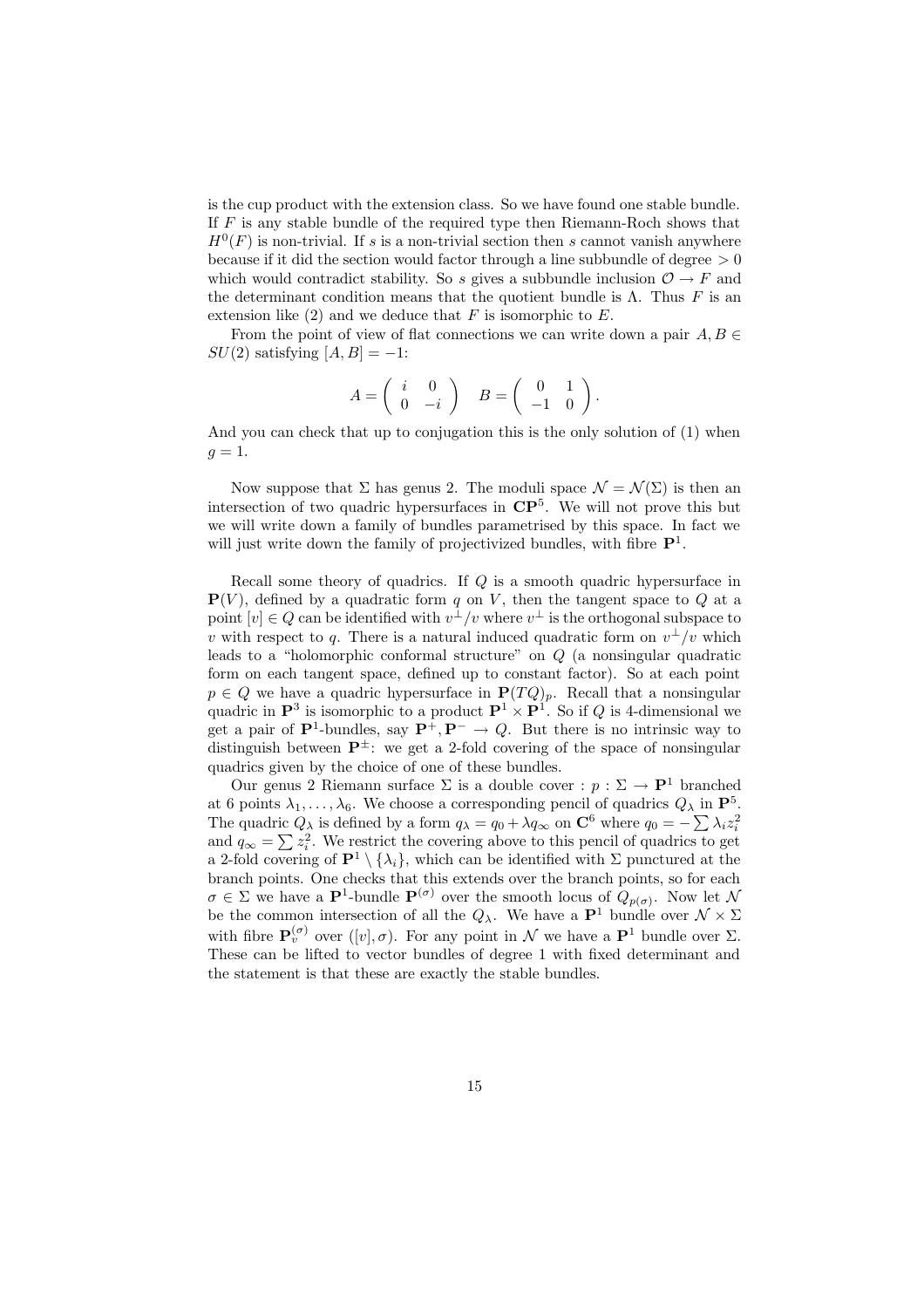### Cohomology pairings on  $\mathcal{N}(\Sigma)$ .

There is an important general construction for producing cohomology classes over moduli spaces of bundles (or connections). In the case at hand, with the moduli space  $\mathcal{N} = \mathcal{N}(\Sigma)$  we have a universal  $U(2)$  bundle  $\mathbf{E} \to \mathcal{N} \times \Sigma$ . (In general there are subtleties involved in the construction of such a universal bundle, but we ignore these here: the subtleties do not affect rational cohomology which is what we use.) Now we take the characteristic class

$$
\chi(\mathbf{E}) = (c_2 - \frac{1}{4}c_1^2)(\mathbf{E}) \in H^4(\mathcal{N} \times \Sigma)
$$

and decompose this according to Künneth components. This can be expressed by saying that we have maps

$$
H_i(\Sigma) \to H^{4-i}(\mathcal{N}).
$$

So we get classes  $a \in H^2(\mathcal{N}), b \in H^4(\mathcal{N})$  and a map

$$
m: H_1(\Sigma) \to H^3(\mathcal{N}).
$$

The class  $a$  is the same as the de Rham cohomology class of the symplectic form on  $N$ .

If we take any product  $\Pi$  of these classes to get up to the top dimension  $6g - 6$  we can evaluate on the fundamental class to get a number  $\langle \Pi, \mathcal{N} \rangle$ . We will focus here on the most important case when  $\Pi = a^{3g-3}/(3g-3)!$ . The pairing then has an interpretation as the *volume* of  $N$  using the volume form defined by the symplectic structure. From now on we will write  $\mathcal{N}_q$ , where g is the genus of  $\Sigma$ .

Explicit formulae for these volumes were found (about the same time) by Thaddeus and Witten. Witten's formula is

$$
Vol(\mathcal{N}_g) = \frac{2}{(2\pi^2)^{g-1}} \sum_{n=1}^{\infty} \frac{(-1)^{n+1}}{n^{2g-2}}.
$$
 (3)

As we will review below, the infinite sum can be evaluated explicitly in terms of "Bernoulli numbers".

Many approaches to these questions have been developed. We will outline an approach based on the symplectic geometry of  $S<sup>1</sup>$ -actions.

### Some general theory

Let  $(X, \omega)$  be a symplectic manifold and H a proper function on X which generates an  $S^1$ -action. The properness condition implies that the symplectic quotients  $M_t = H^{-1}(t)/S^1$  are compact and the critical values of H form a discrete subset of **R**. Recall that these critical values correspond to fixed points of the  $S^1$ -action on X. Let  $V(t)$  be the volume of  $M_t$ , computed using the induced symplectic form. Then we have the following general properties.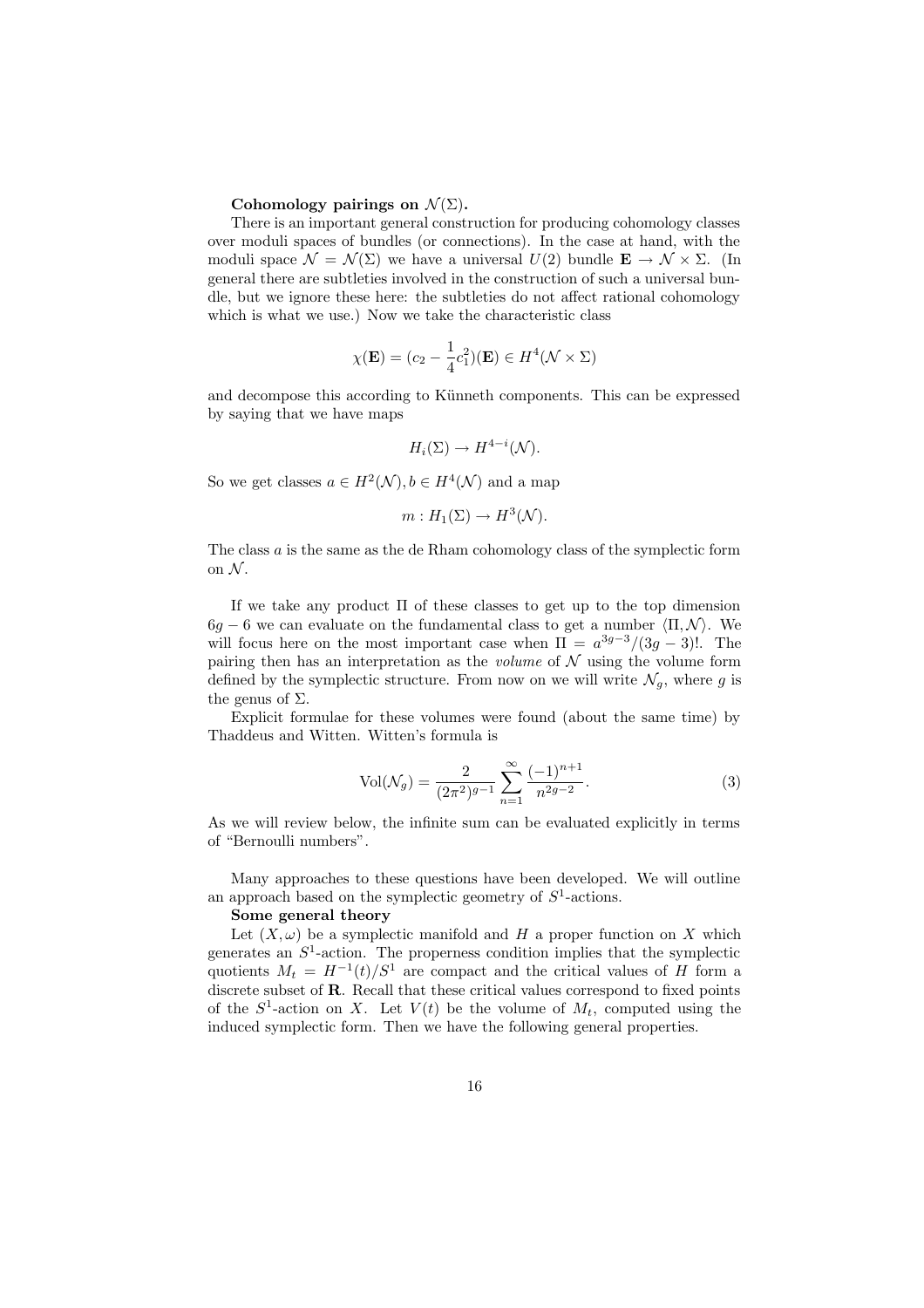- The push forward by H of the volume form on X is  $V(t)dt$ .
- $V(t)$  is a piecewise polynomial function, smooth away from the critical values. At a critical value corresponding to a component  $K$  of the fixed set the jumps in the derivatives of  $V$  can be computed from data localised on  $K$ . (More precisely, from the normal bundle of  $K$  in  $X$ , regarded as a bundle with an  $S^1$  action.) If K has codimension 2k the derivative  $V^{(i)}$  are continuous for  $i < k - 1$  and have a jump discontinuity for  $i = k - 1$ . The possible discontinuities for  $i \geq k$  depend on the more detailed topology of the normal bundle.

We do not take time here to go into the detailed theory for computing these discontinuities.

The piecewise polynomial behaviour of  $V(t)$  away from the critical values can be seen as follows. If the parameter  $t$  does not cross a critical value the symplectic quotient  $M_t$  does not change up to diffeomorphism, so we can regard the symplectic forms  $\omega_t$  as defined on the same manifold. We regard  $H^{-1}(t) \rightarrow$  $M_t$  as a principal circle bundle P over  $M_t$  and one finds that

$$
\frac{d}{dt}[\omega_t] = c_1(P) \in H^2(M_t).
$$

So  $[\omega_{t_0+\tau}] = [\omega_{t_0}] + \tau c_1(P)$  and the top power of  $[\omega_{t_0+\tau}]$  is a polynomial function of  $\tau$ .

#### Examples

1. Take the standard  $S^1$  action on  $\mathbb{C}^n$  with Hamiltonian  $H(z) = |z|^2$ . Then  $V(t) = 0$  for  $t < 0$  and is proportional to  $t^{n-1}$  for  $t > 0$ , so we see the jump discontinuity in the  $(n-1)st$ . derivative.

2. Take  $S<sup>1</sup>$  acting by rotations on the 2-sphere. The Hamiltonian is the projection to the axis of rotation. The symplectic quotients are either empty or single points and  $V(t) = 1$  for  $-1 \le t \le 1$  and 0 for  $|t| > 1$ . (This is with a symplectic form on  $S^2$  normalised to have area 2.)

Now return to our moduli spaces. Let  $\overline{\Sigma}$  be a surface of genus  $g + 1$  and  $\gamma \subset \overline{\Sigma}$  an embedded non-separating circle. Let  $\Sigma$  be the surface of genus g obtained by cutting  $\overline{\Sigma}$  along  $\gamma$  and gluing in a pair of discs. So conversely we have a pair of points  $p_1, p_2$  in  $\Sigma$  and we construct  $\overline{\Sigma}$  by cutting out discs centred at these points and gluing the resulting boundaries. Let  $\mathcal{N}_{g+1}$  be the moduli space associated to  $\overline{\Sigma}$  and  $\mathcal{N}_g$  to  $\Sigma$ .

Recall that  $\mathcal{N}_{q+1}$  is given by conjugacy classes of solutions of the equation

$$
\prod_{i=1}^{g+1} [A_i, B_i] = -1.
$$

We can suppose that  $A_{q+1}$  corresponds to the holonomy of a connection around  $\gamma$ . We define a function  $h : \mathcal{N}_{q+1} \to [0, 1]$  by

$$
h = \frac{1}{\pi} \cos^{-1} \left( \text{Tr}(A_{g+1})/2 \right).
$$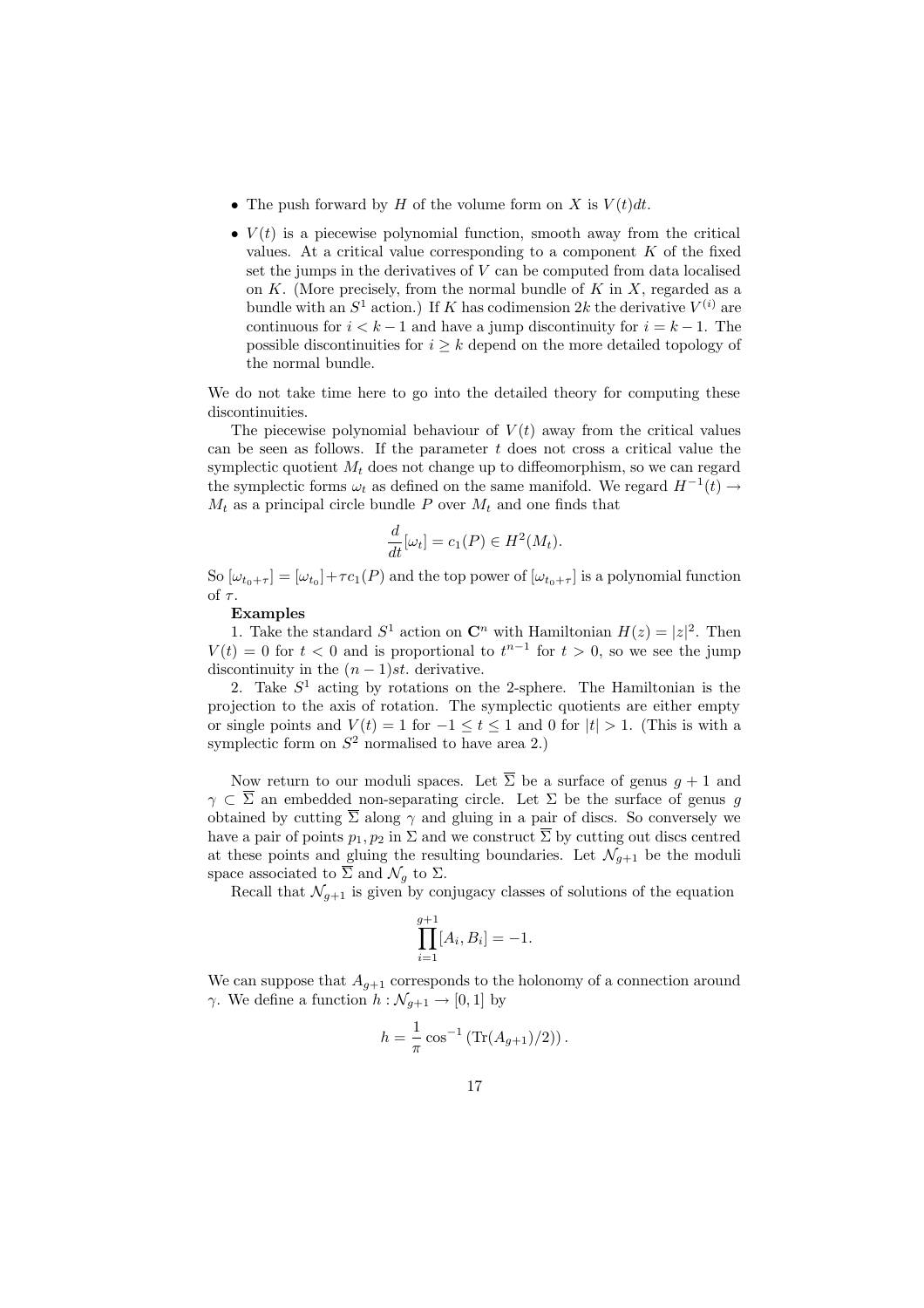So  $h = t$  if  $A_{g+1}$  is conjugate to

$$
\left(\begin{array}{cc} e^{\pi i t} & 0 \\ 0 & e^{-\pi i t} \end{array}\right).
$$

Note that there is a symmetry of  $\mathcal{N}_{g+1}$  which multiplies  $A_{g+1}$  by  $-1$  and this covers the symmetry  $t \to 1-t$  of [0,1]. For  $i = 0, 1$  let  $\tilde{W}_i = h^{-1}(i)$ . Then h is smooth and proper on  $\mathcal{N}_{q+1} \setminus (W_0 \cup W_1)$ . The essential fact is that h is the Hamiltionian of a circle action on  $\mathcal{N}_{g+1} \setminus (W_0 \cup W_1)$ . The circle action can be written down as follows. A point  $A \in SU(2)$  not equal to  $\pm 1$  lies on a unique 1-parameter subgroup: we define  $L(A)$  in the Lie algebra to be the standard generator of this subgroup, normalised so that  $\exp(L(A)) = 1$ . Now we get a circle action on  $\mathcal{N}_{g+1} \setminus (W_0 \cup W_1)$  induced by the maps which takes  $B_{g+1}$  to  $B_{g+1}\phi_s$  where  $\phi_s = \exp(sL(A_{g+1}))$ . Since  $\phi_s$  commutes with  $A_{g+1}$  this preserves the commutator  $A_{g+1}B_{g+1}A_{g+1}^{-1}B_{g+1}^{-1}$ . The statement (whose proof is not hard but which we omit) is that  $h$  generates this circle action.

The fixed points of this circle action arise as follows. If

$$
A_{g+1} = \begin{pmatrix} i & 0 \\ 0 & -i \end{pmatrix} \quad B_{g+1} = \begin{pmatrix} 0 & 1 \\ -1 & 0 \end{pmatrix},
$$

then

$$
\phi_s = \left(\begin{array}{cc} \lambda & 0 \\ 0 & \lambda^{-1} \end{array}\right)
$$

with  $\lambda = e^{2\pi s}$ . Then

$$
B_{g+1}\phi_s = \begin{pmatrix} 0 & \lambda^{-1} \\ \lambda & 0 \end{pmatrix} = \phi_s^{-1/2} B_{g+1} \phi_s^{1/2},
$$

with the obvious meaning of  $\phi_s^{1/2}$ . Then if  $A_i, B_i$  for  $1 \leq i \leq g$  are any collection of diagonal matrices in  $SU(2)$  we get a point in  $\mathcal{N}_{g+1}$  which is fixed by the circle action. One finds that these are the only fixed points. The conclusion is that the  $S^1$  action on  $\mathcal{N}_{q+1} \setminus (W_0 \cup W_1)$  has a fixed set  $J \subset h^{-1}(1/2)$  which is a  $(2g)$ -dimensional torus (a copy of the Jacobian of  $\Sigma$ ), and is otherwise free.

As before, let  $V$  be the function on  $[0, 1]$  corresponding to this circle action. We claim that it has the following properties.

- 1.  $V(t) = V(1-t)$ .
- 2.  $V(0) = 0$  and for  $0 \le t \le 1/2$  the function  $V(t)$  is an even polynomial in t.
- 3. There is a jump discontinuity,  $-\kappa$  say, in the  $(2g 1)$ 'st derivative of V at  $t = 1/2$  but all other derivatives are continuous.

It is an elementary exercise to see that these properties completely determine  $V(t)$ . If we extend V from [0, 1] to a **Z**-periodic function  $\tilde{V}$  on **R**, or equivalently a function on  $\mathbb{R}/\mathbb{Z}$ , it is characterised as the unique solution of the equation

$$
\left(\frac{d}{dt}\right)^{2g}\tilde{V} = \kappa(1-\delta_{1/2}),\tag{4}
$$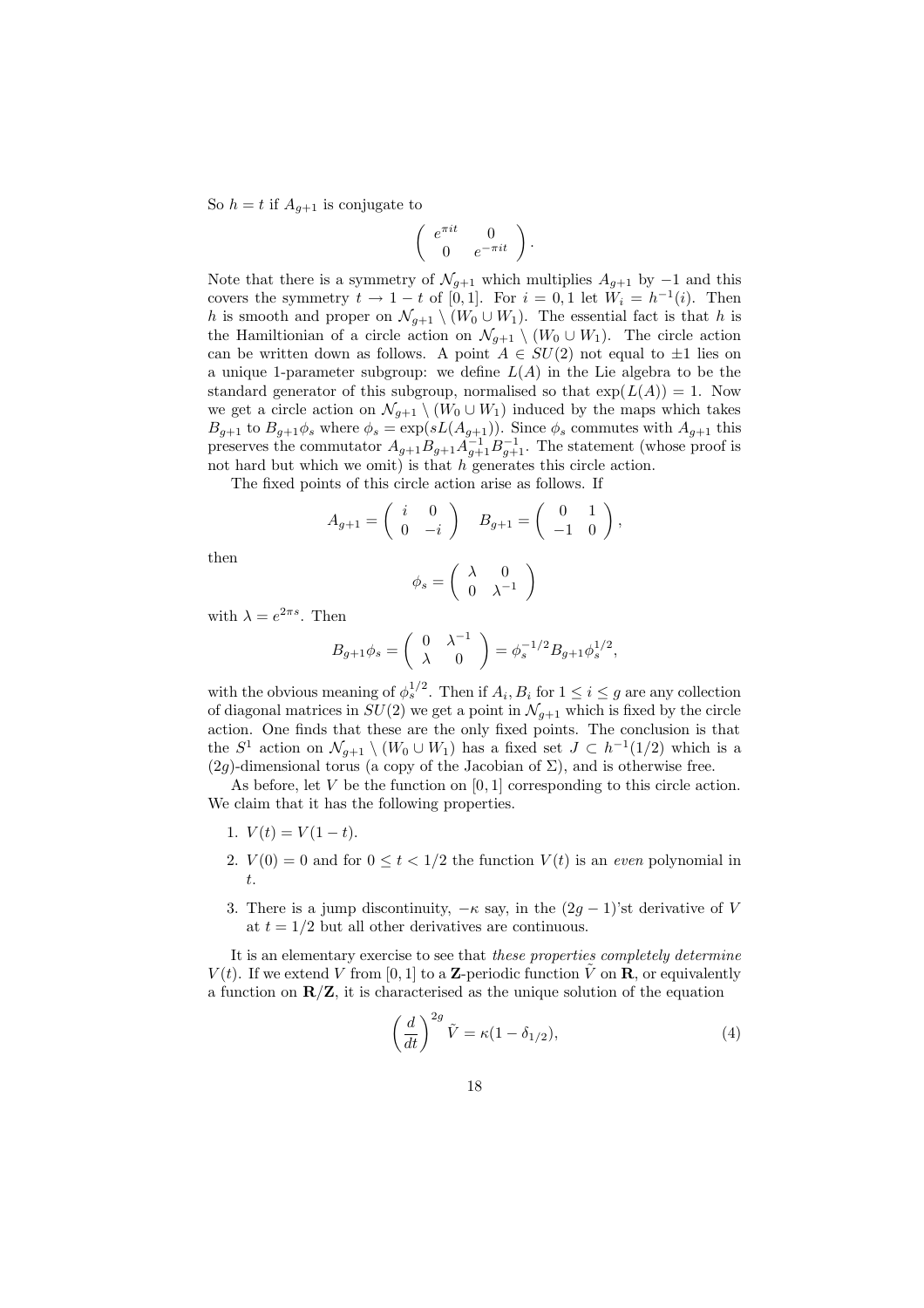with  $\tilde{V}(0) = 0$ .

The first property above follows from the symmetry of  $\mathcal{N}_{q+1}$  covering  $t \mapsto$  $1-t$ . The third property follows from considerations of the normal bundle of J in  $\mathcal{N}_{g+1}$ . J has codimension  $6g - 2g = 4g$  and one finds that the normal bundle is trivial (viewed as a complex vector bundle with complex structure defined by the circle action) which means that there are no jumps in the higher derivatives.

To see the second property we develop a more explicit description of the symplectic quotients for small t. The fibre  $W_0 = h^{-1}(0)$  is a fibre bundle with fibre  $S^3 = SU(2)$  over  $\mathcal{N}_q$ . Geometrically this corresponds to a choice of "gluing" parameter" identifying the fibres at  $p_1, p_2$  of a flat bundle over  $\Sigma$ . This fibre  $W_0$  has codimension 3 in  $\mathcal{N}_{g+1}$  and the boundary of a tubular neighbourhood of  $W_0$  is an  $S^3 \times S^2$  bundle over  $\mathcal{N}_g$ . Dividing by the circle action, we get an  $S^2 \times S^2$  bundle over  $\mathcal{N}_g$ . The statement which emerges from this analysis is that for small  $t > 0$  the symplectic quotient is the total space of an  $S^2 \times S^2$ bundle  $\pi: Q \to \mathcal{N}_g$  and the class of the symplectic form is

$$
[\omega_t] = \pi^* a + t(h_1 + h_2)
$$
\n(5)

where  $a \in H^2(\mathcal{N}_g)$  is the class we defined before and  $h_1, h_2$  are  $1/2$  times the first Chern classes of the tangent bundle along the two  $S<sup>2</sup>$  factors in the fibre. These classes satisfy

$$
h_i^2 = \pi^*(b) \in H^4(Q),\tag{6}
$$

where again  $b \in H^4(\mathcal{N}_q)$  is the class we defined before.

If one grants these statements, the function  $V(t)$  for small t (and in fact for  $t < 1/2$  can be found by straightforward calculations in the cohomology ring of Q. Given a class  $\Theta \in H^{6g-g}(\mathcal{N}_q)$  we have an equality of pairings

$$
\langle \Theta h_1 h_2, Q \rangle = \langle \Theta, \mathcal{N}_g \rangle \tag{7}
$$

So to evaluate

$$
V(t) = \frac{1}{6g!} \langle (\pi^*(a) + t(h_1 + h_2))^{6g}, Q \rangle
$$

we expand the power, use the relations  $h_i^2 = \pi^*b$  to elminate higher powers of the  $h_i$  and the relation (7) to express eveything in terms of the pairings

$$
\langle a^{3g-3-2p}b^p, \mathcal{N}_g \rangle. \tag{8}
$$

It is clear from this that  $V(0) = 0$  and that only even powers of t contribute. Moreover one finds that all the pairings (8) can be determined from the coefficients in the polynomial function  $V$ . We just consider the simplest case which is the  $t^2$  coefficient and one gets simply:

$$
V(t) = \text{Vol}(\mathcal{N}_g)t^2 + O(t^4). \tag{9}
$$

On the other hand we know that

$$
Vol(\mathcal{N}_{g+1}) = \int_0^1 V(t)dt.
$$
 (10)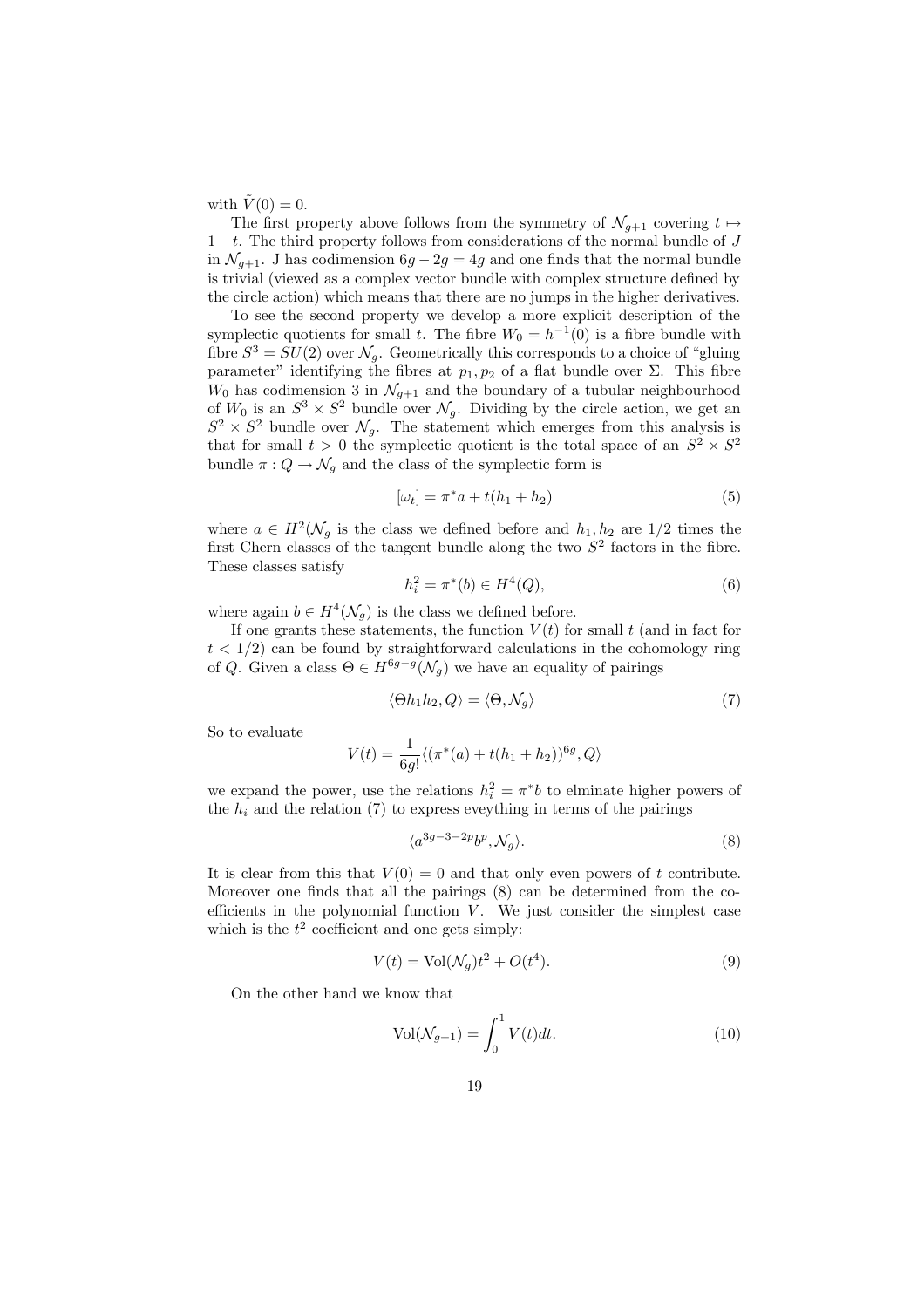We will now write down the solution of the equation (4) in two ways, which will give formulae for our volumes.

Define a sequence of polynomials  $R_m(t)$  for  $m = 0, 1, 2, \ldots$  inductively by

- $R_0(t) = 1;$
- $R'_m = R_{m-1}$  for  $m \ge 1$ ;
- $\int_{-1/2}^{1/2} R_m(t) dt = 0$  for  $m \ge 1$ .

Then a moments thought shows that if we extend  $R_m|_{(-1/2,1/2)}$  to a Z-periodic function  $\tilde{R}$  on **R** we get a solution of

$$
\left(\frac{d}{dt}\right)^m \tilde{R} = 1 - \delta_{1/2}.
$$

So we have

$$
\tilde{V}(t) = \kappa (\tilde{R}_{2g}(t) - \tilde{R}_{2g}(0)).
$$

It follows from (9), (10) that

$$
Vol(\mathcal{N}_{g+1}) = -\kappa R_{2g}(0).
$$

while  $\text{Vol}(\mathcal{N}_g)$  is  $\kappa$  times the  $t^2$  co-efficient of  $R_{2g}$ .

Define numbers  $c_i$  by

$$
\frac{u}{\sinh u} = c_0 + c_1 u + c_2 u^2 + \dots
$$

So  $c_0 = 1$  and the  $c_i$  are determined inductively by

$$
c_p + \frac{1}{3!}c_{p-1} + \frac{1}{5!}c_{p-2} + \frac{1}{(2p+1)!} = 0.
$$

In fact

$$
c_p = (-1)^p (2^{2p} - 2) \frac{B_p}{(2p)!},
$$

where  $B_p$  are the Bernoulli numbers.

Set  $r_m = 2^{2m} R_{2m}(0)$ . Then the inductive definition implies that

$$
R_{2m}(t) = 2^{-2m}r_m + 2^{-2(m-1)}r_{m-1}\frac{t^2}{2!} + \dots
$$

and the vanishing of the integral of  $R_{2m}$  from  $-1/2$  to  $1/2$  requires

$$
r_m+\frac{r_{m-1}}{3!}+\ldots=0.
$$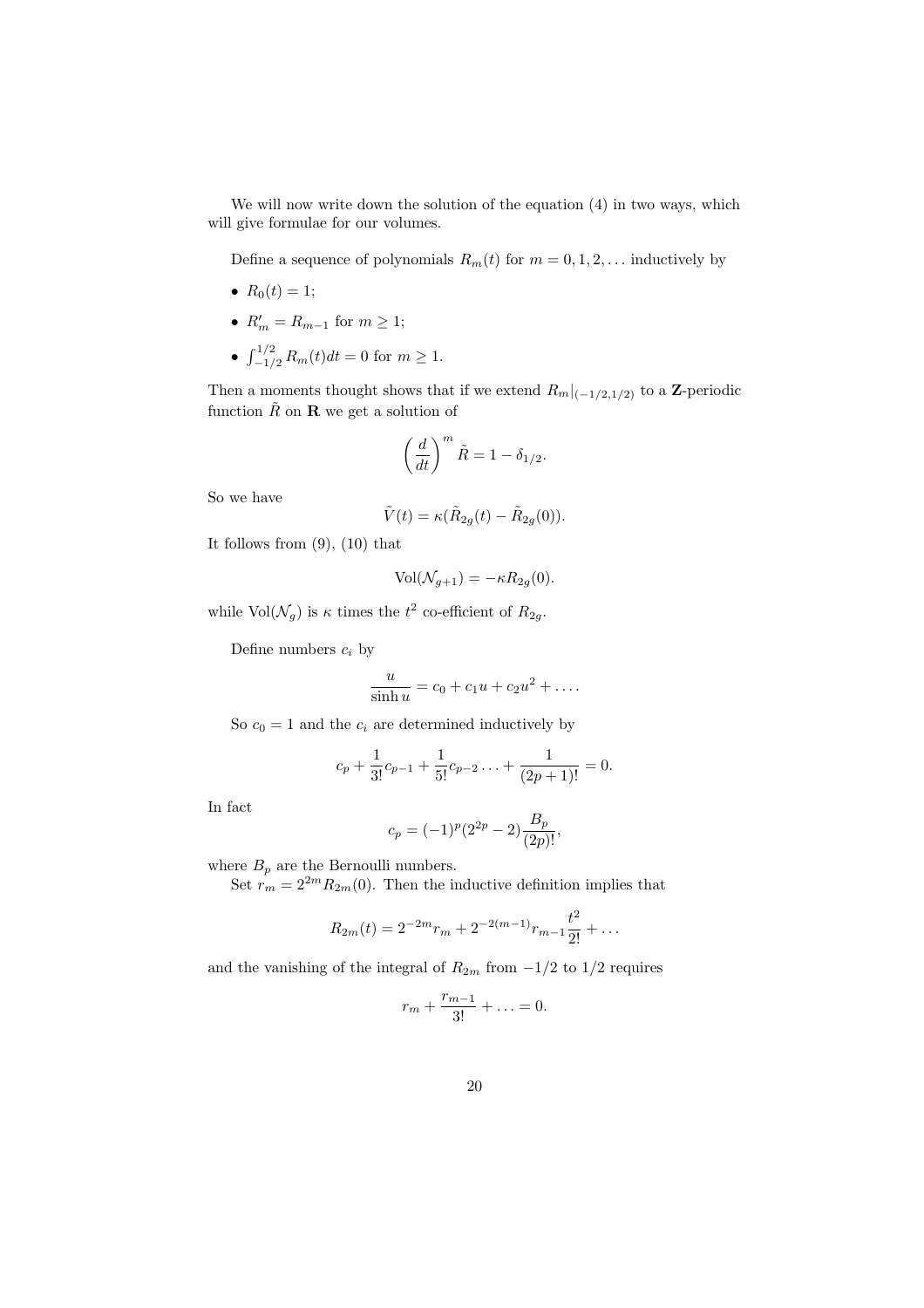So we see that  $r_m = c_m$ . Thus

$$
\frac{\text{Vol}(\mathcal{N}_{g+1})}{\text{Vol}(\mathcal{N}_g)} = \frac{-1}{2} \frac{c_g}{c_{g-1}}.
$$

Hence

$$
\text{Vol}(\mathcal{N}_g) = Z \left(\frac{-1}{2}\right)^g c_{g-1}
$$

for some number Z, independent of q. Taking  $q = 1$  we see that  $Z = -2$  so we have an explicit volume formula

$$
Vol(\mathcal{N}_g) = = \left(\frac{-1}{2}\right)^{g-1} c_{g-1}.
$$

(This means that  $\kappa = -1^{g-1}2^g$ , as can be shown directly by considerations of the geometry of  $J \subset \mathcal{N}_{g+1}$ .)

For the second approach we use Fourier theory to see that

$$
\tilde{R}_{2g}(t) = -\sum_{k \in \mathbf{Z}, k \neq 0} \frac{e^{2\pi i k(t+1/2)}}{(2\pi i k)^{2g}}.
$$

Evaluating at 0 this leads to Witten's formula (3)

While the moduli spaces of flat  $SU(2)$  bundles are singular they have welldefined volumes. In that case Witten has a formula which is the same as (3) but omitting the alternating sign  $(-1)^{n+1}$ . For a general compact Lie group G with finite centre  $Z(G)$ , Witten gives a formula for the volume of the moduli space of flat G-connections:

$$
\text{Vol}(\mathcal{M}) = \frac{\text{Vol}(G)^{2g-2}|Z(G)|}{(2\pi)^{\text{dim}\mathcal{M}}}\sum_{\alpha}\frac{1}{(\text{dim }\alpha)^{2g-2}}
$$

where  $\alpha$  runs over the irreducible representations of  $G$ .

One of the reasons for being interested in these volumes is the connection with *Verlinde Theory*. Going back to  $\mathcal{N}(\Sigma)$ , there is a positive holomorphic line bundle  $L \to \mathcal{N}(\Sigma)$  with  $c_1(L) = a$ . Thus we have vector spaces

$$
V_k(\Sigma) = H^0(L^k).
$$

The leading term in the Riemann-Roch formula says that as  $k \to \infty$ 

$$
\dim V_k = k^{3g-3} \text{Vol}(\mathcal{N}) + O(k^{3g-2}).
$$

In fact an examination of the Riemann-Roch formula shows that knowledge of all the dimensions of the  $V_k$  is equivalent to knowledge of all the pairings  $(8)$ .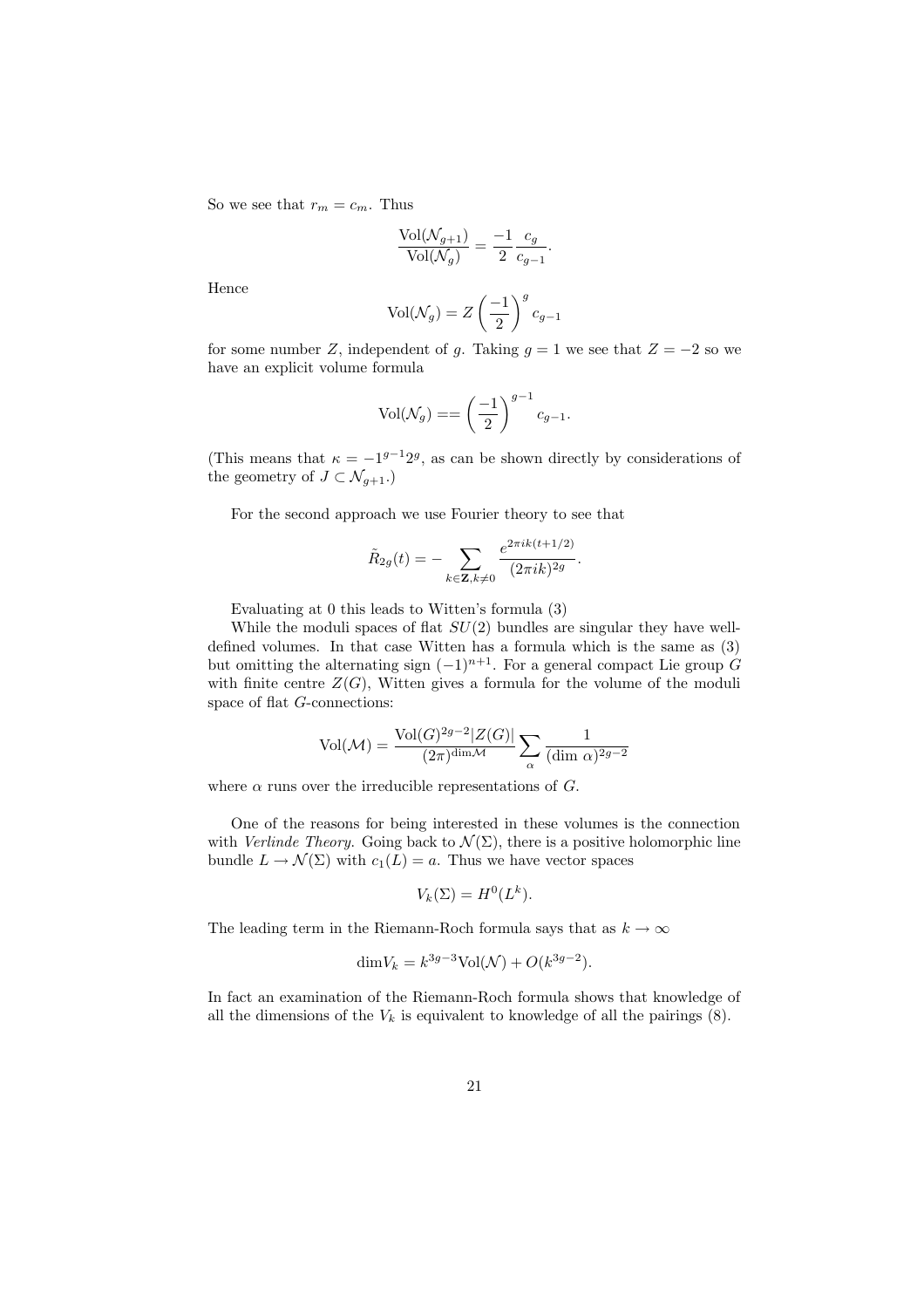## 3 Dimension 3

The distinctive structure present in gauge theory in 3 dimensions is the Chern-Simons functional. Let M be compact oriented 3-menifold and consider  $SU(r)$ connections on a bundle  $P \to M$ .

## First approach

We define a 1-form  $\Theta$  on the space of connections  $\mathcal A$  by

$$
\Theta_A(a) = \int_M \text{Tr}(F_A \wedge a).
$$

We claim that this a closed 1-form. This amounts to the fact that the derivative

$$
(\delta \alpha)(a,b) = \int_M \text{Tr}(d_A b \wedge a).
$$

Is symmetric in a, b. Also,  $\alpha$  vanishes on the tangent vectors to the orbits of the gauge group  $\mathcal{G} = \text{Aut}P$ . This is the identity

$$
\int_M \text{Tr}(F_A \wedge d_A u) = 0,
$$

which follows from the Bianchi identity  $d_A F_A = 0$ .

It follows that, at least locally in the space of connections, Θ is the derivative of a G-invariant function. We normalise by a factor  $4\pi^2$  and define the Chern-Simons functional to be the function with derivative  $(4\pi^2)^{-1}\Theta$ . In this case the constant ambiguity can be fixed by saying that the function is 0 on the trivial connection.

#### Second approach

Let  $A_0$ ,  $A_1$  be two connections on P. We pull-back P to the cylinder  $M \times [0, 1]$ and consider a connection **A** over the cylinder with boundary values  $A_0$ ,  $A_1$ . Of course A is not unique but the Chern-Weil integral

$$
I(\mathbf{A}) = \frac{1}{8\pi^2} \int_{M \times [0,1]} \text{Tr}(F_{\mathbf{A}}^2)
$$

depends on A only up to an integer. This follows from a gluing argument and Chern-Weil theory on the 4-manifold  $M \times S^1$ . So we define

$$
CS(A_1) - CS(A_0) = I(\mathbf{A}) \in \mathbf{R}/\mathbf{Z},
$$

and we have a Chern-Simons functional taking values in  $\mathbb{R}/\mathbb{Z}$ .

## Third approach

In fact the bundle  $P \to M$  is trivial so we can choose a trivialisation and regard the connection as a matrix valued 1-form A. Then we have an explicit formula

$$
CS(A)=\frac{1}{4\pi^2}\int_M\text{Tr}\left(\frac{1}{2}A\wedge dA+\frac{1}{3}A\wedge A\wedge A\right),
$$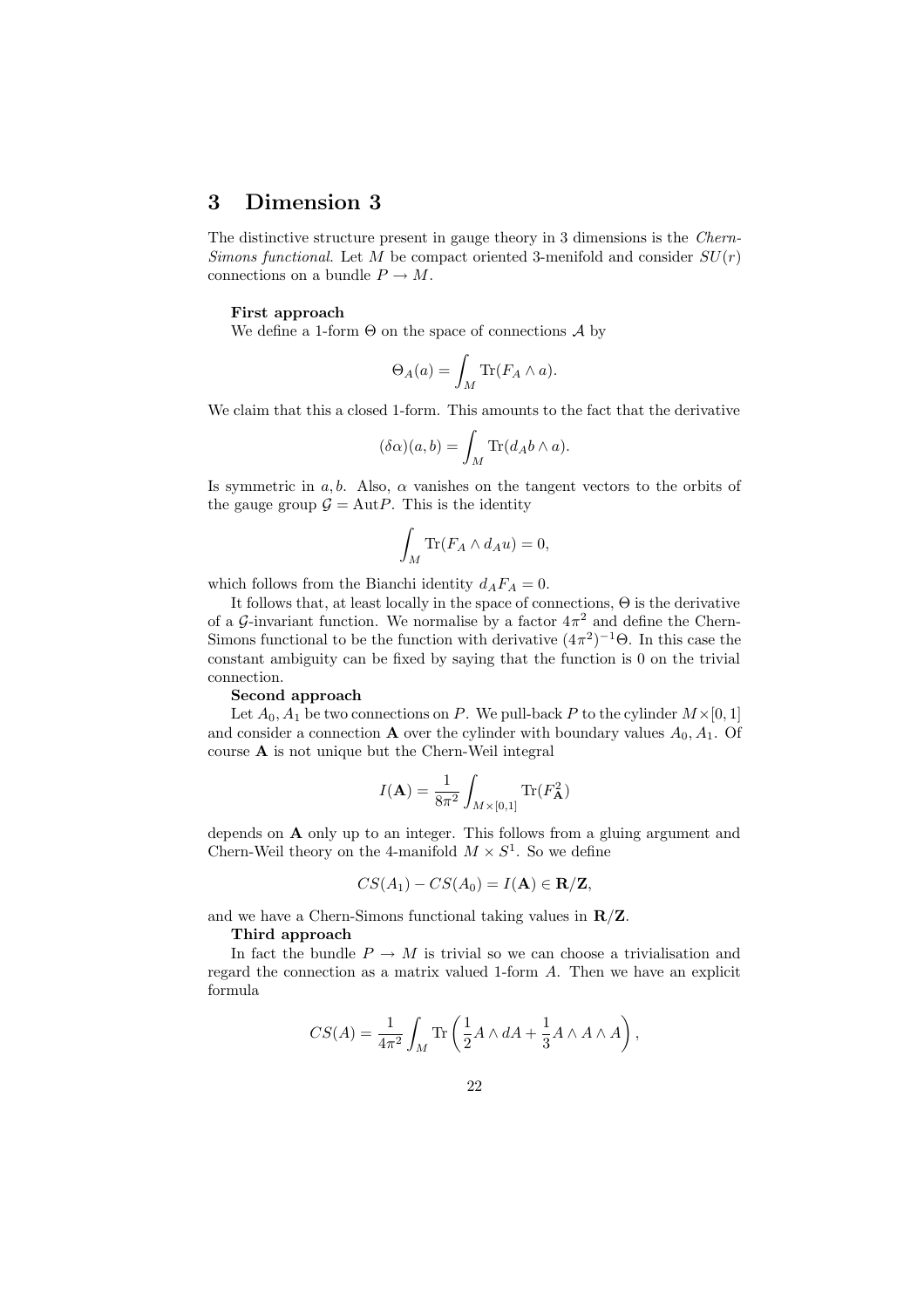and this is independent of the trivialisation up to an integer.

The critical points of  $CS$  are the flat connections on  $P$ . We want to consider an invariant of M given by "counting" these flat connections, formally analogous to the Euler characteristic of  $A/G$ . This is the Casson invariant, which is defined in the case when  $M$  is a homology 3-sphere.

Approximate definition The Casson invariant  $C(M)$  of a homology 3sphere M is half the number of irreducible critical points of a small generic perturbation of the Chern-Simons functional, counted with suitable signs.

We give a brief sketch of some of the technology required to make sense of this (and similar constructions).

- The set of equivalence classes of flat connections is clearly compact.
- The deformation theory of flat connections about some  $A_0$  can be set up using the twisted de Rham complex:

$$
\Omega^0(\text{ad}P) \stackrel{d_{A_0}}{\to} \Omega^1(\text{ad}P) \stackrel{d_{A_0}}{\to} \Omega^2(\text{ad}P) \stackrel{d_{A_0}}{\to} \Omega^3(\text{ad}P). \tag{11}
$$

There is a Poincaré duality  $H_{A_0}^{3-i} = (H_{A_0}^i)^*$  so everything is determined by  $H_{A_0}^0$  and  $H_{A_0}^1$ .

- $H_{A_0}^0$  is the Lie algebra of the group  $\Gamma_{A_0}$  which is the stabiliser of  $A_0$  in  $\mathcal{G}$ . The connection is irreducible if  $\Gamma_{A_0} = {\pm 1}$  and  $H_{A_0}^0 = 0$ .
- Let  $d_{A_0}^* : \Omega^1(\text{ad}P) \to \Omega^0(\text{ad}P)$  be the formal adjoint of  $d_{A_0}$ . For suitable small  $\epsilon$  the set

$$
T_{A_0} = \{A_0 + a : d_{A_0}^* a = 0, ||a|| < \epsilon\}
$$

is a  $\Gamma_{A_0}$ -equivariant slice for the action of G. A neighbourhood of  $[A_0] \in$  $\mathcal{A}/\mathcal{G}$  is modelled on  $T_{A_0}/\Gamma_{A_0}$ .

• The Chern-Simons functional fits into a "nonlinear Fredholm package" which means that many constructions from finite-dimensional differential topology extend. For example, it can be shown that there is a  $\Gamma_{A_0}$ invariant function on the finite dimensional space  $H_{A_0}^1$ 

$$
f: H^1_{A_0} \to \mathbf{R}
$$

and a  $\Gamma_{A_0}$ -equivariant diffeomorphism from  $T_{A_0}$  to a neighbourhood of 0 in a product  $H_{A_0}^1 \times V$ , where V is a Hilbert space, taking the Chern-Simons functional to  $f + Q$  where Q is a non-degenerate quadratic form on V. Locally, near  $A_0$ , we could perturb CS by perturbing f to a nearby Morse function.

• In the case at hand, when  $M$  is a homology sphere, the only irreducible flat connection is the trivial one.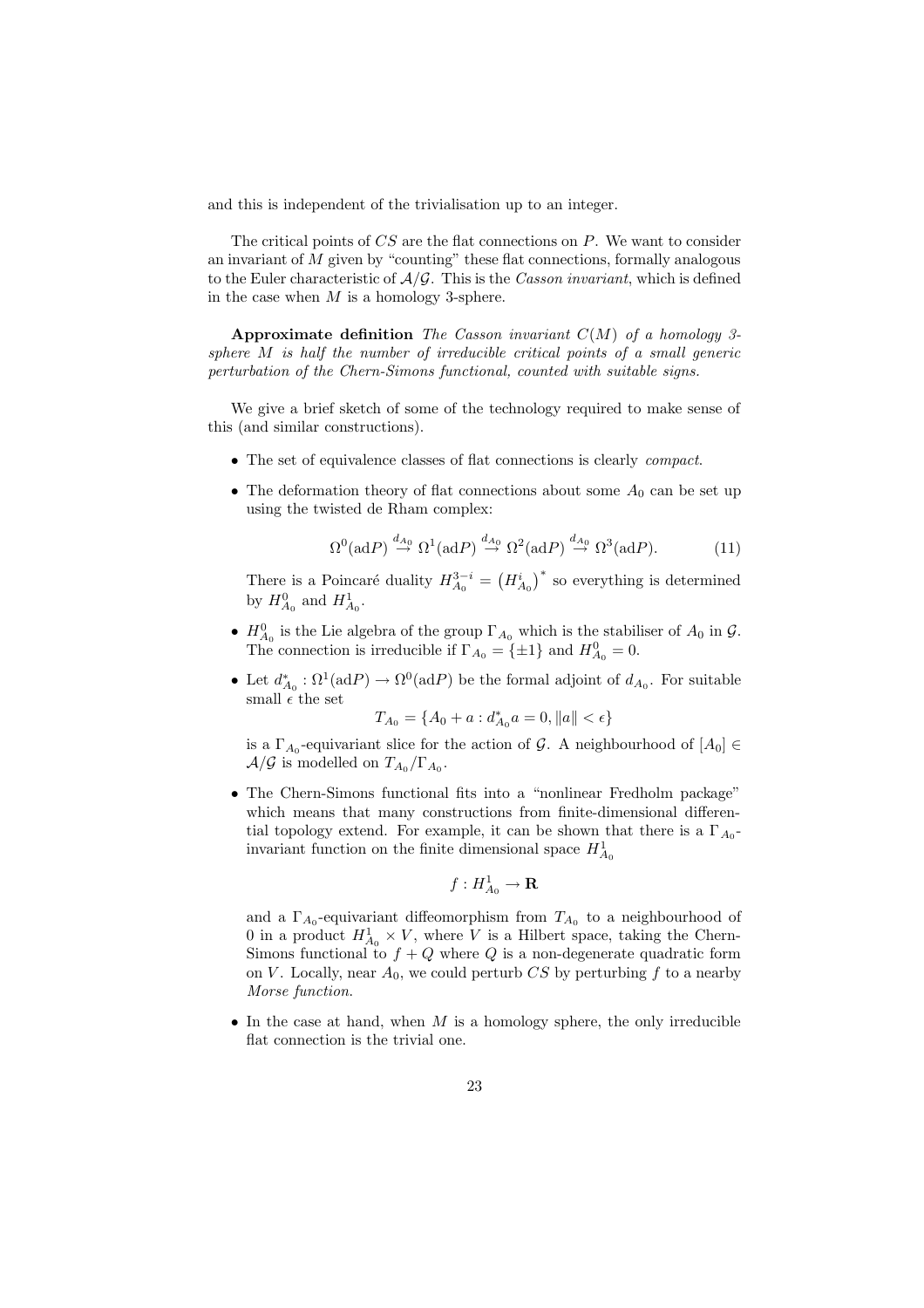• In general *reducible solutions cause fundamental difficulties*. This can seen by the example of the  $S^1$ -invariant functions on C:

$$
f_{\epsilon}(z) = |z|^4 + \epsilon |z|^2.
$$

Taking small positive or negative  $\epsilon$  does not essentially change the function for |z| large. But there is a critical orbit for  $\epsilon < 0$  which disappears for  $\epsilon > 0$ .

• There is theory required to discuss signs and orientations, but we will not go into that here.

Casson's original approach was different. Any 3-manifold M has a Heegard decomposition  $M = W_+ \cup_{\Sigma} W_-$  where  $W_{\pm}$  are handlebodies and  $\Sigma$  is a surface. Then we have subsets  $L_{\pm} \subset \mathcal{M}(\Sigma)$  in the moduli space of flat  $SU(2)$  connections over  $\Sigma$  representing connections which extend to flat connections over  $W_{+}$ . The Casson invariant is half the intersection number of  $L_+, L_-$  (in the smooth part of  $M$  representing irreducible connections).

#### Surgery

Let  $K \subset M$  be a knot in a homology 3-sphere and N be a tubular neighbourhood of the knot: a solid torus. The boundary  $\partial N$  is a torus with a standard basis  $l, m$  for  $\pi_1$ :

- the meridian  $m$  bounds a disc in  $N$ ;
- the longitude l bounds in homology in  $M \setminus N$ .

We construct the 0-surgered manifold  $M_0$  by re-attaching the solid torus so that l (regarded as living in  $M \setminus N$ ) bounds a disc in the solid torus and the 1-surgered manifold  $M_1$  so that  $l - m$  bounds.

 $M_1$  is again a homology sphere while  $M_0$  is a homology  $S^1 \times S^2$ .

Casson's surgery formula is

$$
C(M_1) = C(M) + \sum_{j} j^2 a_j \tag{12}
$$

where  $a_j$  are the co-efficients of the normalised Alexander polynomial, whose theory we now recall in outline.

Let  $\Lambda$  be the ring of Laurent series with **Z**-coefficients. It is the group ring of **Z**. The units in  $\Lambda$  are  $\pm t^{\mu}$ . We have  $H^1(M_0) = \mathbf{Z}$ , so there is a **Z**-cover  $M_0 \to M_0$  and  $H_1(M_0)$  is a module over  $\Lambda$ . It is a fact that it can be presented with an equal number of generators and relations, i.e. via a square matrix with entries in  $\Lambda$ . The determinant of this matrix is independent of the choice of presentation up to a unit: this is the Alexander polynomial of the knot. In fact it always has a symmetric form so we can normalise it to have the form

$$
\Delta(t) = a_0 + \sum_{j \ge 1} a_j (t^j + t^{-j}),
$$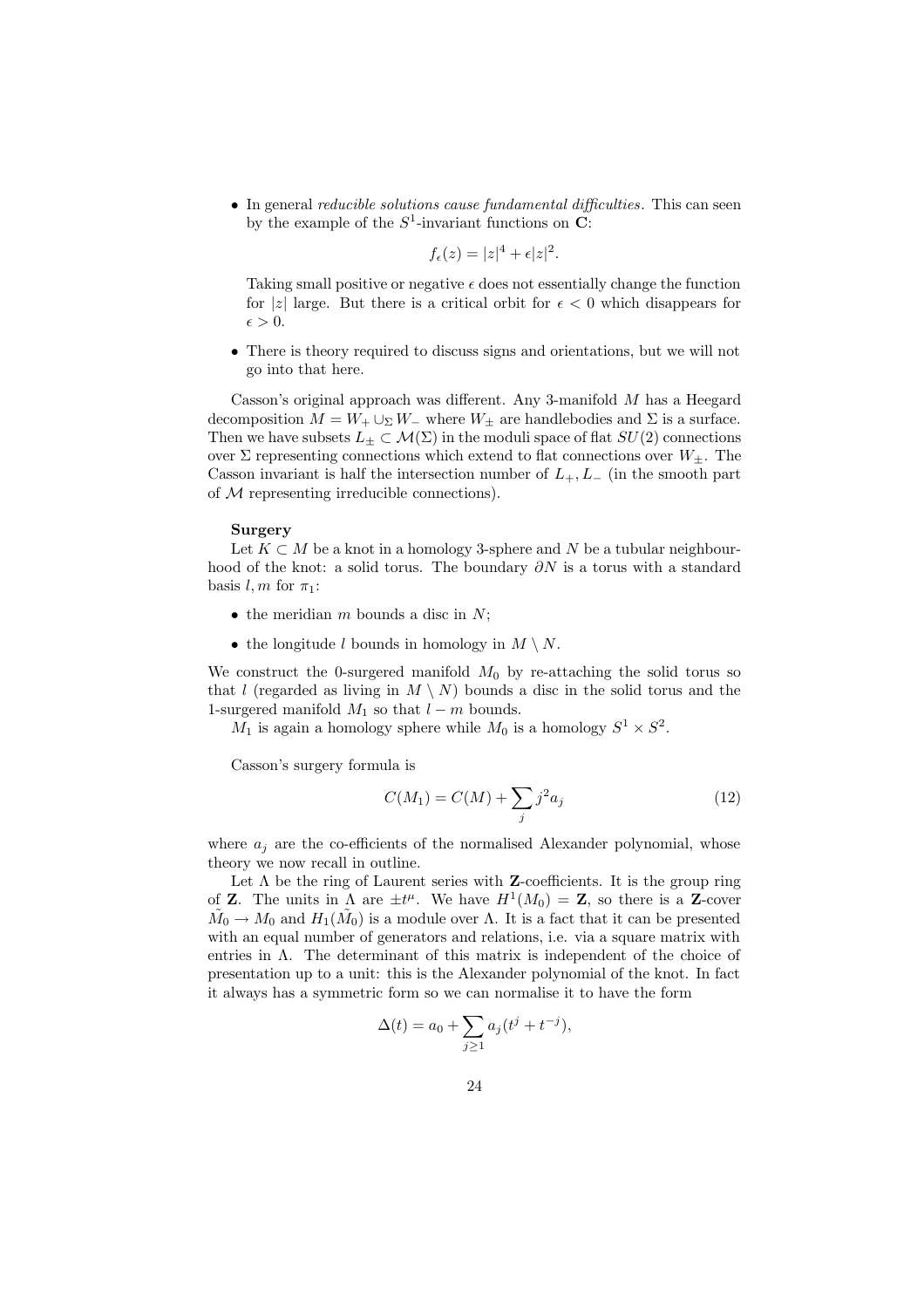and there is also a way to fix the  $\pm 1$  ambiguity. So the co-efficients  $a_j$  are invariants of the knot and these are what appear in (12).

The theory is easier to understand in the case of a "fibred" knot, when  $M_0$ is the mapping torus of a diffeomorphism  $f : \Sigma \to \Sigma$  for a surface  $\Sigma$  of genus g. Then  $\Delta(t)$  is  $t^{-g}$  times the characteristic polynomial of the induced action on  $H_1(\Sigma)$ . The symmetry property follows from the fact that this preserves the intersection form on  $H_1(\Sigma)$ .

Casson's formula can be understood in two steps. First one defines an analogous invariant  $C(M_0)$  of  $M_0$ , counting  $U(2)$  connections which induce flat  $PU(2)$  connections and with fixed determinant, just as we considered for surfaces. These can be identified with flat  $SU(2)$  connections over  $M \setminus K$  having holonomy −1 around l. There are no reducible solutions in this case. Then one shows

$$
C(M_1) = C(M) + C(M_0); \t(13)
$$

and

$$
C(M_0) = \sum j^2 a_j. \tag{14}
$$

The formula (13) follows from intersection theory on the representation variety M of the torus  $\partial N$ : the moduli space of flat  $SU(2)$  connections over  $\partial N$ . This is the quotient of the dual torus by  $\pm 1$ , hence a 2-sphere. The equivalence classes of flat connections over  $M \setminus N$  has "virtual dimension" 1 so after generic perturbation we can suppose it is a 1-dimensional set  $\Gamma$ . In fact it has boundary points at the reducible flat connections but it turns out that we can ignore these. There is a triangle in  $M$  such that the connections we are counting over  $M, M_1, M_0$  correspond to the intersection of the image of Γ with the three sides of the triangle and this gives (13).

The formula (14) can be related to the homology  $H_*(\mathcal{N}_q)$  of the moduli spaces we studied in Section 2, so we now digress to discuss that. There is an Atiyah-Bott stratification of  $A/G$  consisting of an open set representing stable bundles, which retracts on to  $\mathcal{N}_q$ , and higher strata which retract on to copies of the Jacobian torus. In fact the higher strata have codimension  $\geq 2g$ . (Which gives one way of seeing that stable bundles can be joined by a path of stable bundles.)The rational cohomology of the irreducible connections modulo gauge is freely generated as a ring by the classes  $a \in H^2$ ,  $b \in H^4$  and the image of  $m: H_1(\Sigma) \to H^3$ . Atiyah and Bott showed that this stratificatiion gave a way to compute the Poincaré series of  $\mathcal{N}_q$  (which can also be done by other methods). The formula is

$$
\sum \dim H_i(\mathcal{N}_g)u^i = \frac{1}{1-u^2} \frac{1}{1-u^4} (1+u^3)^{2g} - \sum_{k\geq 0} \frac{(1+u)^{2g}}{(1-u^2)} u^{2g+4k},\qquad(15)
$$

or

$$
\frac{1}{(1-u^2)(1-u^4)}(1+u^3)^{2g} - u^{2g}(1+u)^{2g}.
$$
\n(16)

The diffeomorphisms of  $\Sigma$  act on  $\mathcal{N}_g$  and so on its homology. Using the Atiyah-Bott approach one can identify these representations in terms of the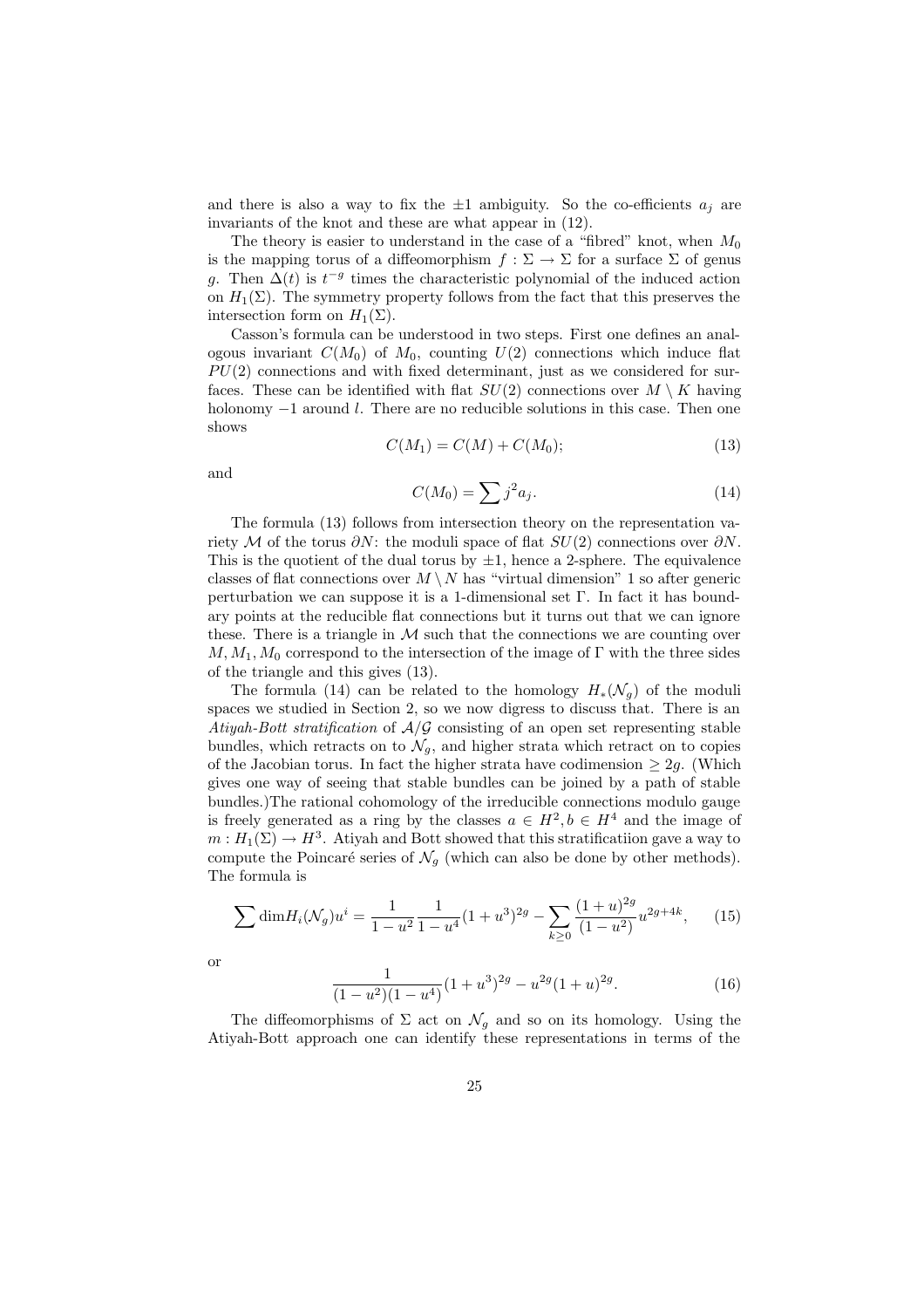standard exterior powers  $\Lambda^r = \Lambda^r H_1(\Sigma)$ . The formula is

$$
\sum H_i(\mathcal{N}_g)u^i = \frac{1}{(1 - u^2)(1 - u^4)} \sum_r \Lambda^r(u^{3r} - u^{2g+r}).
$$

This can be tidied up by putting  $\mathcal{H}_{(i)} = H_{3g-3-i}(\mathcal{N}_g)$  and  $\Lambda_{(s)} = \Lambda^{g-s}$ . Then we get

$$
\sum \mathcal{H}_{(i)} u^{i} = \sum \frac{(u^{2j} - u^{-2j})(u^{j} - u^{-j})}{(u^{2} - u^{-2})(u - u^{-1})} \Lambda_{(j)},
$$

where the genus  $q$  has disappeared.

In particular forgetting the grading in the homology of  $\mathcal{N}_g$  we have

$$
\mathcal{H}_*(\mathcal{N}_g) = \sum j^2 \Lambda_{(j)}.\tag{17}
$$

(More precisely, we should remember the  $\mathbb{Z}/2$  grading: the  $\Lambda_{(j)}$  for j even/odd appear in the either the even/odd regraded part of  $\mathcal{N}_q$ .)

If we have a diffeomorphism  $f:\Sigma\to\Sigma$  the induced map on  $\mathcal{N}_g$  has Lefschetz number  $\pm(\sum (-1)^j \text{Tr}(f_j)$  where  $f_j : \mathcal{H}_{(j)} \to \mathcal{H}_{(j)}$  are the induced maps. On the other hand it follows from the definition that  $a_j = (-1)^j \text{Tr} \psi_j$  where  $\psi_j$ :  $\Lambda_{(j)} \to \Lambda_{(j)}$  is the induced map. This can be used to prove (14) in the case of fibred knots.

A proof of (14) in the general case can be put in the framework of "Topological Field Theory". Recall that, in outline, a  $(d+1)$ -dimensional Topological Field Theory assigns to a closed oriented d-manifold  $S$  a vector space  $V(S)$ and to an oriented  $(d+1)$ -dimensional manifold W with boundary an element  $\Psi(W) \in V(\partial W)$ . These assignments are required to satisfy some axioms, notably:

- The vector space associated to the empty set, regarded as a d-manifold, is the ground field: thus for a closed  $d+1$  manifold W the invariant  $\Psi(W)$ is a number.
- If  $\overline{S}$  is the same manifold with reversed orientation then  $V(\overline{S}) = V(S)^*$ .
- For a disjoint union  $S_1 \sqcup S_2$  we have

$$
V(S_1 \sqcup S_2) = V(S_1) \otimes V(S_2).
$$

• IF  $W_1, W_2$  have the same boundary S with opposite orientations and we form a closed manifold  $W$  by gluing along  $S$  then

$$
\Psi(W)=\langle \Psi(W_1), \Psi(W_2)\rangle.
$$

Similarly for manifolds with several boundary components.

Often, as in our example below, this structure and axiom system is only realised approximately: for example there might be some restrictions on the manifolds considered. and there might be gradings introducing signs. If  $S_0$ ,  $S_1$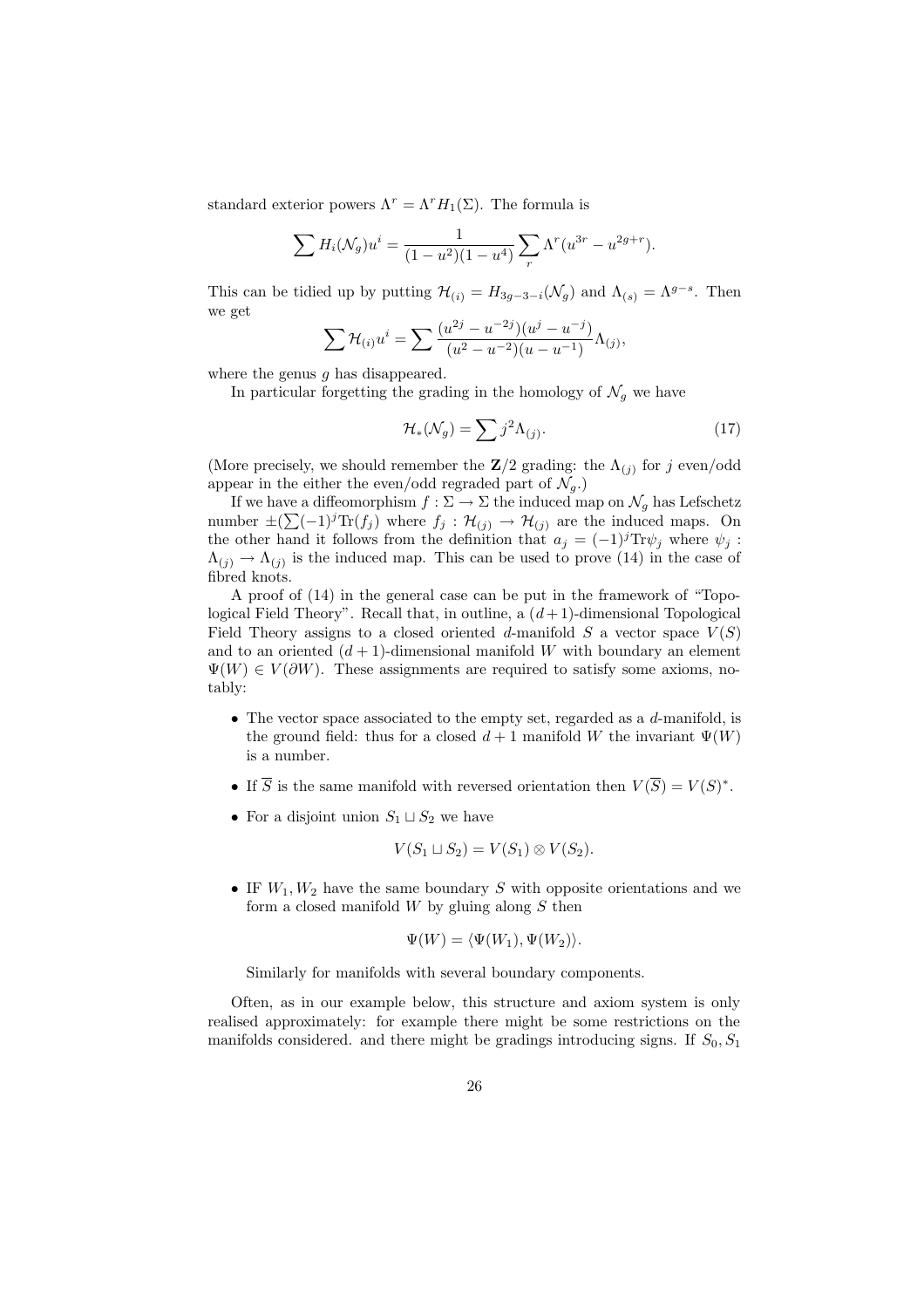are d-manifolds and W is a cobordism from  $S_0$  to  $S_1$  we can regard  $\Psi(W)$  as a linear map

$$
\Psi(W): V(S_0) \to V(S_1),
$$

and this satisfies the obvious composition law. So we can think of the structure as a functor from d-manifolds and cobordisms to vector spaces and linear maps. If now  $S_0$  is equal to  $S_1$  so we can construct a closed d-manifold  $\overline{W}$  by gluing the ends of the cobordism, then we have

$$
\Psi(\overline{W}) = \text{Tr}(\Psi(W)).
$$

There is a very elementary construction of a structure along these lines. Let W be cobordiam from a surface  $\Sigma_0$  to a surface  $\Sigma_1$  (all with orientations). Then we have  $H^1(W) \to H^1(\Sigma_0) \oplus H^1(\Sigma_1)$ . The image defines a "Plucker point" in

$$
\Lambda^*(H^1(\Sigma_0)\oplus H^1(\Sigma_1))=\text{Hom}(\Lambda^*H^1(\Sigma_0),\Lambda^*H^1(\Sigma_1)).
$$

One finds that in fact this is a collection of maps

$$
\psi_j : \Lambda_{(j)}(\Sigma_0) \to \Lambda_{(j)}(\Sigma_1),
$$

using the normalised gradings as above. If  $\Sigma_0 = \Sigma_1$  then one finds that the Alexander polynomial of the closed manifold  $\overline{W}$  has co-efficients

$$
a_j = (-1)^j \text{Tr}(\psi_j).
$$

Next consider a "nonabelian" version. Define a moduli space  $\mathcal{N}_W$  of projectively flat connections, as before, which has a restriction map

$$
\mathcal{N}_W \to \mathcal{N}(\Sigma_0) \times \mathcal{N}(\Sigma_1).
$$

The image defines a homology class in the product which can be regarded as a map

$$
\Psi(W): H_*(\mathcal{N}(\Sigma_0)) \to H_*(\mathcal{N}(\Sigma_1)).
$$

If  $\Sigma_0 = \Sigma_1$  the Casson invariant  $C(\overline{W})$  is a (graded) trace Tr( $\Psi(W)$ ). Now one can prove an enhanced version of (17) which identifies the topological field theory  $\Psi$  with a sum of copies of the theories  $\psi_j$ . The advantage of this is that the functorial properties mean that it suffices to check on "elementary cobordisms".

There is a much deeper and more sophisticated "Jones-Witten" 2+1-dimensional TQFT. This assigns to a surface  $\Sigma$  vector spaces like the  $V_k(\Sigma)$  mentioned at the end of Section 2 (Verlinde Theory). The invariants of a closed 3-manifold M are formally functional integrals

$$
\int_{\mathcal{A}} e^{2\pi i k CS(A)} \mathcal{D}A.
$$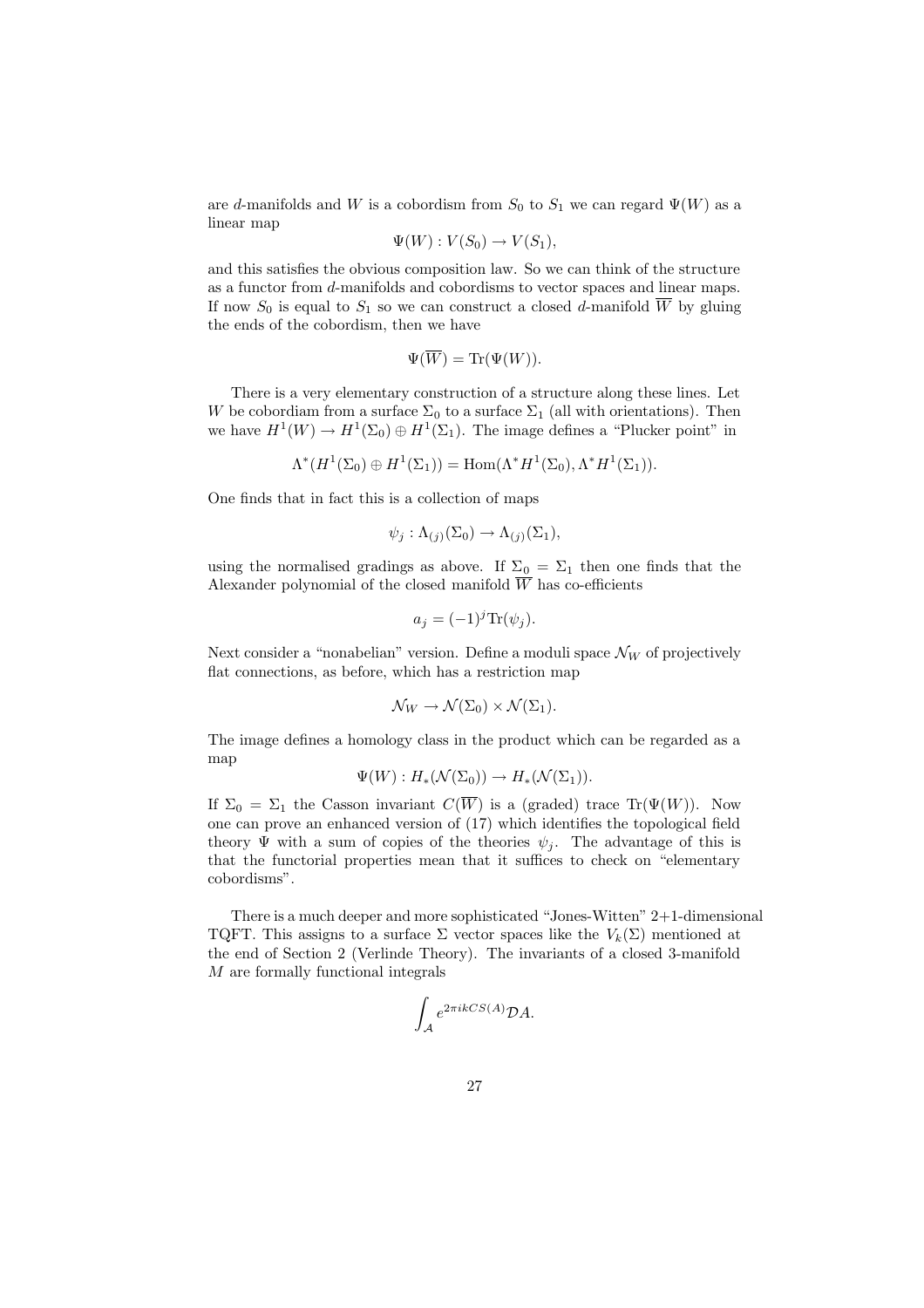## 4 Dimension 4

## Special features of 4-dimensional geometry.

Let  $V$  be an oriented 4-dimensional Euclidean vector space. We have

 $* : \Lambda^2(V^*) \to \Lambda^2(V^*)$ 

with  $*^2 = 1$  so a decomposition into eigenspaces  $\Lambda^+ \oplus \Lambda^-$ . For  $\alpha = \alpha_+ + \alpha_- \in \Lambda^2$ we have

$$
\alpha \wedge \alpha = (|\alpha_+|^2 - |\alpha_-|^2) \text{vol}.
$$

The action on  $\Lambda^{\pm}$  defines a 2 – 1 local isomorphism of Lie groups  $SO(4) \rightarrow$  $SO(3) \times SO(3)$ . Now the group Spin(4) is  $SU(2) \times SU(2)$ . Let  $S^+, S^-$  be 2-dimensional complex vector spaces with Hermitian metrics and complex symplectic forms. Combining these structures yields anti-linear maps  $J: S^{\pm} \to S^{\pm}$ making these into 1-dimensional quaterninic vector spaces. A spin structure on V can be defined to be a pair of such spaces  $S^{\pm}$  together with an isomorphism

$$
\gamma: V \to \text{Hom}_J(S^-, S^+)
$$

to the maps which commute with  $J$ , taking the metric and orientation to standard data on  $\text{Hom}_J(S^-, S^+)$ . Explicitly, in standard bases for  $S^{\pm}$  we can a standard basis for V to  $\gamma_i$  given by:

$$
\left(\begin{array}{cc}1&0\\0&1\end{array}\right)\;,\left(\begin{array}{cc}i&0\\0&-i\end{array}\right)\;,\left(\begin{array}{cc}0&1\\-1&0\end{array}\right)\;,\left(\begin{array}{cc}0&i\\i&0\end{array}\right).
$$

The composites  $\gamma(v_1)\gamma^*(v_2)$  define an isomorphism

$$
\Lambda^+ = \mathbf{su}(S^+),
$$

where the RHS is the Lie algebra of the group of special unitary transformations of  $S^+$ . Thus we can define a quadratic map

$$
q:S^+\to\Lambda^+
$$

with  $q(\phi)$  equal to the trace-free part of  $i\phi\phi^*$ .

In this section we will write

$$
D:\Gamma(S^-)\to\Gamma(S^+)
$$

for one part of the Dirac operator and  $D^*$ :  $\Gamma(S^+) \to \Gamma(S^-)$  for its adjoint (making up the other part of the total Dirac operator discussed in Section 1). So in co-ordinates

$$
D = \sum \gamma_i \frac{\partial}{\partial x_i}.
$$

Now consider a compatible complex structure on  $V$ , making a complex Hermitian vector space. Then the self-dual forms decompose as

$$
\Lambda^+ = \Lambda^{0,2} \oplus \mathbf{R} \omega,
$$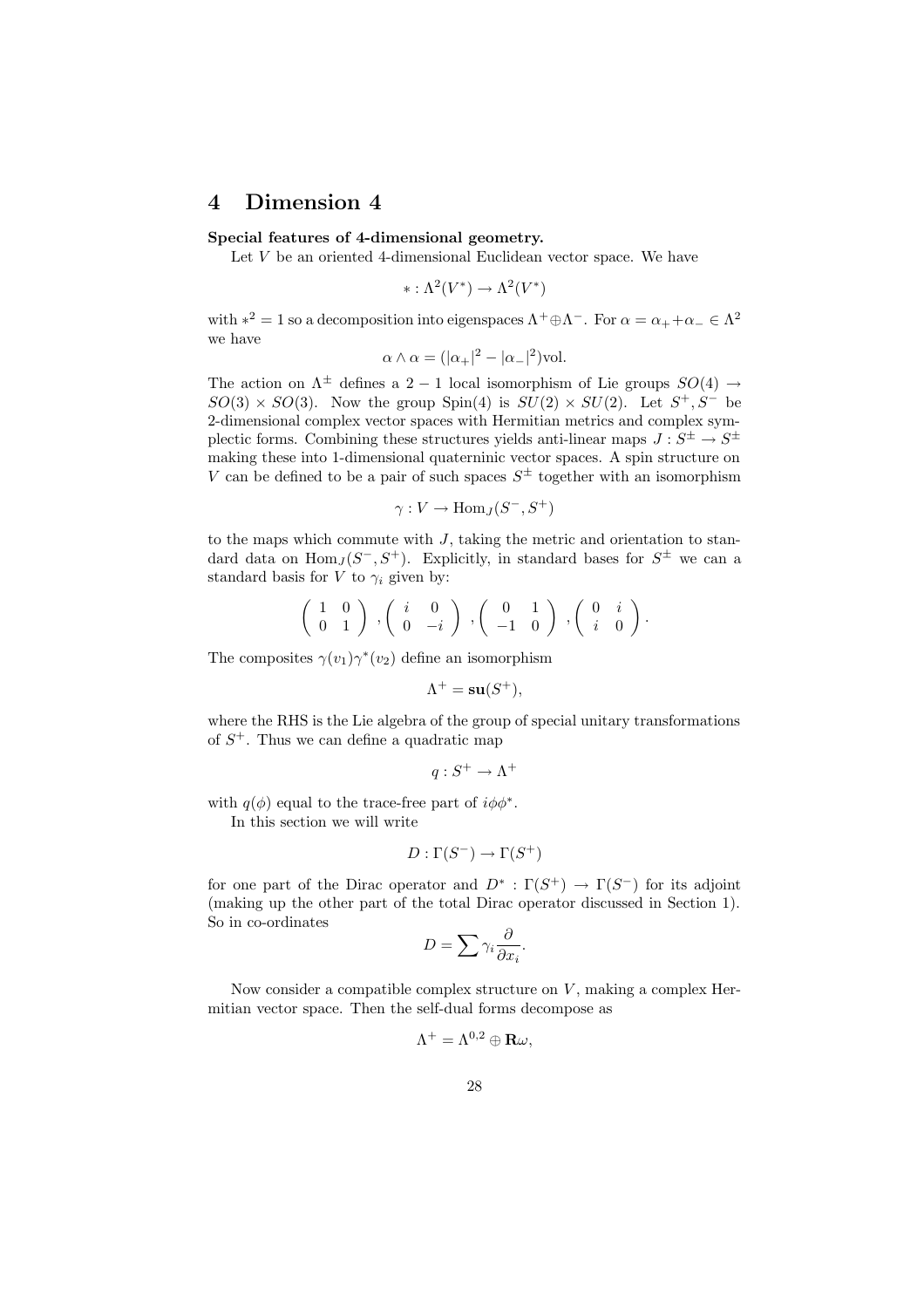where  $\omega$  is the imaginary part of the Hermitian form. The spin space decomposes as

$$
S^+ = K^{1/2} \oplus \Lambda^{0,2} \otimes K^{1/2}
$$

while  $S^- = \Lambda^{0,1} \otimes K^{1/2}$ . Here  $K^{1/2}$  is a square root of the complex line  $\Lambda^2_{\mathbf{C}} V^*$ . The structure map  $\gamma$  is given by wedge product and contraction. The Dirac operator D is identified with  $\overline{\partial} + \overline{\partial}^*$ .

The space of compatible complex structures is a 2-sphere  $S(\Lambda^+) = P(S^+)$ . A 2-form  $\alpha$  is anti-self-dual if and only if its  $(0, 2)$  part vanishes for all choices of complex structure.

## The instanton equation

The standard model contains a Lagrangian, a functional on the connection and fields. The contribution from the connection alone is

$$
S(A) = ||F(A)||_{L^2}^2.
$$

Functional integrals like

$$
\int_{\mathcal{A}} e^{-\beta S(A)} \mathcal{D}(A),
$$

appear in the theory with a parameter  $\beta$ . When  $\beta$  is large one expects that the main contribution comes from the minima of  $||F(A)||$ .

For an  $SU(r)$  bundle E over a compact oriented Riemannian 4-manifold M we have

$$
8\pi^{2}c_{2}(P) = \int_{M} \text{Tr}(F \wedge F) = ||F_{-}||^{2} - ||F_{+}||^{2}.
$$

If  $c_2 \geq 0$  connections with  $F^+ = 0$  minimise  $S(A)$ . Such connections are called ASD Yang-Mills instantons. If M has a complex structure an instanton defines a holomorphic structure on E.

On  $\mathbb{R}^4$  the instanton condition is  $F_{0i} + F_{jk} = 0$  where  $i, j, k$  run over cyclic permutations of (123), or in other words

$$
[\nabla_0, \nabla_i] + [\nabla_j, \nabla_k] = 0.
$$

Taking  $\mathbb{R}^4 = \mathbb{C}^2$ , two of these three equations are equivalent to

$$
[\nabla_0 + \sqrt{-1}\nabla_1, \nabla_2 + \sqrt{-1}\nabla_3] = 0,
$$

which is the integrability condition for the holomorphic structure.

The instanton equation is in a sense "integrable", in that there are procedures for writing down the general local solution (but involving solving a "Riemann-Hilbert problem"). Many well-known integrable equations can be obtained as reductions of the instanton equation. We illustrate this by considering Nahm's equations. These arise if we take connection matrices which only depend on 1-parameter  $x_0$ , so we have

$$
A = \sum_{i=1}^{3} T_i(x_0) dx_i.
$$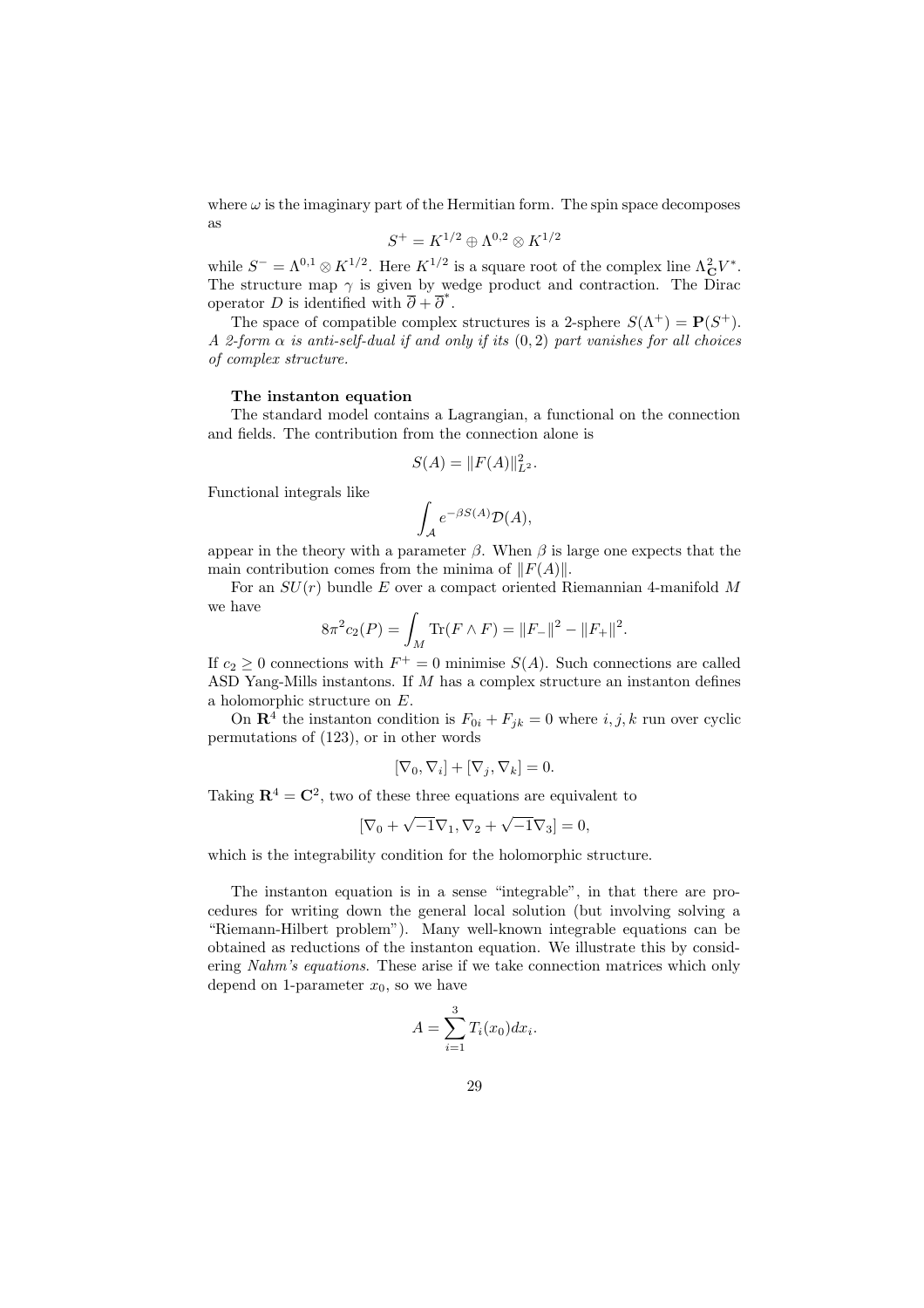Write  $x_0 = s$ : the equations are

$$
\frac{dT_i}{ds} = [T_j, T_k]
$$

for (ijk) cyclic. Then we have

$$
\frac{d}{ds}(T_1 + \sqrt{-1}T_2) = [\sqrt{-1}T_3, T_1 + \sqrt{-1}T_2],
$$

which implies that the spectrum of  $T_1 + \sqrt{-1}T_2$  does not change with s. There is a family of such equations parametrised by  $S^2$ . In terms of a complex coordinate  $\zeta$  (omitting the point at infinity) we set

$$
A(\zeta, s) = (1 + \zeta^2)T_1 + i(1 - \zeta^2)T_2 - 2i\zeta T_3,
$$

and one finds that

$$
\frac{d}{ds}A(\zeta,s) = [A(\zeta,s), -iT_3 + \zeta(T_1 - iT_2)].
$$

So the *spectral curve* defined by the equation (polynomial in  $(\zeta, \eta)$ ):

$$
\det(A(\zeta,s)-\eta)=0,
$$

is independent of  $s$ . More invariantly, we get a compact curve  $C$  in the total space of tangent bundle of  $S^2$ . The solution to Nahm's equation can be recovered via holomorphic geometry on this curve.

#### Remark

On a product  $M = Y \times \mathbf{R}$  there are two different notions for a connection  $\bf{A}$  on a bundle  $P$ :

- 1. The pull-back of a connection  $A$  over  $Y$ ;
- 2. We have a lift of the translation action to  $P$  and  $\bf{A}$  is invriant under this lift. Such connections correspond to pairs  $(A, \phi)$  where A is a connection on a bundle  $P \to Y$  and  $\phi$  is a section of ad P.

This gives various reductions of the instanton equation in 4 dimensions. In dimension 3 the first corresponds to flat connections over 3-manifolds. The second corresponds to *monopoles*: solutions of the equation

$$
*_3F_A = d_A\phi.
$$

We have  $|F_A|^2 = d(\text{Tr}(\phi F_A))$  so any solution over a compact 3-manifold is flat, but there are interesting solutions on non-compact 3-manifolds.

Going down to dimension 2 we get the equations over a Riemann surface with metric for a bundle E and section  $\Phi$  of EndE:

$$
\overline{\partial}_A \Phi = 0 \quad , \quad *{}_2F_A = [\Phi, \Phi^*].
$$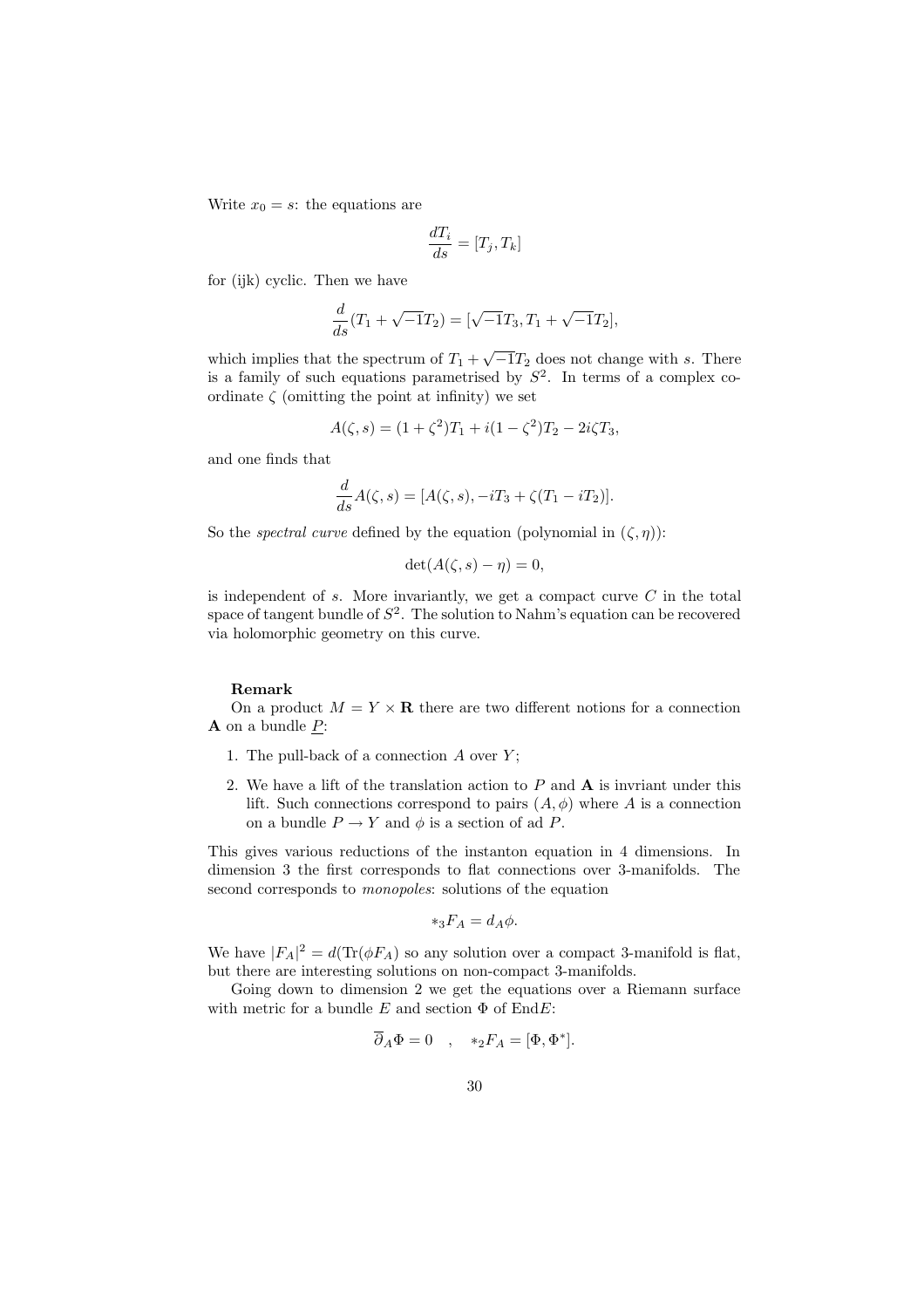A variant gives *Hitchin's equations* for a connection A and  $\Phi \in \Omega^{1,0}(\text{End }E)$ which are conformally invariant:

$$
\overline{\partial}_A \Phi = 0 \quad , \quad F_A = [\Phi, \Phi^*].
$$

## Spinors and Weitzenbock formulae

We introduce a formula which will be central in what follows. Given a connection A on a bundle E over  $\mathbb{R}^4$  (for the moment) we have a coupled Dirac operator

$$
D_A: \Gamma(E \otimes S^-) \to \Gamma(E \otimes S^+),
$$

and  $D_A D_A^*$  mapping  $\Gamma(E \otimes S^+)$  to itself. We also have a covariant derivative  $\nabla_A$  on  $\Gamma(E \otimes S^+)$  and an operator  $\nabla_A^* \nabla_A$ . The "Weitzenbock" formula is

$$
D_A D_A^* = \nabla_A^* \nabla_A + F_A^+, \tag{18}
$$

where  $F^+ \in \Lambda^+ \otimes \text{End}E$  acts on  $E \otimes S^+$  using the isomorphism  $\Lambda^+ = \mathbf{su}(S^+).$ On a general oriented Riemannian 4-manifold with spin structure the formula is R

$$
D_A D_A^* = \nabla_A^* \nabla_A + F_A^+ + \frac{R}{4},
$$

where  $R$  is the scalar curvature. The point is that for an instanton  $A$  the curvature from the bundle does not enter.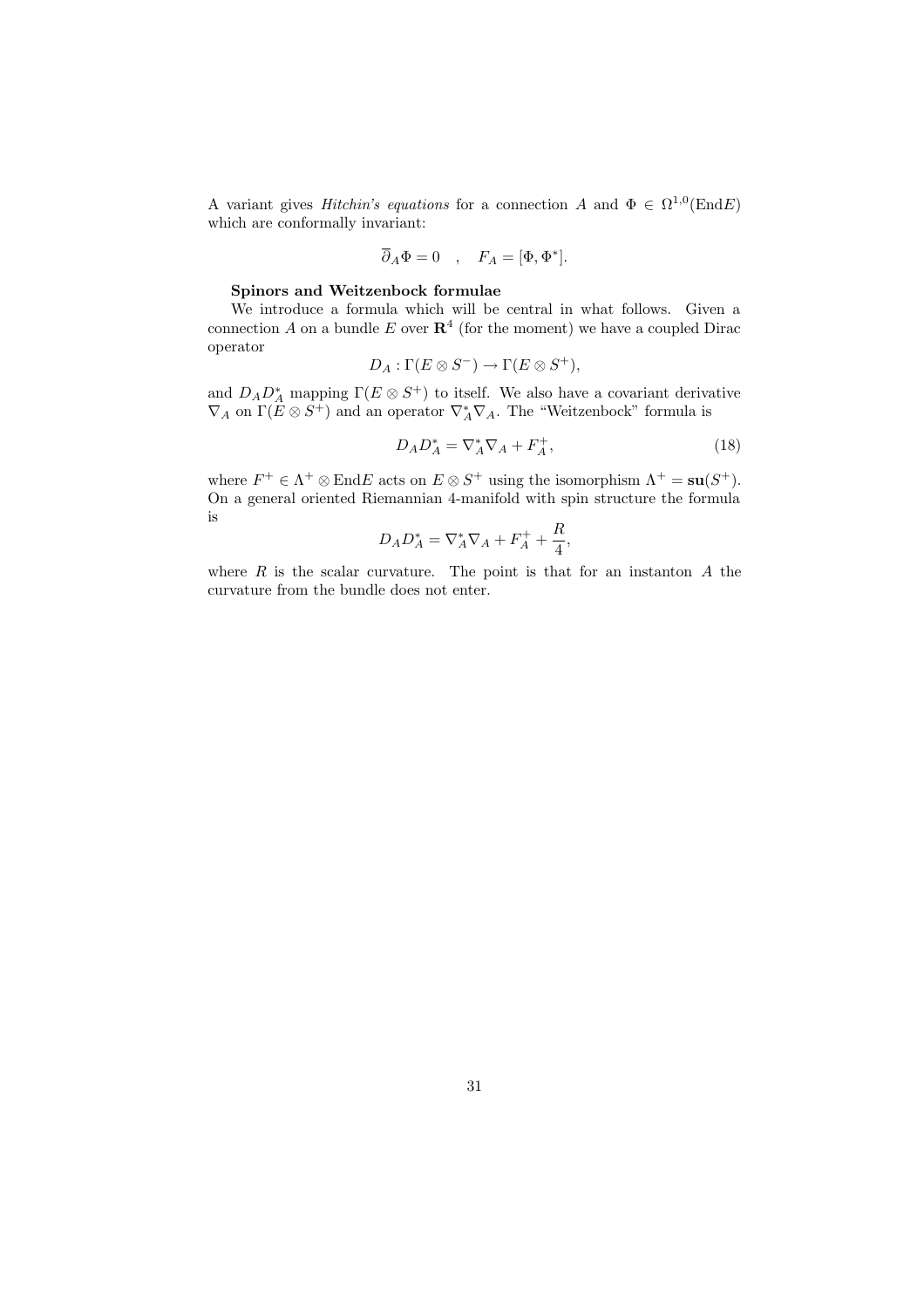### Connections on sub-bundles

Let  $E_1$  be a vector bundle with connection and  $\mathcal{H} \subset E_1$  a sub-bundle provided with a projection  $p: E_1 \to \mathcal{H}$ . For example this occurs if  $E_1$  has a metric, using orthogonal projection. Then there is an induced connection on  $H$  given by the formula

$$
\nabla_{\mathcal{H}}(s) = p \circ (\nabla_E s).
$$

Now suppose that the base manifold is complex and that we have three holomorphic bundles with holomorphic bundle maps

$$
E_0 \xrightarrow{\alpha} E_1 \xrightarrow{\beta} E_2,
$$

such that  $\beta \circ \alpha = 0$ . Suppose that  $\alpha$  is injective and  $\beta$  is surjective which implies that the cohomology  $H^1 = \text{Ker}\beta/\text{Im}\alpha$  forms another holomorphic bundle. If  $E_i$ have Hermitian metrics we can identify  $H^1$ , as a  $C^{\infty}$  bundle, with

$$
\mathcal{H} = \ker(\alpha^* + \beta).
$$

which is a sub-bundle of  $E_1$ . The simple fact that we need is that the induced connection on  $H$  is compatible with the holomorphic structure it inherits from the identification with  $H^1$ .

## Instantons on 4-tori: the Fourier transform

Let  $T = \mathbb{R}^4/\Lambda$  be a Riemannian 4-torus. There is a dual torus

$$
\hat{T} = \text{Hom}(\Lambda, S^1).
$$

A point  $\xi \in \hat{T}$  defines a flat unitary line bundle  $L_{\xi} \to T$ .

Now let A be an irreducible instanton connection on a  $U(r)$  bundle  $E \to T$ . For each  $\xi$  we have Dirac operators  $D_{A,\xi}, D_{A,\xi}^*$  on spinors coupled to  $E \otimes L_{\xi}$ . The Weitzenbock formula (18) implies that  $\ker D_{A,\xi}^* = 0$ . (More precisely, the condition on A that we need is that it does not split off any flat summand.) This implies that ker $D_{A,\xi}$  has constant dimension and these kernels form a bundle  $\hat{E}$  over  $\hat{T}$ . Locally in  $\hat{T}$  we can regard  $L_{\xi}$  as the trivial bundle with a deformed connection, so the kernels can be regarded as subspaces of a fixed vector space. Then we get an connection  $\hat{A}$  on  $\hat{E}$  induced by  $L^2$  orthogonal projection. (The infinite dimensionality does not cause real problems.) Then we have:

## The connection  $\hat{A}$  is an instanton over  $\hat{T}$ .

We can see this without calculation. Given a complex structure on  $\mathbb{R}^4$ , we regard  $E$  as a holomorphic bundle over the complex torus  $T$ . Then we have an analogous holomorphic construction defining a bundle over  $\hat{T}$ : for each  $\xi$  we take the cohomology  $H^1(E \otimes L_{\xi})$ . This is clearly a holomorphic bundle over  $\hat{T}$ and it can be identified with the Dirac operator kernel bundle  $\hat{E}$  via the equality  $D = \overline{\partial} + \overline{\partial}^*$  and Hodge Theory. The simple fact above shows that the connection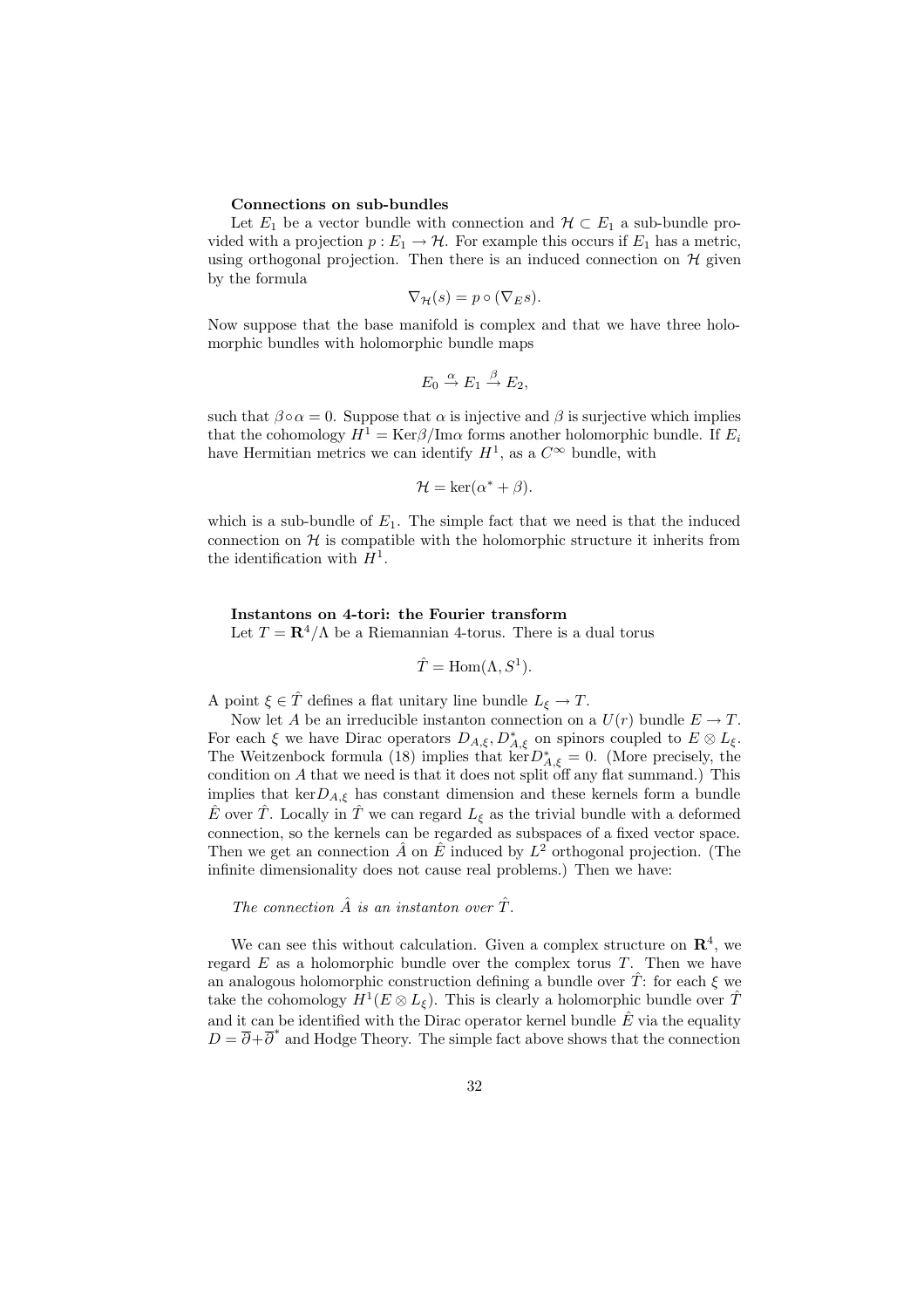on  $\hat{E}$  is compatible with the holomorphic structure, so in particular  $F^{0,2} = 0$ . But this holds for all complex structures so the connection has  $F^+ = 0$ .

The dual of  $\hat{T}$  is  $T$ , so we can repeat the construction starting with  $\hat{A}$  to get another instanton over T. In fact this agrees with  $\iota^* A$  where  $\iota : T \to T$  is the map  $x \mapsto -x$ . There are obvious analogies with the Fourier transform. We may say more about the proof later.

The Atiyah-Singer Index Theorem (or Riemann-Roch) show that this transform interchanges the rank and second Chern class. One application is to show that there is no instanton over T with  $c_2 = 1$ .

#### The ADHM construction

This gives a (reasonably) explicit description of all instantons over  $S<sup>4</sup>$ . The equations are conformally invariant so we work over  $\mathbb{R}^4$ . The construction requires the following data.

- Complex Hermitian vector spaces  $U, E_{\infty}$  of dimensions  $k, r$  respectively.
- Self-adjoint maps  $T_i: U \to U$  (i=0,...,3).
- A linear map  $P: E_\infty \to U \otimes S^+$

For each point  $x \in \mathbb{R}^4$  we define

$$
R_x: U \otimes S^- \oplus E_\infty \to U \otimes S^+
$$

by

$$
\sum (T_i - x_i) \otimes \gamma_i \oplus P.
$$

We need the data to satisfy

- A non-degeneracy condition:  $R_x$  is surjective for each  $x \in \mathbb{R}^4$ .
- The ADHM equations:

$$
[T_0, T_i] + [T_j, T_k] + q_U(P)_i = 0.
$$
\n(19)

Here  $q_U(P) \in \text{End}(U) \otimes \Lambda^+$  is formed using the quadratic map q above on the spinors, the metric on  $E_{\infty}$ , and multiplication  $U \otimes \overline{U}^* \to \text{End}(U)$ . The subscript i denotes the component in our standard basis of  $\Lambda^+$ . (Of course we could write this more invariantly.)

The non-degeneracy condition means that we can form a bundle  $E$  over  $\mathbb{R}^4$ with fibres  $E_x = \text{Ker } R_x$ . This is a sub-bundle of a trivial Hermitian bundle so we get an induced connection. One checks that the construction extends smoothly over the point at infinity with fibre  $E_{\infty}$ . The statement is that this connection is an instanton and all arise this way (for matrix data which is unique up to natural equivalence). The bundle E has rank r and  $c_2 = k$ .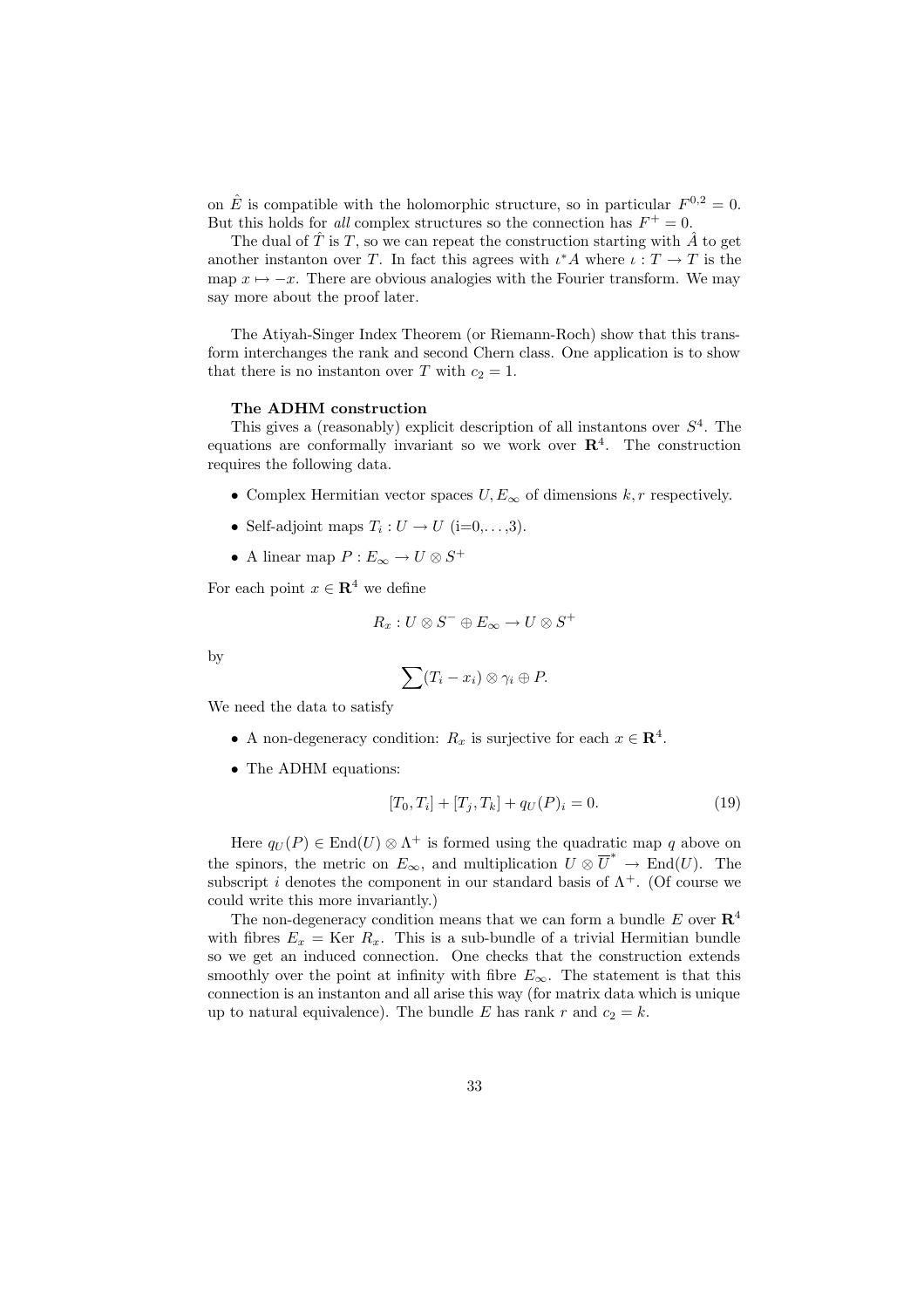As for tori, we understand this construction by choosing a complex structure  $\mathbf{R}^4 = \mathbf{C}^2$ . Then we set

$$
\tau_1 = T_0 + \sqrt{-1}T_1, \tau_2 = T_2 + \sqrt{-1}T_3.
$$

Under the decomposition of  $S^+$ , and taking the adjoint of one component, the map P gives a pair  $\pi: U \to E_{\infty}, \sigma: E_{\infty} \to U$ . For  $z = (z_1, z_2) \in \mathbb{C}^2$  we have maps

$$
\alpha_z = ((\tau_1 - z_1 1) (\tau_2 - z_2 1) \pi) : U \to U \oplus U \oplus E_{\infty}
$$

$$
\beta_z = \begin{pmatrix} (-(\tau_2 - z_2 1) \\ (\tau_1 - z_1 1) \\ \sigma \end{pmatrix} U \oplus U \oplus E_{\infty} \to U
$$

with  $R_z = \alpha_z^* + \beta_z$  and two of the three ADHM equations say that this is a complex :  $\beta_z \alpha_z = 0$ , i.e.

$$
[\tau_1, \tau_2] + \sigma \pi = 0.
$$

The remaining equation is

$$
[\tau_1, \tau_1^*] + [\tau_2, \tau_2^*] - \pi^* \pi + \sigma \sigma^* = 0.
$$
 (20)

The same argument as before shows that the connection has  $F^{0,2} = 0$  and since this is true for all complex structures it is an instanton.

The ADHM result can be proved via a discussion of holomorphic bundles on  $\mathbb{C}P^2$ . There is a smooth map  $\mathbb{C}P^2 \to S^4$  collapsing the line at infinity to a point so our instanton defines a holomorphic bundle over  $\mathbb{CP}^2$  which we still call E. This is clearly trivial over the line at infinity. The projective version of the construction above is a "monad"

$$
U(-1) \stackrel{\alpha}{\rightarrow} V \stackrel{\beta}{\rightarrow} U(1),
$$

with  $\beta \alpha = 0$ . Here the notation  $U(-1)$  means U tensored with the dual of the hyperplane line bundle  $\mathcal{O}(1)$  and V is regarded as the trivial bundle with fibre V. There are three steps in this approach to proving the ADHM result.

- 1. Any bundle over  $\mathbb{CP}^2$  which is trivial over some line arises as the cohomology of a monad.
- 2. The monad can be chosen to satisfy the remaining equation (20).
- 3. The connection we get agrees with the original one.

## Step 1

Let  $E \to \mathbf{P}^2$  be trivial over some line and set  $F = E(-1)$ . Fix a point in  $\mathbb{C}\mathbb{P}^2$ , say the origin in  $\mathbb{C}^2$ . Over  $\mathbb{C}^2$  we have a radial vector field  $z_1\partial_1 + z_2\partial_2$ which extends to a section of the bundle  $Q = T\mathbf{P}^2(-1)$  vanishing only at the chosen point. Now form the Koszul complex

$$
\Lambda^2 Q^* \to Q^* \to \mathcal{O}.
$$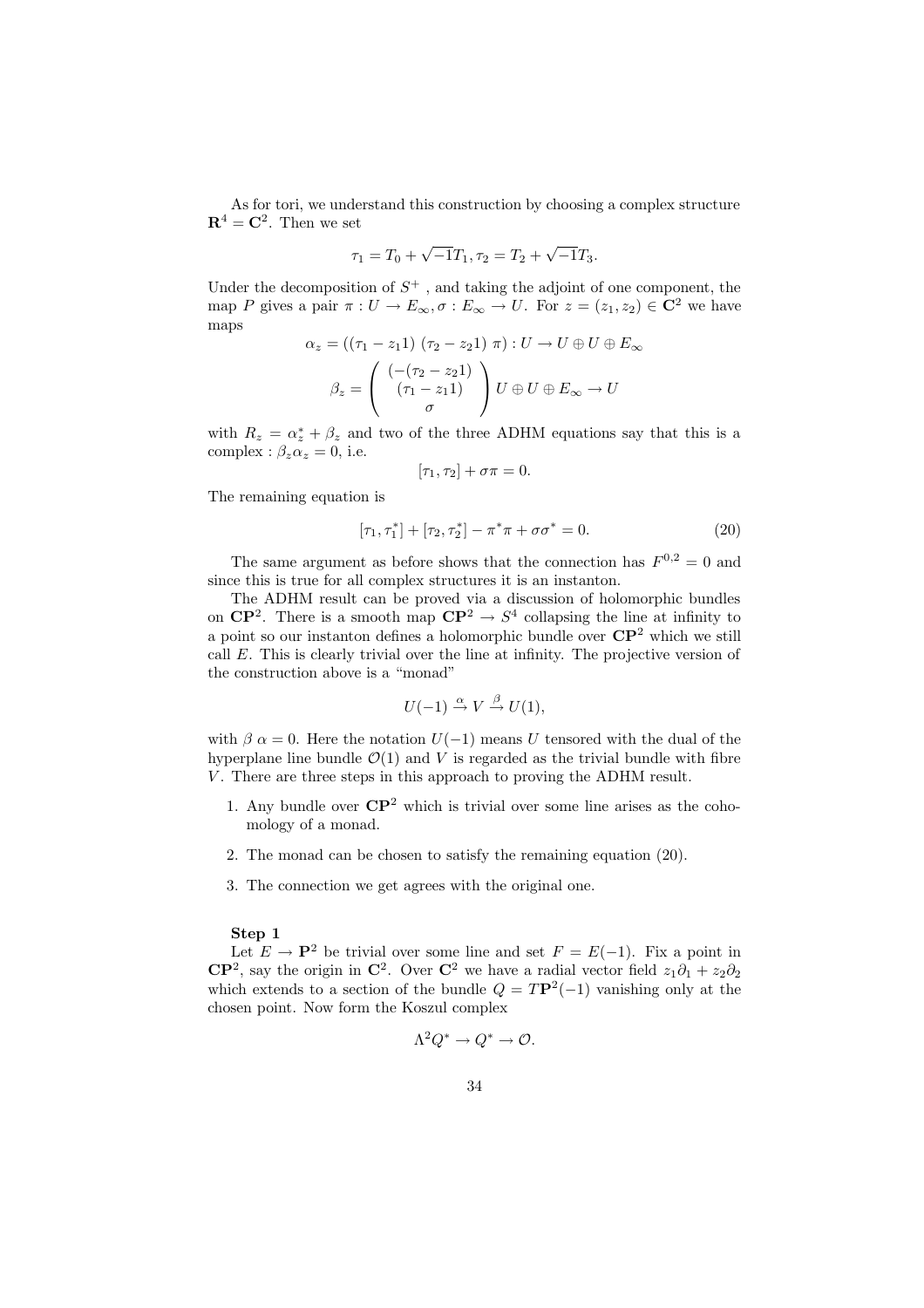which gives a resolution of the skyscraper sheaf at our point. One finds that  $\Lambda^2 Q^* = \mathcal{O}(-1)$ . Tensor with F so we have

$$
F(-1) \to F \otimes Q^* \to F.
$$

Such a complex of sheaf maps gives a pair of spectral sequences converging to the same limit (the hypercohomology). From one sequence we get the fibre  $F_0$ of  $F$  at our point. From the other we get an  $E_1$  term

$$
H^q(F(-1)) \quad , \quad H^q(F \otimes Q^*), \quad H^q(F).
$$

Standard arguments, using the fact that  $E$  is trivial on some line, show that  $H^0(F(-1)), H^0(F), H^2(F(-1)), H^2(F)$  all vanish and  $H^1(F(-1)) = H^1(F)$ . We deduce from the spectral sequence that  $H^q(F \otimes Q^*) = 0$  for  $q \neq 1$ . The  $E_1$ term of the sequence says that the fibre  $F_0$  is the cohomology of a complex

$$
U \to V \to U,
$$

with  $U = H^1(F)$  and  $V = H^1(F \otimes Q^*)$ . Letting the chosen point vary over  $\mathbb{C}\mathbb{P}^2$  we get our monad. (Another way of expressing this is through a resolution of the diagonal in  $\mathbb{CP}^2 \times \mathbb{CP}^2$ : the resulting spectral sequence is the Beilinson spectral sequence.)

Step 2 It is straightforward to check that any monad for a bundle over  $\mathbf{P}^2$  trivial on the line at infinity can be put in our standard form as above, built from data  $(\tau_1, \tau_2, \pi, \sigma)$ . The group  $GL(U)$  of automorphisms of U act on the data and the moment map for the action of the unitary subgroup is the expression on the left hand side of (20). Also the nondegeneracy condition gives stability. Then the required result follows from the identification of complex and symplectic quotients.

**Step 3** Start with an instanton connection  $A$  on a bundle  $E$ . Regarded as a holomorphic bundle over  $\mathbb{CP}^2$ , we now get another instanton connection A' on E from the monad construction and we want to show that  $A = A'$ . More precisely, the monad construction gives a connection  $A'$  for any choice of trivialisation of E over the line at infinity and we are allowed to vary this trivialisation.

To explain the argument we regard  $A'$  as a connection on a bundle  $E'$ . So we have a map  $\phi \in \text{Hom}(E, E')$  which gives an isomorphism of holomorphic structures. That is  $\overline{\partial}_{A,A'}\phi=0$ , where  $\overline{\partial}_{A,A'}$  is the operator defined by the induced connection on  $Hom(E, E')$ . Then, regarding  $\phi$  as a bundle valued spinor, the Weitzenbock formula (18) gives

$$
\nabla^* \nabla \phi = 0,
$$

where  $\nabla$  is the covariant derivative defined by A, A'. Set  $\tau = \text{Tr}(\phi^*\phi)$ . It follows that

$$
\Delta \tau = -|\nabla \phi|^2.
$$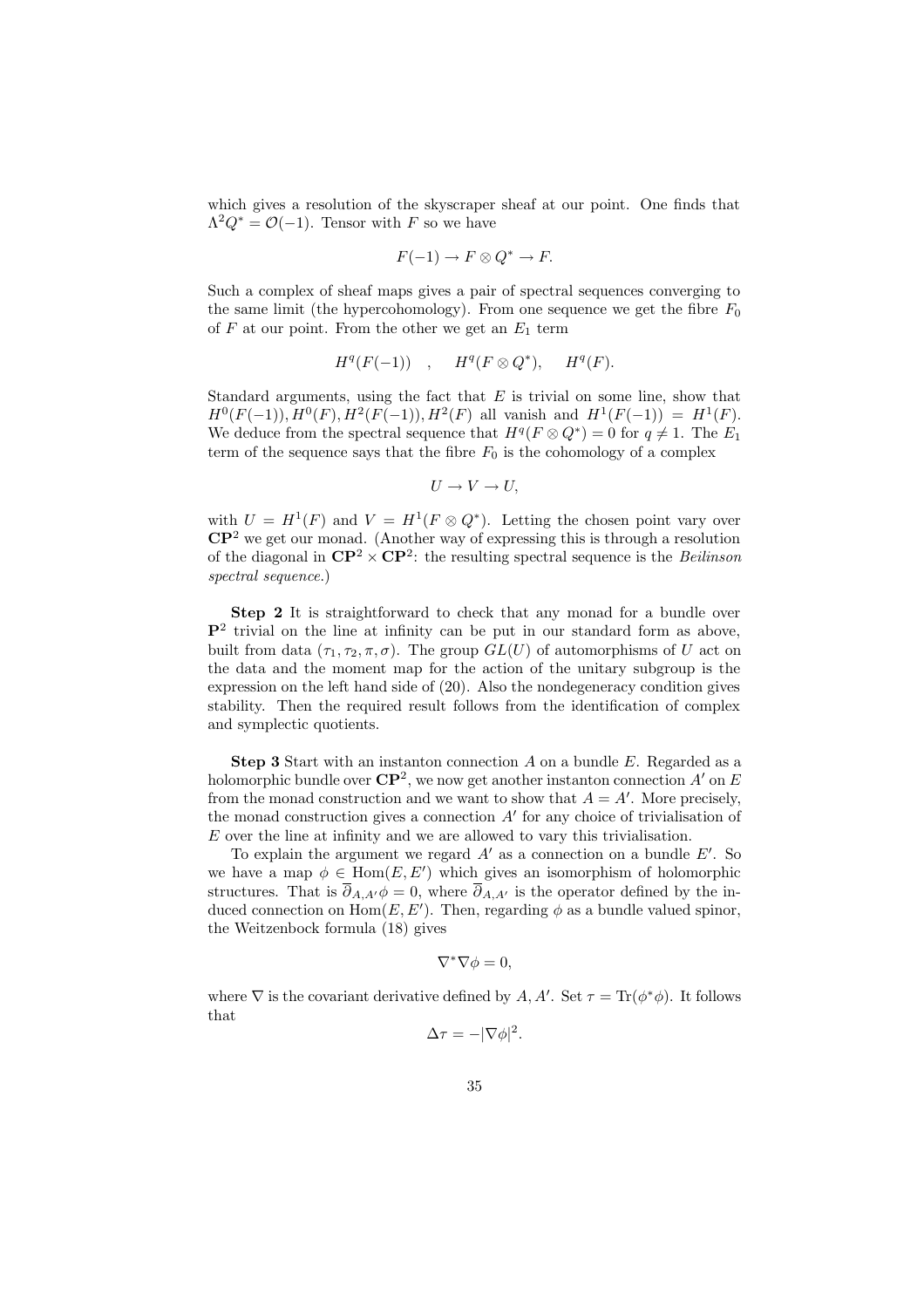We can suppose that the determinant of  $\phi^*\phi$  is 1, so  $\tau \geq r$  with equality if and only if  $\phi^*\phi$  is the identity. By varying the trivialisation we can suppose that  $\tau \to r$  at infinity. Then the maximum principle implies that  $\tau$  is identically r and  $\nabla \phi = 0$ . This means that  $\phi$  is an isomorphism of bundles with connections.

There are many approaches to this ADHM construction. One (the original one) goes through *twistor theory*. We regard  $S<sup>4</sup>$  as the quaternionic projective line PH<sup>1</sup>. Then the identification  $H^2 = C^4$  gives a fibration  $\pi : CP^{3} \rightarrow S^4$ whose fibres are complex projective lines. If  $\tilde{A}$  is an instanton connection on  $E \to S^4$  the pull-back  $\pi^*(A)$  defines a holomorphic structure on the bundle  $\pi^*(E) \to \mathbb{C}P^3$  which is holomorphically trivial on the fibres of  $\pi$ . Conversely given a holomorphic bundle over  $\mathbf{P}^3$  trivial on these lines one can recover an instanton on  $S<sup>4</sup>$ . This "Ward construction" is local: it applies to instantons on an open set  $U \subset S^4$  and holomorphic bundles over  $\pi^{-1}(U)$ . The Riemann-Hilbert problem we mentioned above is to find a traivialisation of a holomorphic bundle over  $\mathbb{C}\mathbb{P}^1$  given a transition function over a neighbourhood of the equator.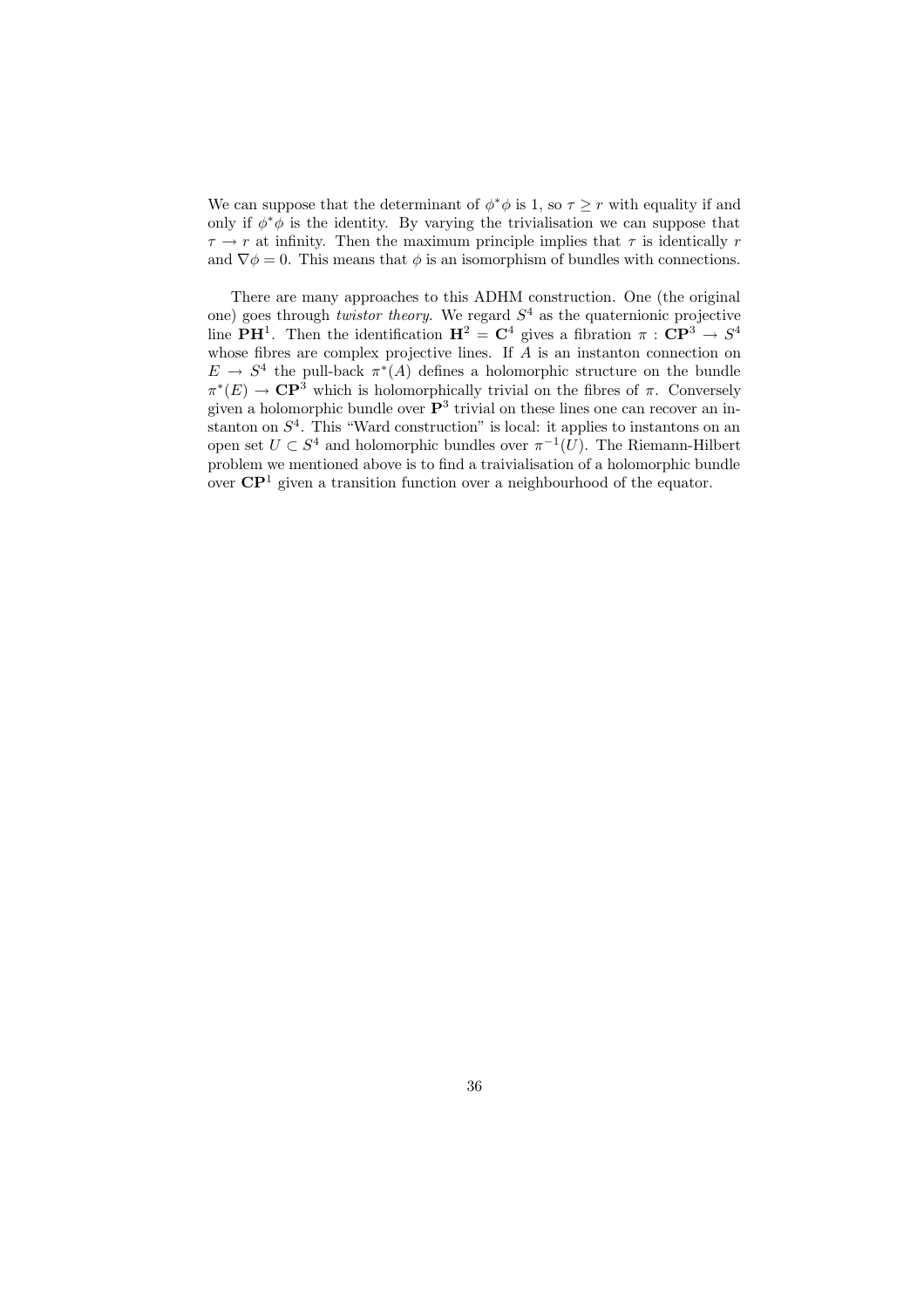## Applications to 4-manifold (differential) topology

The dimension of the moduli space of  $SU(2)$ -instantons over  $S<sup>4</sup>$  with  $c_2 = k$ is  $8k-3$  (which agrees with the naive count from the ADHM data). In general the deformation theory of an instanton on a bundle  $E$  over a compact oriented 4-manifold  $M$  is governed by a deformation complex

$$
\Omega^0(\text{ad}E) \stackrel{d_A}{\rightarrow} \Omega^1(\text{ad}E) \stackrel{d_A^+}{\rightarrow} \Omega^+(\text{ad}E).
$$

The "virtual dimension" of this moduli space is the Euler characteristic of this complex which is given by the Atiyah-Singer index theorem. For an  $SU(2)$ bundle with  $c_2 = k$  it is

$$
ind(A) = 8k - 3(1 - b1 + b+),
$$

where  $b_1$  is the first Betti number and  $b^+$  is the dimension of a maximal positive subspace for the cup product form on  $H^2(M)$ . If we use  $U(2)$ -bundles and connections which are projectively ASD and with fixed determinant we get dimension

$$
ind(A) = 2(4c_2 - c_1^2) - 3(1 - b_1 + b^+).
$$

In fact for a generic choice of Riemannian metric we do get moduli spaces of these dimensions, away from reducible connections.

The moduli spaces of instantons are generally not compact, but if the dimension is small and under certain other conditions they will be. Let us fix attention on a special case when M is a K3 surface and we choose a  $U(2)$  bundle E with  $4c_2 - c_1^2 = 6$ . Since  $b_1 = 0, b^+ = 3$  we have dimension 0 and for generic metrics our moduli space is a finite set. Since  $c_1$  is not zero modulo 2 we avoid problems with reducible connections. We get an invariant of the pair  $(M, E)$  by counting the points in the moduli space. For maximal simplicity we ignore signs and get an invariant  $n(M, E)$  in  $\mathbb{Z}/2$ .

We can calculate  $n(M, E)$  using complex geometry. If M has a complex structure an extension of the Narasimhan-Seshadri theorem identifies instantons with stable holomorphic bundles. Suppose that  $E_0, E_1$  are two stable holomorphic bundles of the given topological type. The Riemann-Roch Theorem tells us that the holomorphic Euler characteristic of the bundle  $Hom(E_0, E_1)$  is 2. By Serre duality (since the canonical bundle is trivial) there is a holomorphic map from  $E_0$  to  $E_1$  or from  $E_1$  to  $E_0$  (or both). An extension of the result we discussed in Section 2 shows that any holomorphic map between these stable bundles is an isomorphism. So there is at most one point in our moduli space. To see that there is at least one point, take a complex K3 surface which is a double branched cover  $\pi : M \to \mathbb{C}\mathbb{P}^2$ . Then the pull back  $\pi^*(T\mathbb{C}\mathbb{P}^2)$  is stable and has the correct topological type. So  $n(M, E) = 1$ .

The non-triviality of this invariant has important consequences. Suppose that M were a connected sum  $M_1 \sharp M_2$ . To avoid problems with reducibles we want to assume that  $c_1(E)$  does not vanish mod 2 in each piece and that  $b^+(M_i) > 0$ . Take a sequence of metrics on M with the neck of the connected sum shrinking to zero size. One can show that if there are instantons on M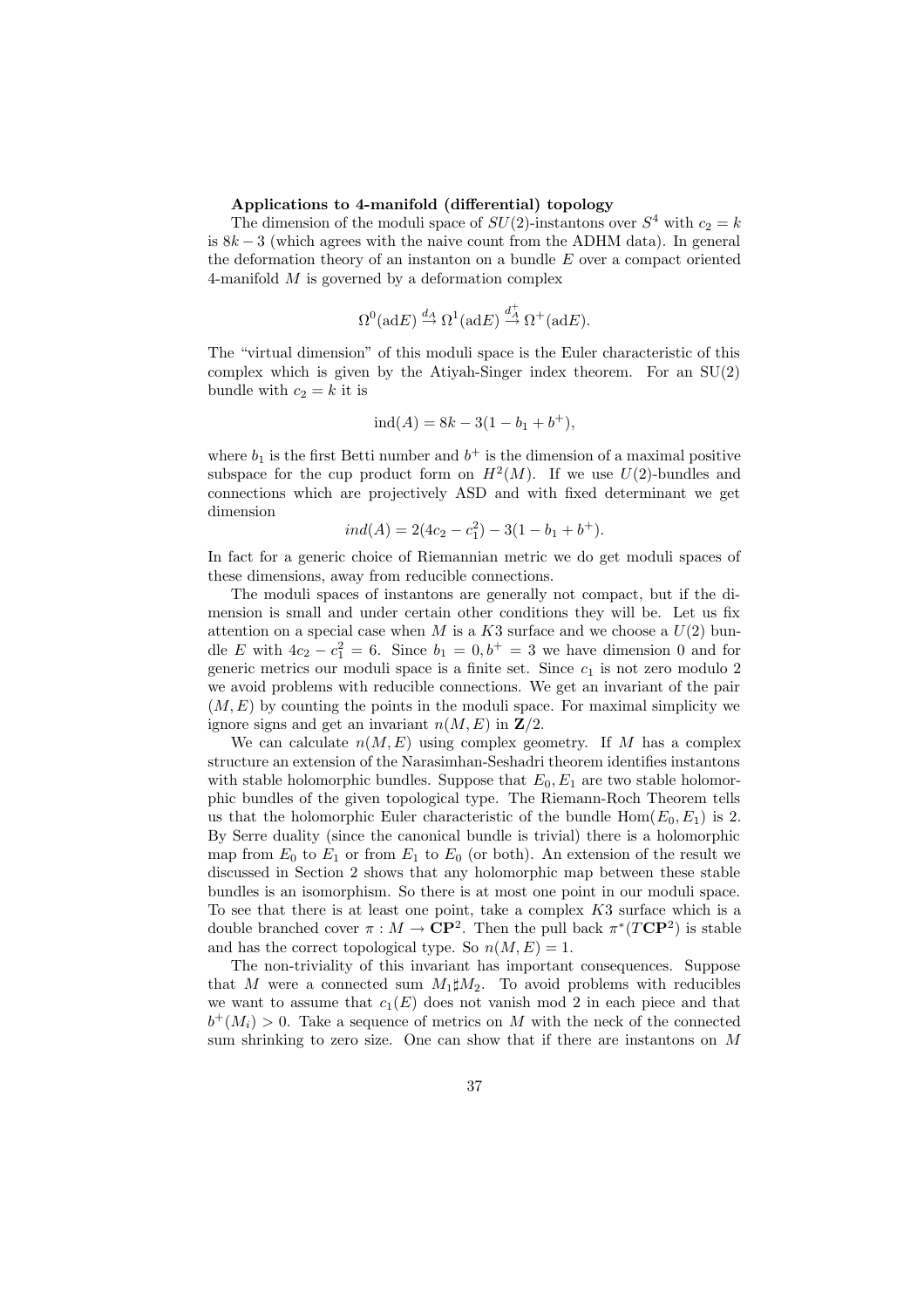for each of these metrics then in the limit we get instantons  $A_1, A_2$  say on  $M_1, M_2$ . When the neck is small the connections on M can be thought of as being obtained by gluing: schematically  $A_1 \sharp A_2$ . The dimension formula gives

$$
ind(A_1 \sharp A_2) = ind(A_1) + ind(A_2) + 3.
$$

Since  $\text{ind}(A_1 \sharp A_2) = 0$  this shows that one of  $A_i$  lives in a negative-dimensional moduli space, which gives a contradiction. We deduce that  $M$  cannot be decomposed as a connected sum of this kind.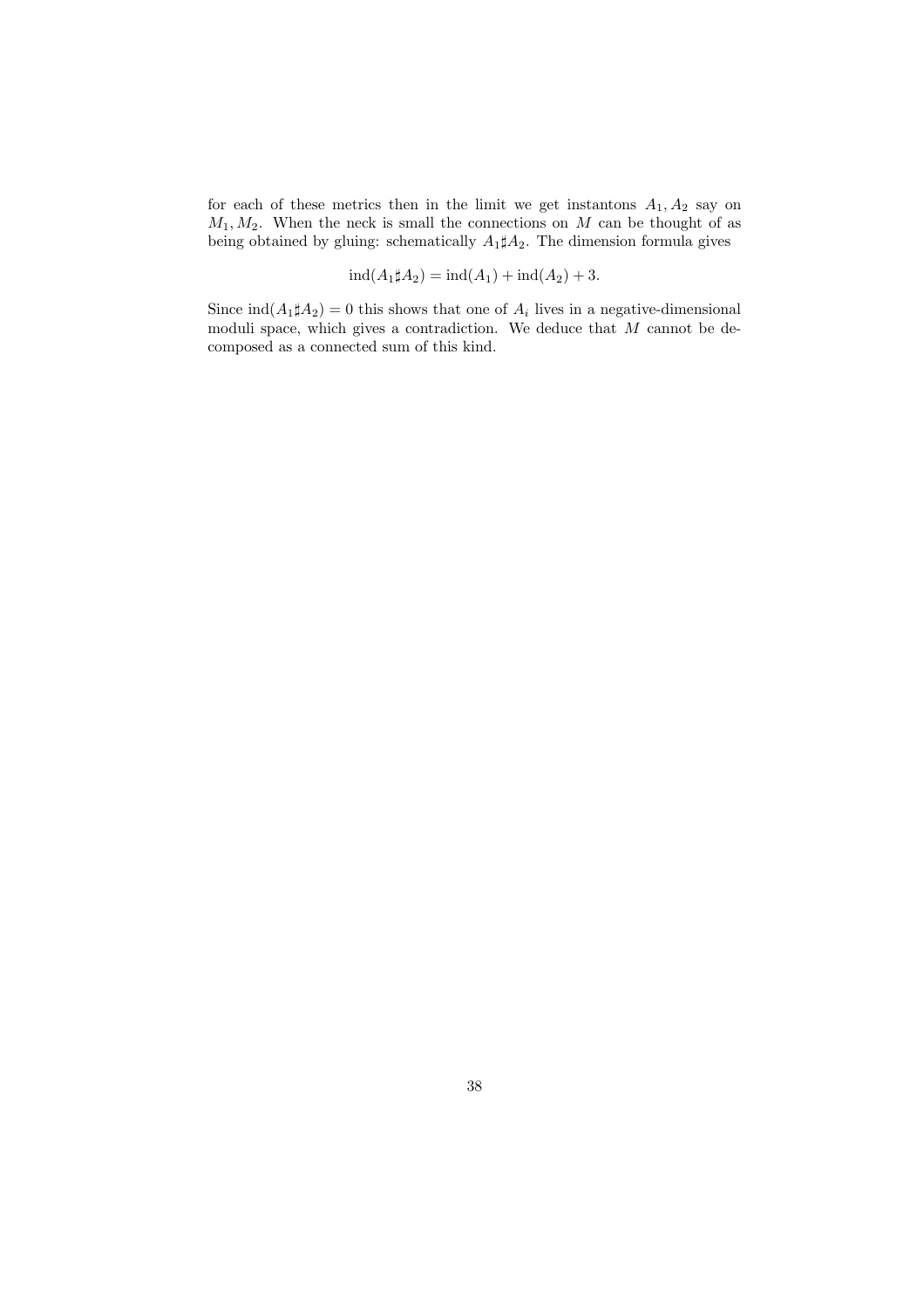#### The Seiberg-Witten equations

Now we consider a compact, oriented, Riemannian 4-manifold  $M$  with spin structure. Let  $L \to M$  be a unitary line bundle. The Seiberg-Witten equations are for a pair  $(A, \phi)$  where A is a connection on L and  $\phi$  is a section of  $S^+ \otimes L$ . The equations are:

$$
D_A^* \phi = 0 \quad , \quad F_A^+ = iq_L(\phi).
$$

Here  $q_L$  is the quadratic map from  $S^+ \otimes L$  to  $\Lambda^+$  defined using q and the metric on L. The remarkable feature of these equations is that the moduli space is always compact. The Weitzenbock formula gives

$$
0 = D_A D_A^* \phi = \nabla_A^* \nabla_A \phi + F_A^+ \phi + \frac{R}{4} \phi.
$$

Taking the  $L^2$  inner product with  $\phi$  we get

$$
\int_M |\nabla_A \phi|^2 + (F_A^+ \phi, \phi) + \frac{R}{4} |\phi|^2.
$$

Now

$$
(F_A^+ \phi, \phi) = (iq_L(\phi)\phi, \phi),
$$

and (with the right choice of sign conventions) this is  $|\phi|^4$ . So if  $R/4 \geq -C$  say we have

$$
\int_M |\nabla_A \phi|^2 + |\phi|^4 \le C \int_M |\phi|^2.
$$

Using Cauchy-Schwartz we get

$$
\int_M |\phi^4| \leq C \text{Vol}(M).
$$

Standard elliptic estimates then give bounds on all derivatives of the connection and  $\phi$ , in a suitable gauge.

The "virtual dimension" of the moduli space of solutions modulo gauge equivalence is

$$
ind_{SW}(L) = c_1(L)^2 - (1 - b_1 + b^+) + \frac{1}{4}(b^- - b^+).
$$

We assume  $L$  chosen so that this number is 0. To avoid problems with reducible solutions (i.e. those with  $\phi = 0$ ) we assume that  $b^+(M) > 1$ . Then we get a Seiberg-Witten invariant SW(M, c), where  $c = c_1(L) \in H^2(M)$ , by "counting" the solutions. These can be used in the same manner as the instanton invariants to get differential-topological information about 4-manifolds and in fact give generally stronger results.

If M is a Kähler surface with spin structure there is a decomposition  $S^+$  =  $K^{1/2} \oplus \Lambda^{0,2} \otimes K^{1/2}$  compatible with the connection on the spin bundle. We take  $L = K^{1/2}$  so  $S^+ \otimes L = \mathbb{C} \oplus \Lambda^{0,1}$ . This satisfies  $\text{ind}_{SW}(L) = 0$  (which is equivalent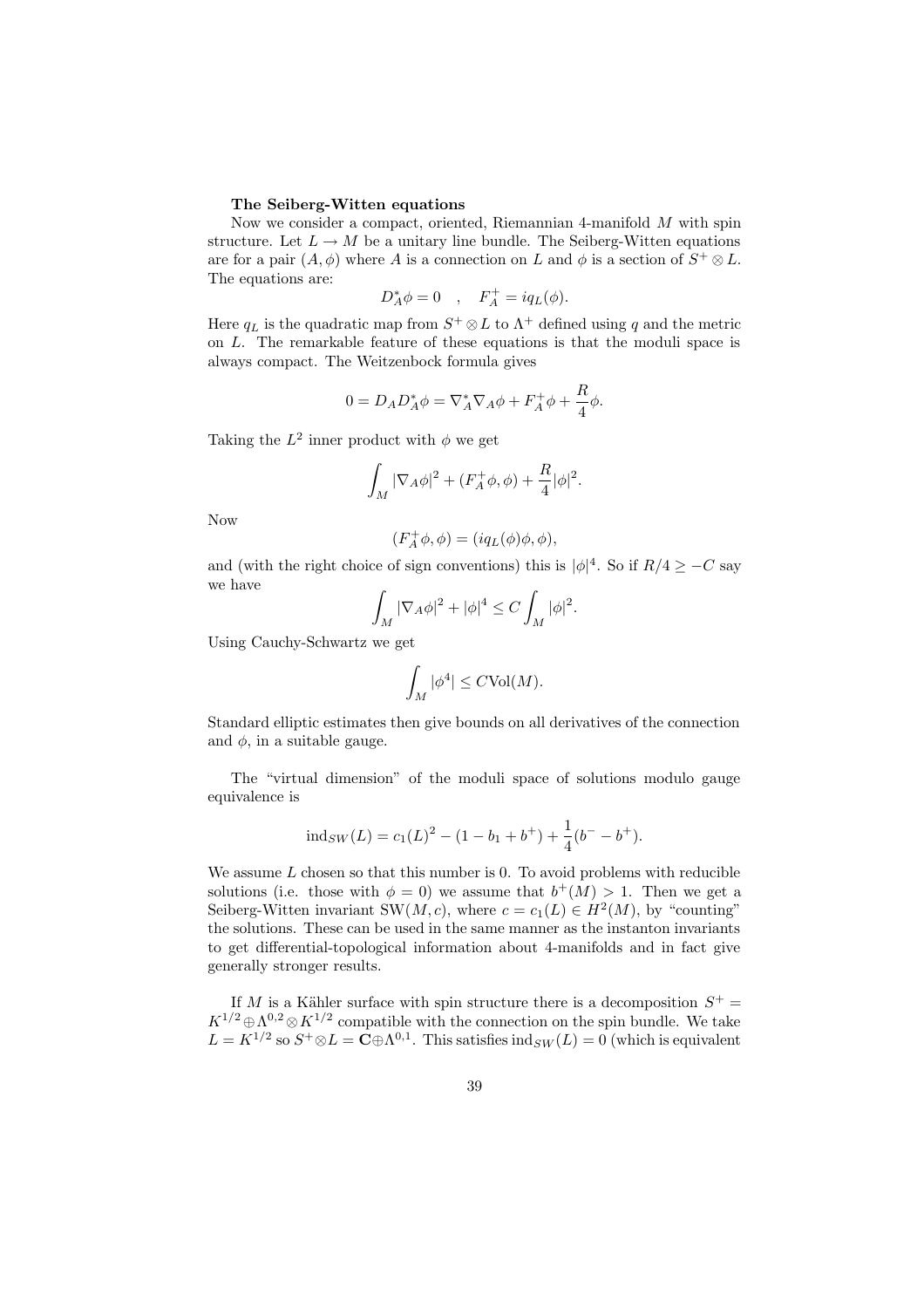to Noether's formula). Supppose that in fact the metric has constant negative scalar curvature. Then there is solution of the Seiberg-Witten equations given by taking  $\phi$  to be a suitable multiple of the section 1 of the **C** factor in  $S^+ \otimes L$ and the standard connection on  $K^{1/2}$ . It is not hard to show that this is the only solution, so the Seiberg-Witten invariant is 1. This discussion generalises to all Kähler surfaces and in fact all symplectic 4-manifolds (assuming  $b^+ > 1$ ). On the other hand we have vanishing results for connected sums, similar to the instanton case.

As another kind of application, one can give a simple proof that if  $M$  is a simply connected spin 4-manifold with negative definite intersection form then in fact  $H^2(M) = 0$ , i.e. M is a homotopy 4-sphere. For this we consider the trivial line bundle L. The moduli space has virtual dimension  $B/4 - 1$ where  $B = \dim H^2(M)$ . It is a relatively easy fact from topology (or the theory of quadratic forms) that B is divisible by 8 so we write  $B = 8r$ . If  $B > 0$ the moduli space has a singular point corresponding to the "trivial" reducible solution (the flat connection A and  $\phi = 0$ ). A neighbourhood of this point is modelled on a cone over  $\mathbb{C}\mathbb{P}^{r-1}$ . Cutting off the cone point, we get a compact manifold M with boundary  $\mathbb{CP}^{r-1}$ . But there is a class  $b \in H^2(\mathcal{M})$  (defined in an analogous way to the class  $b \in H^4$  in the case of moduli spaces of rank 2 bundles) which restricts to the standard generator of  $H^2(\mathbf{C}\mathbf{P}^{r-1})$  and this gives a contradiction. So we see that  $B = 0$ .

Note that a simply connected compact 4-manifold is spin if and only if it has even intersection form. Given n divisible by 8, there is a *Siegel formula* for a weighted sum over isomorphism classes of negative definite, even unimodular quadratic forms of rank n in terms of Bernoulli numbers:

$$
\sum_{\Lambda} \frac{1}{\mathrm{Aut}(\Lambda)} = |B_{n/2}| \prod_{i \le j < n/2} \frac{|B_{2j}|}{4j}.
$$

Since there at least two automorphisms, this gives a lower bound on the count of isomorphism classes. For  $n = 32$  there are at least 80 million. None of these forms can appear as the intersection form of a (simply connected) smooth 4 manifold, but they are all realised by topological 4-manifolds. In general the results obtained from the instanton and Seiberg-Witten equations do not apply to topological 4-manifolds where the situation is completely different.